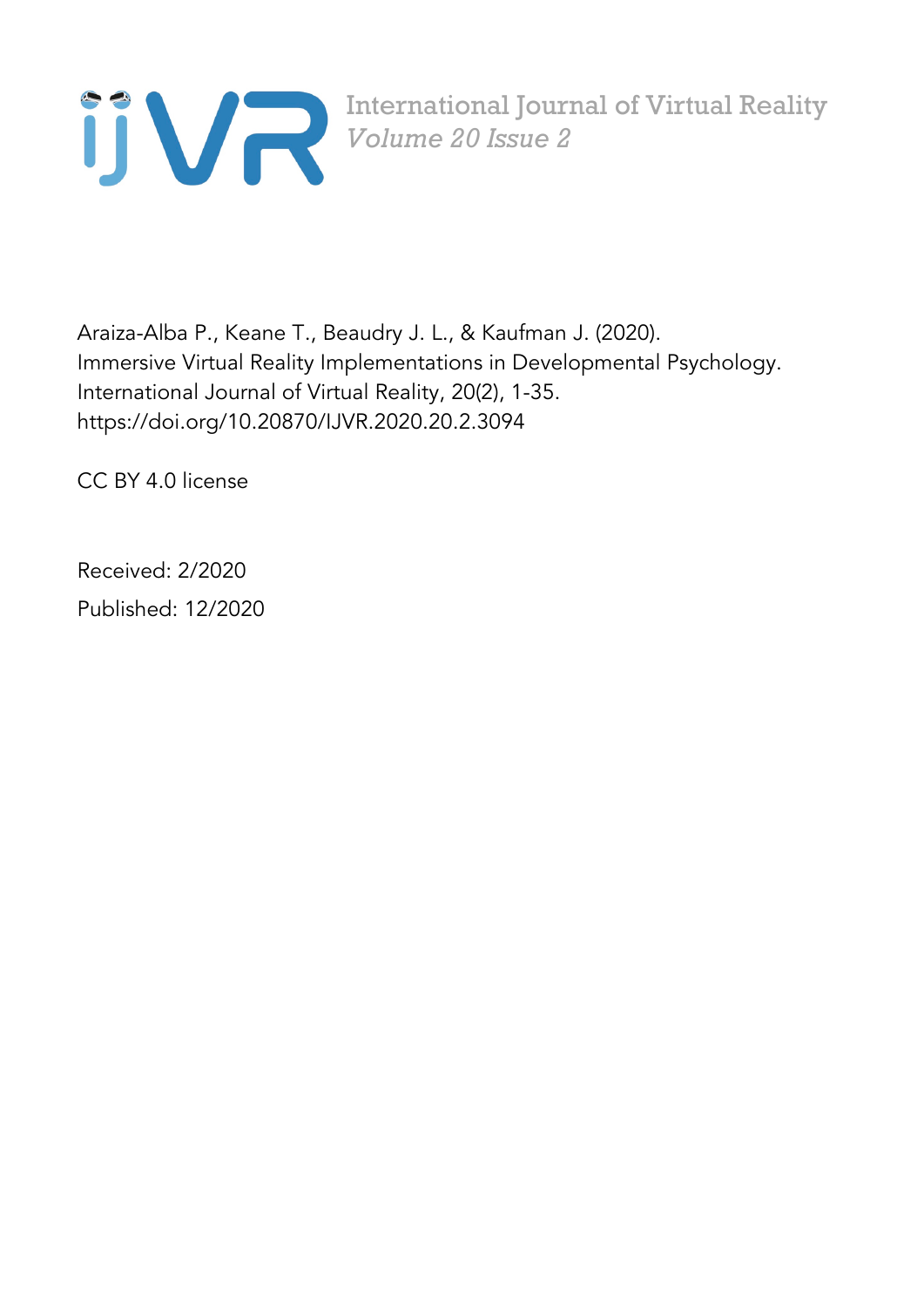#### **Immersive Virtual Reality Implementations in Developmental Psychology**

*Paola Araiza-Alba\* , Therese Keane, Jennifer L. Beaudry, Jordy Kaufman*

*Swinburne University of Technology, PO Box 218, Hawthorn, Victoria, Australia \*Corresponding Author: paraiza@swin.edu.au, Phone: +61392148822*

#### **Keywords:**

Virtual-reality; children; pain-distraction; neuropsychology; autism; VR-intervention

### **Abstract**

In recent years, immersive virtual reality technology (IVR) has seen a substantial improvement in its quality, affordability, and ability to simulate the real world. Virtual reality in psychology can be used for three basic purposes: immersion, simulation, and a combination of both. While the psychological implementations of IVR have been predominately used with adults, this review seeks to update our knowledge about the uses and effectiveness of IVR with children. Specifically, its use as a tool for pain distraction, neuropsychological assessment, and skills training. Results showed that IVR is a useful tool when it is used either for immersive or simulative purposes (e.g., pain distraction, neuropsychological assessment), but when its use requires both simulation (of the real world) and immersion (e.g., a vivid environment), it is more challenging to implement effectively.

## **Introduction and basic definitions of key concepts**

The introduction of virtual reality (VR) as a concept can be traced back to 1957 when Morton Heilig, a cinematographer, thought audiences would be more engaged with narratives if all their senses could be stimulated. The focus on immersion in Heilig's version of VR remains an important concept today, particularly in the realm of video gaming, where theorists and designers regularly assess VR environments for their impressiveness. Immersion in this context is the feeling of complete engagement or involvement in a 3-D, computer-generated world that perceptually surrounds the viewer using images, sound, or other stimuli to provide a captivating environment (Fallis, 2013). In contrast to entertainment VR, which focuses on immersion, applied commercial and industry uses of VR focus on simulation. As such, the success of the applied uses of VR depends on the extent to which the virtual experience simulates the real-world environment or situation for the user (Turner et al., 2016).

The concepts of presence, immersion and simulation are frequently discussed when considering virtual reality environments. Slater and Wilbur (1997) defined presence as the inherent function of the user's psychology. In other words, presence is linked to the mental processes that occur when the user gets psychologically drawn into a virtual world, focusing on the experience of being part of the virtual environment (Biocca, 1997). Immersion, on the other hand, can be considered as a quality of the system's technology and is related to its ability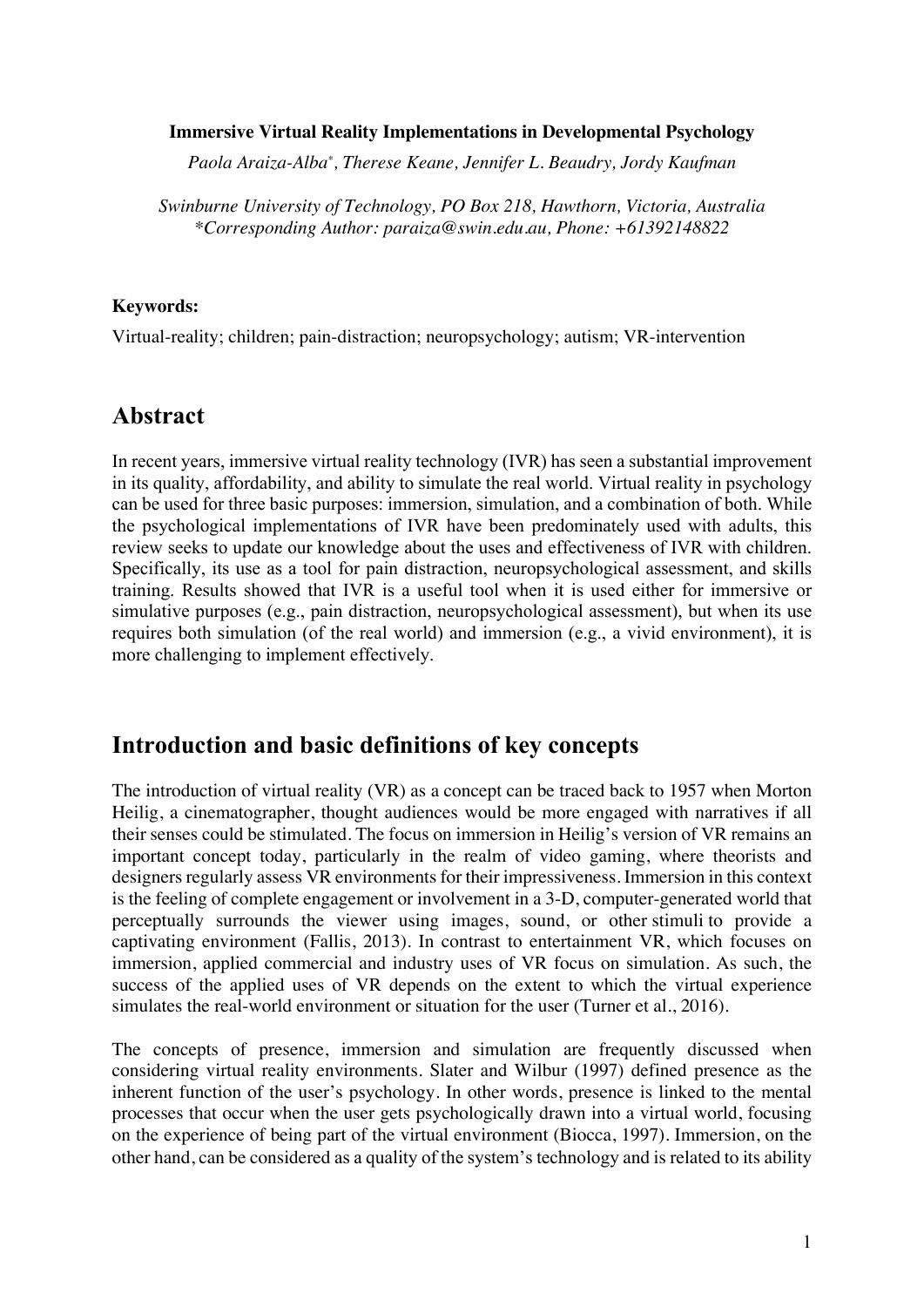to present a vivid environment while shutting out the physical reality (Cummings & Bailenson, 2016).

According to Slater and Wilbur (1997), a system is more likely to shut out physical reality if it offers three different aspects: 1) high fidelity environments through stimulation of multiple senses, 2) accurately represents the users' physical movements with virtual body actions, and 3) blocks the external world from the participant's mind, permitting the user to then become psychologically engaged in the virtual environment. Therefore, as Cummings and Bailenson (2016, p. 274) state "the more immersive the system, the more likely an individual will feel present within the mediated environment and the more likely that the virtual setting will dominate over physical reality in determining user responses".

Moreover, simulation is defined as an imitation of a particular appearance or form, and this term is used in virtual reality as the attempt to recreate characteristics of the real world (Beaubien & Baker, 2004). VR experiences can focus on different aspects of the technology. There are VR applications where its success relies on the capacity of the technology to accurately replicate the physical world (e.g., in military or aviation training). There are other VR applications where the simulation of the real world is not an essential aspect of the experience; its success relies on how well the user is psychologically involved in the environment (e.g., pain distraction experiences).

This review focuses on three different dimensions of VR technology to evaluate its effectiveness on different uses with children: immersion (vivid environment that blocks or distracts the user's mind from the real world), simulation (accurate representation of the real world) and the combination of the two, immersion and simulation.

There are six different types of VR systems: computer-based VR (also known as nonimmersive VR), mirror systems, vehicle-base systems, Cave automatic virtual environment (CAVE), immersive virtual reality (IVR) and augmented reality (Biocca & Levy, 1995). However, state-of-the-art VR systems typically make use of either IVR or CAVE systems, which are currently used in psychological implementations (Pan & Hamilton, 2018). Both types of systems involve certain level of immersion, and the use of multisensory computersimulated environments that perceptually surround an individual, leading the user to believe they have stepped inside or can interact with the generated world.

|             | The following abbreviations are used throughout this review: |
|-------------|--------------------------------------------------------------|
| ABI         | acquired brain injury                                        |
| <b>ADHD</b> | attention deficit hyperactivity disorder                     |
| <b>ASD</b>  | autism spectrum disorders                                    |
| <b>CAVE</b> | cave automatic virtual environment                           |
| <b>CPT</b>  | continuous performance test                                  |
| <b>HMD</b>  | head-mounted display                                         |
| <b>IVR</b>  | immersive virtual reality                                    |
| TD.         | typically developing                                         |
| <b>TOVA</b> | Test of Variables of Attention                               |
| VR.         | virtual reality                                              |

## **1.1. Virtual reality in psychological research and practice**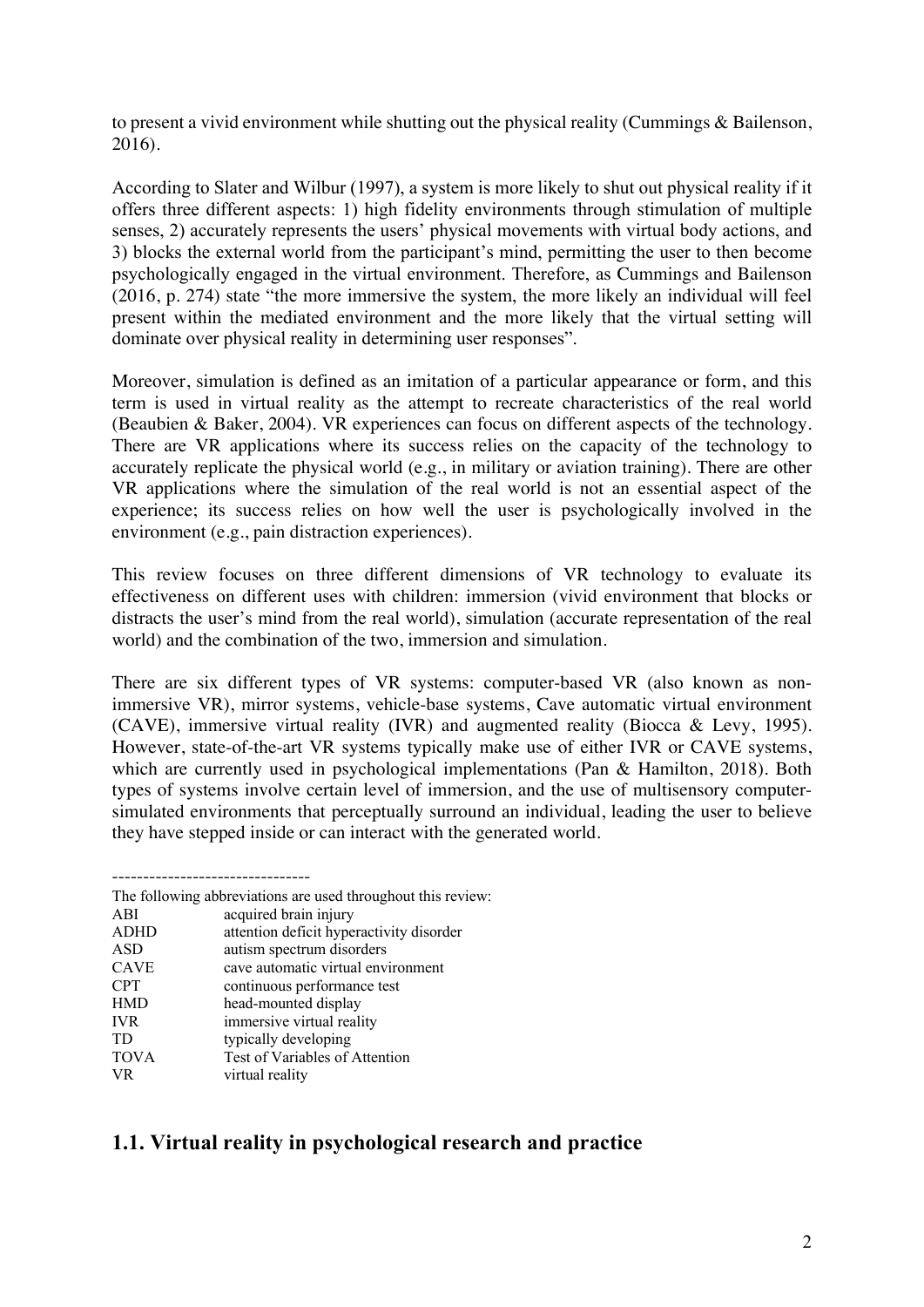A key reason for the growing profile of IVR in psychological research is that IVR is a multifaceted technology that can serve a range of purposes to create a VR environment that is immersive, simulative, or both. Psychological uses of VR vary in the extent to which these properties are exploited in a psychological implementation; for example, the immersive properties of VR have been investigated as tools in immersion therapy to help adults overcome phobias (Rothbaum et al., 2015). VR's simulative properties have also been used as a skills training tool for pilots, astronauts, and others (Oberhauser et al., 2018).

While the psychological implementations of IVR have been predominately used with adults, there is a growing interest in evaluating how IVR can be used with children (Araiza-Alba et al., 2020; Araiza-Alba et al., 2020; Aubrey et al., 2018). A specific focus on children is important for a number of reasons. As pointed out by Sharer et al. (2007), children's expectations while immersed in a VR system may differ from adults' expectations, leading to different outcomes when assessing the effectiveness of an IVR-based program. Similarly, children and adults may differ in the extent to which they react to a VR environment as a real physical experience, potentially influencing the effectiveness of VR used for immersive and simulative purposes. Additionally, using IVR-based interventions with children may provoke concern in a society that is already somewhat skeptical of children's growing media exposure (Huber et al., 2018). Therefore, researching the effectiveness of applied pediatric psychology uses of IVR is important to determine if the benefits of such programs outweigh the risks of additional media exposure. Here we offer a literature review of three uses of IVR with developmental populations: 1) for pain distraction for children; 2) as a neuropsychological diagnostic tool; and 3) as a social-skills training tool for children with autism spectrum disorders (ASD). These uses were specifically chosen because they differ in the extent to which their success relies on immersion, simulation, or a combination of the two. We were guided by our hypothesis that IVR would be a useful tool when it is either immersive or simulative, but cases that require both simulation (of the real world) and immersion would be more complicated to implement and therefore less effective. The primary purpose of this review is to provide a summary of which implementations of VR technology are more likely to be effective with children and what does not work with this population, as well as offer a starting point for future research. To that end, we describe the key procedural details and main findings of our studies in this review. We complement these descriptive summaries with the relevant statistical details (including when possible, means, standard deviations, inferential statistics, and effect sizes) in our supplemental analyses.

# **VR technology used as pain distraction for children**

### **2.1. Historical context**

While treating children with critical illness and injuries, the pediatric clinicians conduct a variety of distressing and painful procedures every day. Coping strategies and less painful interventions have been investigated for years. One of the most well-known coping strategies is distraction (Gershon et al., 2003), which has been used for many years with significant results. Its basic principle is that attention is diverted away from an unpleasant stimulus and is focused instead on a more pleasant one (Mccaul & Malott, 1984).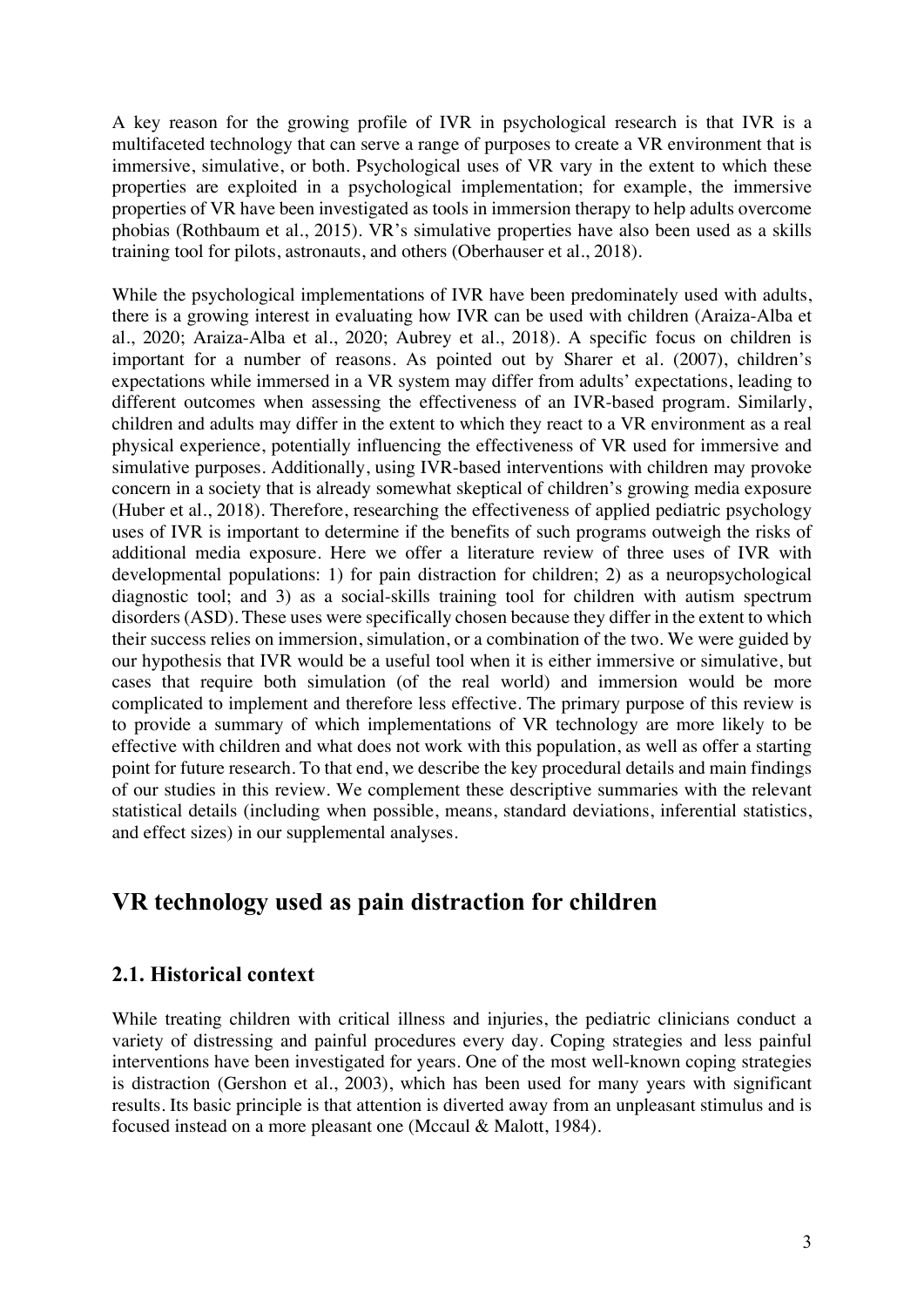Some studies have shown that distraction decreases the affective and sensory mechanism of pain by reducing the activation of the brain areas associated with it, making distraction an effective strategy for reducing procedural pain, fear, and distress. When an individual's attention is occupied by a distracting task, the brain responds differently and results in a reduction of pain (Windich-Biermeier et al., 2007). The effectiveness of combining pharmacologic treatments and distraction techniques for pain management has been known for many years, and the introduction of non-immersive VR distractions seems to be one of the many ways researchers and clinicians are trying to reduce distress during medical procedures (Koller & Goldman, 2012).

Non-immersive VR (VR experiences that use desktop or laptop screens to present the virtual environment to a user) seems to work well as a distraction strategy in a number of medical contexts for children experiencing painful or fear-induce medical procedures. For example, playing video games during burn-wound care can lower pain and anxiety and also help with faster wound re-epithelialization (Brown et al., 2014). Nilsson et al., 2009) also reported that children with cancer who used video games while undergoing a needle-related procedure had reduced procedural pain and distress. Similarly, Gerçeker et al. (2018) found that the use of videos (watched on a HMD) and external cold and vibration are effective in reducing the pain in children during phlebotomy.

In the next section, we describe uses of IVR as a distraction from medical procedures, thus reducing pain and anxiety in children, and we also explore the idea that greater immersion should result in greater distraction and less pain. The main goal of VR in pain distraction is to immerse the mind of the patient in a world unconnected to the one in which they are undergoing a medical procedure, thereby taking their mind away from the present situation. The studies discussed next focus on the distraction potential of VR technology and do not rely on accurate simulations of the real world.

## **2.2. Literature review strategy**

The purpose of our literature review was to identify papers that examined the effectiveness of IVR as a pain distraction tool. Our literature search was guided by the population, intervention, comparison, and outcomes of interest (PICO) model (Schardt et al., 2007), with the following inclusion requirements:

- Population: The study must evaluate children and/or adolescents (aged 0–18 years old) and must have a total sample size of at least 10 participants per group.
- Intervention: Must include an intervention using IVR as a distraction tool.
- Comparison: Must include a non-IVR distraction intervention as a comparison group.
- Outcomes: Must report on the effectiveness of IVR as a distraction tool.

#### **2.2.1. Search strategy and study selection**

The search strategy was devised through scoping the literature for keywords indexed in published journal articles using the terms: (child\* OR paediatric OR pediatric) AND (pain OR anxiety) AND distract\* AND "virtual reality." Our original search was conducted in August 2018 and was updated in February 2019. Papers that self-identified as pilot or feasibility studies were excluded. An exhaustive search of the literature was conducted on (a) SCOPUS, which indexes the literature from life sciences, social sciences, physical sciences and health sciences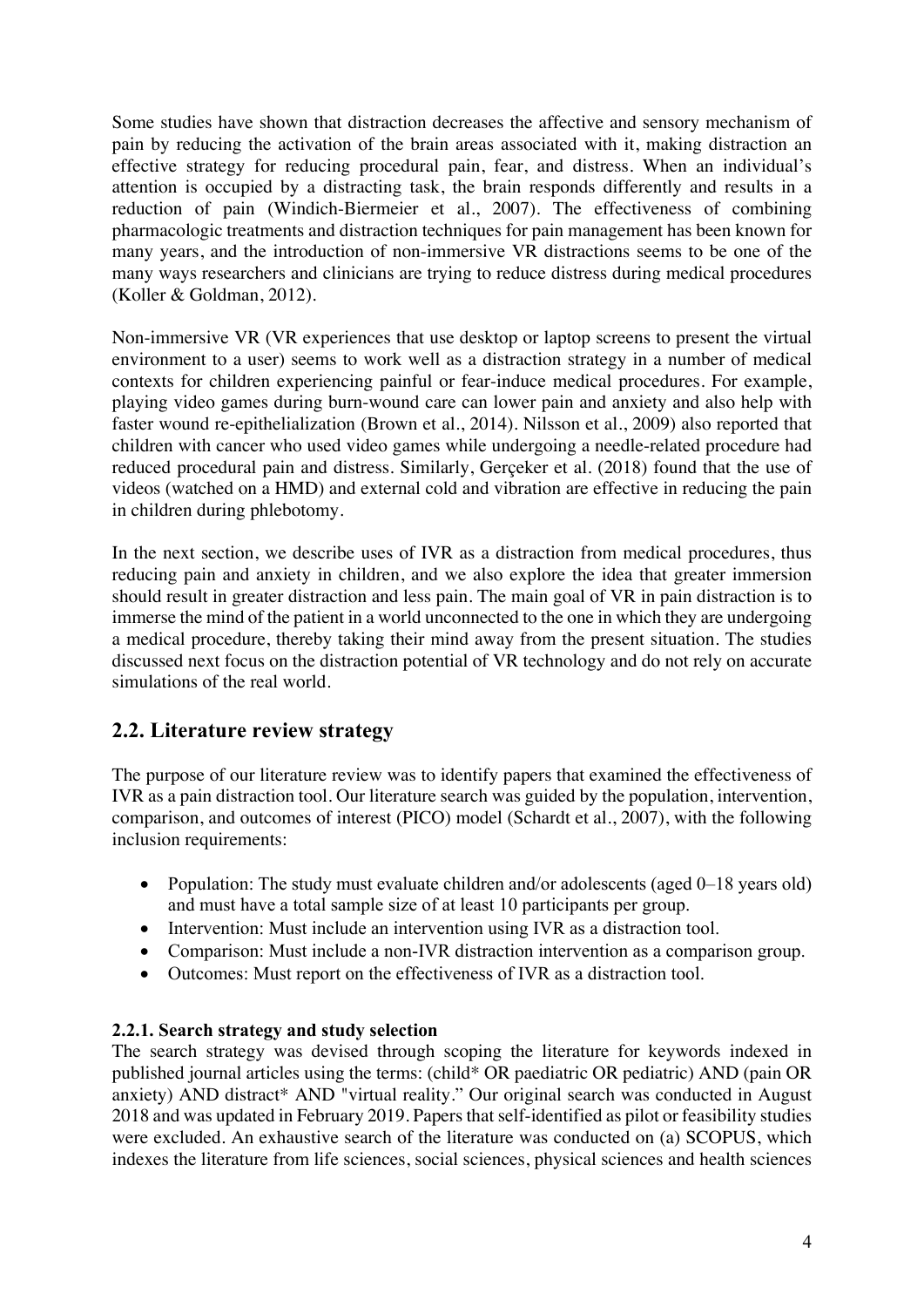and b) MEDLINE, which focuses on life sciences and biomedical literature. The search produced 72 results after removing duplicates.

The PICO inclusion criteria were applied to these papers, resulting in 27 studies that satisfied at least one criterion and 6 studies that satisfied all of them. The majority of the excluded studies did not use IVR, only tested adults, or did not compare IVR distraction to non-IVR distraction.

## **2.3. Review results**

Our results found that IVR was most commonly used to distract children from the pain of medical procedures during treatment for burns or chorionic wounds, during venous access, and oncological care; however, the majority of the studies were either pilot, feasibility, or case studies (e.g., Gershon et al. (2004); Wint et al. (2002)) or did not satisfy the inclusion criteria.

From the six studies that satisfied all of the PICO inclusion criteria (see Table 1), five of them reported that VR is a useful and effective technology that can be used as a distraction tool with children. The majority of the results showed a significant reduction in pain and/or anxiety in children using IVR distraction compared with control groups or standard distractions (e.g., toys, television, books, and parental comforting) in a variety of pediatric medical procedures. The majority of the results were taken from the reports of the patients and their caregivers. Key examples of effective use of IVR to reduce pain or anxiety are described in the following sections.

### **2.3.1. Wound and burn care**

Hua et al. (2015) demonstrated analgesic results by using IVR while treating patients with chronic wounds (e.g. leg ulcer). Sixty-five children, aged 4 to 16 years, with chronic wounds on their lower limbs, were randomly divided into two experimental groups, VR group and a control group that received standard distraction methods (toys, television, books, and parental comforting). The VR group was instructed to play a VR game, *Ice Age 2*, an immersive virtual game in which the participant controls Sid the Sloth, who slides down a snowy path collecting acorns and avoiding obstacles. The game was displayed in an HMD while the patients underwent dressing changes, including removing the dressings, cleaning the wound, and applying a new dressing.

They used three scales to measure the children's pain before, during, and after the dressing change. Critically, the before pain scores were measured once the child was involved in the distraction intervention. Children self-reported their pain on the Wong-Baker FACES pain rating scale, caregivers rated their children's observed pain on the visual analogue scale (VAS), and nurses rated the children's observed pain and distress using the Face, Legs, Activity, Cry, Consolability (FLACC) scale. They also measured how long it took to complete the dressing change for each child. The VR distraction group had significantly lower pain responses compared to the control group on 8 of the 9 measures; the only measure that was not statistically significant was for the nurses' ratings of pain before the dressing change. In addition, it took less time to complete the dressing change for children in the VR group compared to the control group. As reported in Supplemental Table S1. 1, these significant results were accompanied by medium to large effect sizes  $(0.55 \ge ds \le 1.87)$ .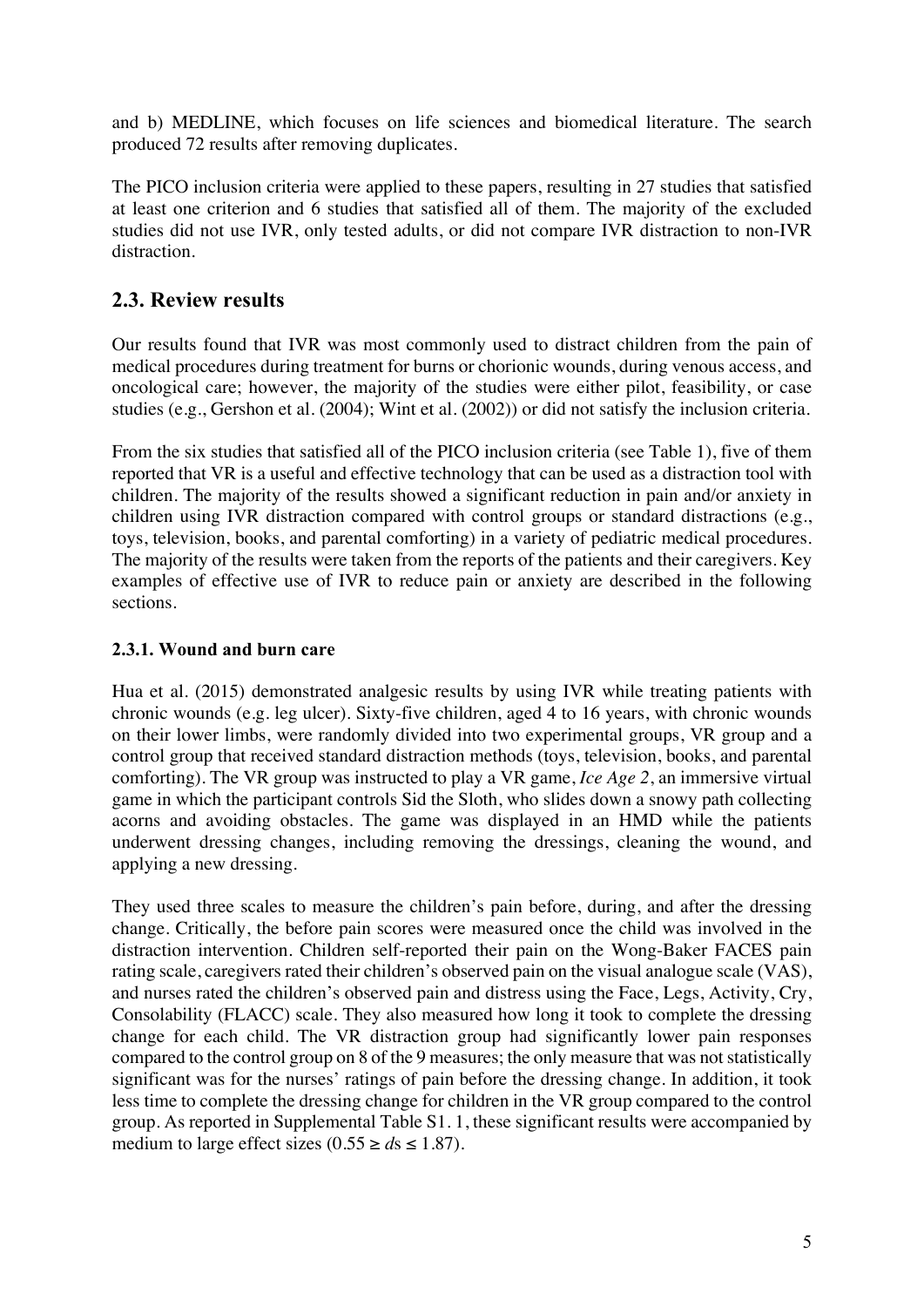A few limitations are worth noting. First, it is difficult to control for previous pain experiences because chronic wounds generally require multiple dressing changes. Second, the participants, caregivers, and nurses were not blinded to the participants' assigned condition. Lastly, no pain or anxiety scores were taken before the intervention; a baseline score for pain would rule out the alternative explanation that the observed differences between the two groups were driven by pre-existing differences in pain rather than the intervention.

Similar pain distraction results were found by Jeffs et al. (2014) when using IVR with children and adolescents involved in burn treatment. Thirty children and adolescents 10 to 17 years of age with burn wounds were randomly assigned to one of three groups (28 participants completed the entire study). In the standard care group, participants  $(n = 10)$  received typical comfort from nursing staff and parents. In the passive distraction condition, participants ( $n =$ 10) watched a movie. In the IVR distraction group, participants (*n* = 8) played a VR interactive game, *Snow World*, where users scored points by throwing snowballs at snowmen, penguins, etc. This immersive VR environment was displayed using a tripod-arm device holding the VR glasses to avoid the exclusion of patients with burns to the head. Importantly, even though this equipment did not allow the same mobility and tracking of head movements as a regular HMD, the results were promising.

The Adolescent Pediatric Pain Tool word graphic rating scale was completed before assignment to condition (baseline, preprocedural measure) and after the burn wound care procedure. Participants also completed a number of other measures, which were controlled for in the analyses (e.g., state anxiety). Participants in the IVR group reported significantly less procedural pain than the PD group and was the only group to demonstrate a significant decrease in pain perception from baseline (preprocedural pain) to pain experienced during the procedure (Jeffs et al., 2014).

Jeffs et al. (2014) did not share two of Hua et al. (2015) limitations. Namely, they included a baseline measure of pain and also blinded the staff until the pre-procedure measures were completed. Nonetheless, it was not possible to blind staff to the intervention condition for the entirety of the study. Another limitation is the small number of participants in this three-group, between-subjects study. Additionally, the variation in days from the original burn injury and the individual's experience with previous wound care episodes could have potentially affected participants' perception of anxiety and pain. Finally, they used a generic VR environment rather than one specifically designed to reduce pain.

Kipping et al. (2012) also provides evidence of the potential of IVR as a distraction tool for burn patients. Forty-one children and adolescents (11–17 years) undergoing burn-wound care were divided to receive either a standard distraction (e.g., music, TV, or stories) or IVR distraction—a 3-D game, either *Chicken Little* or *Need for Speed*, where participants used a joystick to interact with the environment). Both groups received identical wound-care procedures and medication protocols.

Kipping et al. (2012) measured various acute pain outcomes, including adolescent self-reports of pain and nausea and caregivers' ratings of their pain (both using the Visual Analogue Scale [VAS]), nurses' ratings of their pain (using the FLACC scale), physiological measures (i.e., heart rate and oxygen saturation), and whether the patients required rescue doses of pain medication (Entonox). All measurements were taken at three time periods: baseline, after dressing removal, and during dressing application, and they analysed mean change scores by subtracting the baseline measures from the removal and application scores. Of the 8 pain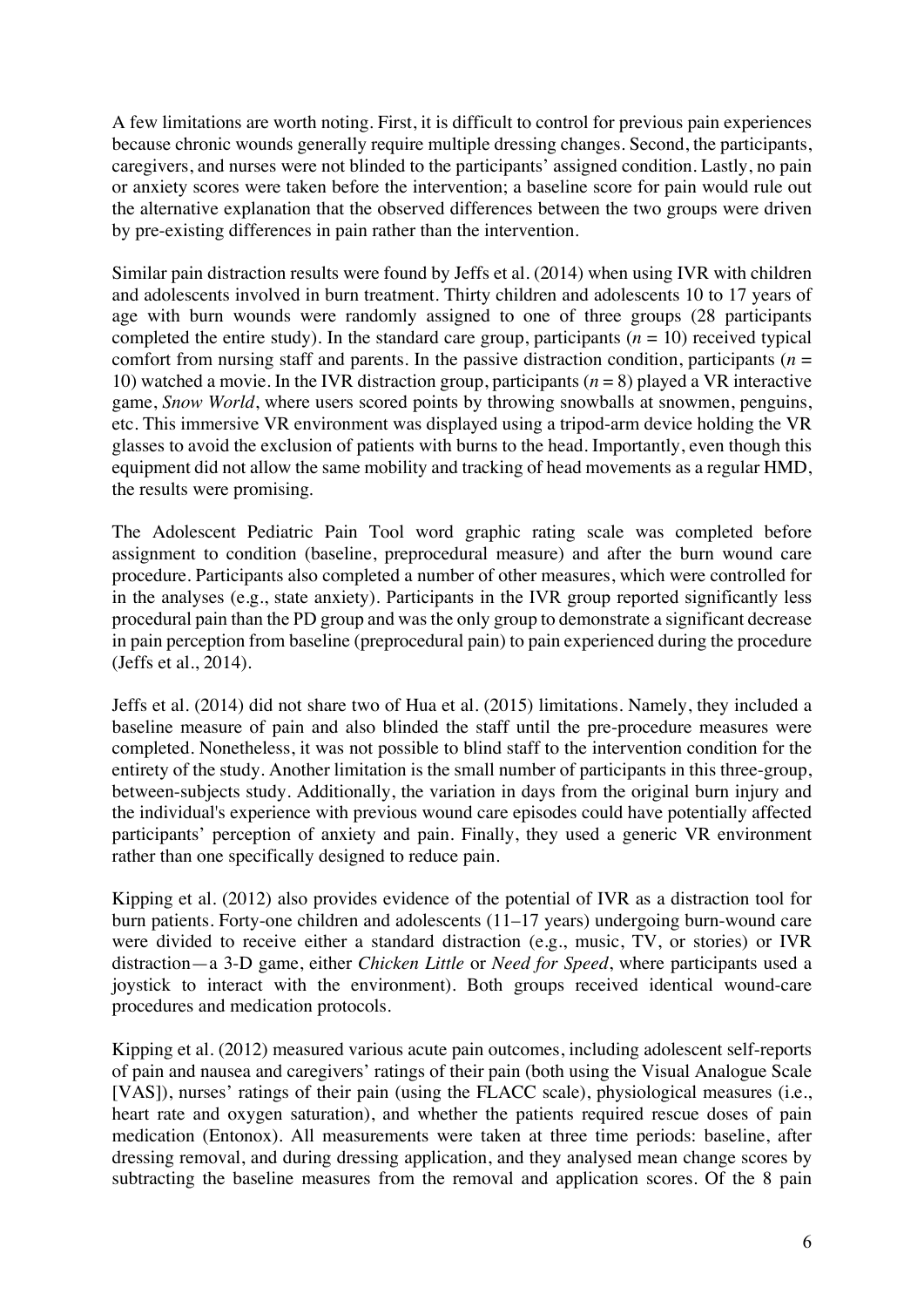continuous variables, the only significant difference was the nurses rated patients in the standard distraction group as experiencing more pain during the dressing removal than those in the VR distraction group. As reported in Supplemental Table S1. 2, this comparison produced a medium to large effect (*d* = .73, 95% CI [0.10, 1.37]). Kipping et al. also reported a reduction in the number of rescue doses given 3/20 (VR distraction group) vs. 9/21 (standard distraction group); however, the significance of this effect is questionable (see our supplementary analyses). Similar to the previous studies presented above, the limitations of this study are related to the impossibility of a double-blind study and the use of a generic VR equipment and game that were not tailored for pain relief or children's use.

#### **2.3.2. Research of pain control (cold-pressor test)**

Apart from the uses mentioned above where IVR has been implemented during a pediatric treatment, IVR has also been used in other research of pain control for children, demonstrating its potential as a distraction. Sil et al. (2012) and Dahlquist et al. (2009, 2010) used IVR as a distraction tool for a cold-pressor test. The three studies showed that children using IVR significantly improved their pain tolerance relative to the baseline. The IVR game, however, did not outperform traditional interactive video games. For instance, Sil et al. (2012) found no significant difference between the regular and VR videogame conditions on children's pain tolerance. Moreover, Dahlquist et al. (2009) was the only study to demonstrate that the distracting benefits of IVR might be stronger for older children than younger children. Please see our Supplemental Analyses for summary and inferential statistics for these studies.

### **2.4. Conclusion: effectiveness of IVR for pain distraction**

The results of this review reveal that when IVR distraction is used along with standard analgesic therapy, pediatric patients can have a clinically meaningful degree of pain relief while undergoing a range of medical procedures. This finding is consistent with other reviews that have focused primarily on adult patients (Mallari et al., 2019) and with a recent metanalysis done with pediatric population (Eijlers et al., 2019) where large effect sizes indicate that VR is an effective distraction intervention to reduce pain in pediatric patients undergoing a wide variety of medical procedures. The apparent effectiveness of IVR for pain distraction in children is consistent with our guiding hypothesis that applications requiring immersion but not simulation would be more easily implemented than applications requiring both simulation and immersion. In the literature described above, the common feature of each application was that it was designed primarily to distract children from the painful procedure taking place in reality. Whether or not the VR environment was effective at simulating a real environment was largely irrelevant.

## **2.5. Gaps and suggestions for future research**

IVR clearly has potential as a pain distraction tool with children. However, an interesting question arose while studying the relationship between IVR distraction and pain management—does the effectiveness of IVR distraction techniques continue during consecutive treatments or uses? The vast majority of the studies in children measured the effect of IVR during a single session, but Faber et al. (2013) demonstrated that immersive VR distraction has the potential to continue effectiveness when used for three (or possibly more) consecutive treatments during severe burn-wound debridement in adults. Therefore, further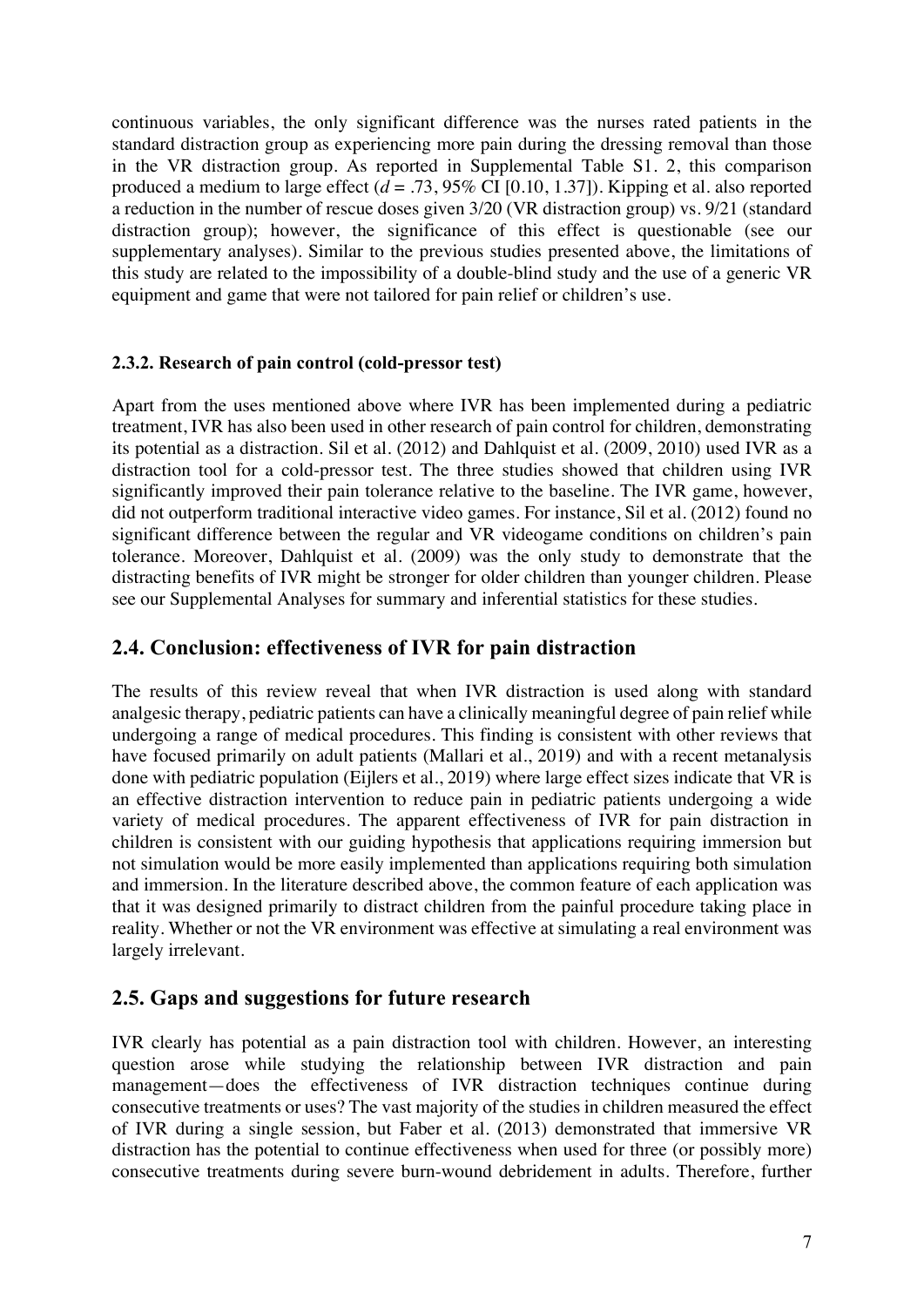research with children is needed to assess the efficacy of IVR as a possible tool used for children with chronic pain and as a tool for long-term pain rehabilitation.

Treatment of chronic pain is another area where IVR may have benefits; however, in general there is not much research on treatments for children. Most of the treatments are normally extrapolated from research on adults, and even those studies show that the evidence for effectiveness is limited (Eccleston & Malleson, 2003). Information is lacking about the effectiveness of IVR combined with other nonpharmacological treatment modalities and about the possibility that IVR can generate neurophysiologic changes leading to a reduction in need for pain medication (Gupta et al., 2018; Li et al., 2011; Shiri et al., 2013). To date, only a few studies have investigated VR for chronic pain management, and the data are preliminary or they focused on an adult population (Wiederhold et al., 2014). Therefore, there is a need for further research that explores these possibilities in children.

Another important question about the value of IVR as a distraction tool is related to its potential to enhance the distraction effect compared to traditional video games. For example, in the studies by Sil et al. (2012) and Dahlquist et al. (2009, 2010) described above, IVR did not enhance the effect of distraction over traditional video games. Nonetheless, it is possible that these results could be attributed to the use of out-of-date VR technology (not as compelling and immersive as the latest VR technology). Hence, studies of IVR are necessary to investigate not only the possible enhancement of distraction effects when using leading-edge technology, but also the possible difference between using IVR in a passive way (e.g., using the HMD to watch a VR film or calm/meditation experience) or in an interactive way (e.g., IVR interactive game). During our literature review, we found two studies (that did not fit in our inclusion criteria) that investigated the difference between interactive IVR versus passive IVR (Dahlquist et al., 2007; Law et al., 2011); however more research is need to determine what aspects of the interactivity, such as type of game or cognitive processes involved during the activity, are needed to generate greater benefits as a distraction tool.

Additionally, future research efforts should investigate the idea of IVR as a relaxation tool (to prepare the patient for a medical procedure) rather than just as a distraction mechanism and analyze the effects that this technology could have on reducing the fear of routine medical procedures in children. The preliminary results of pilot studies have shown the potential of VR relaxation to manage pain and distress or anxiety (Arane et al., 2017). However, more studies are needed to reproduce these results in large, randomized control studies.

Finally, there is an important limitation on the study of IVR as a distraction tool for medical procedures. The majority of studies that compare the effectiveness of IVR with other types of distraction do not take in consideration that perhaps the mere fact of wearing an HMD (that blocks the view of the medical procedure) is the responsible from the distraction and reduction of pain effect, and not the immersion generated from the technology. To overcome this limitation, future research should compare IVR with other interventions in which the medical procedure is blocked from the children's view.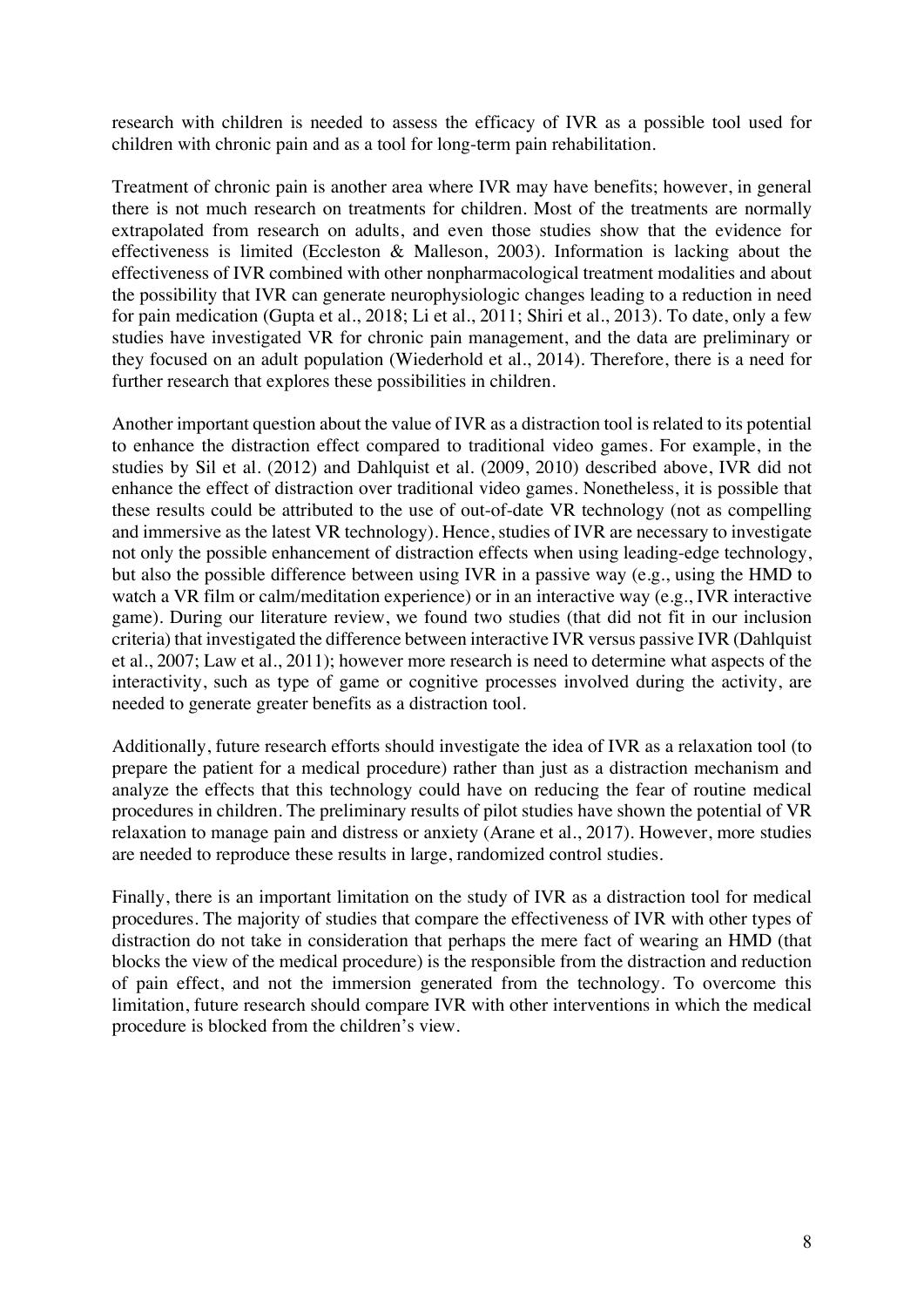| <b>Authors</b>                | $N$ (age<br>range)                    | <b>Population Intervention</b>                                                                                                                              | Comparison                                                                                                 | <b>Outcomes</b>                                                                                                                                                                                                               | Type of pain<br>treatment or cold-<br>pressor pain test      | <b>Type of VR</b><br>technology |
|-------------------------------|---------------------------------------|-------------------------------------------------------------------------------------------------------------------------------------------------------------|------------------------------------------------------------------------------------------------------------|-------------------------------------------------------------------------------------------------------------------------------------------------------------------------------------------------------------------------------|--------------------------------------------------------------|---------------------------------|
| Dahlquist<br>et al.<br>(2009) | 41 children<br>$(6-14)$<br>years old) | VR game:<br>participants<br>used a joystick<br>to play a<br>videogame that<br>was presented<br>through a 3-D<br>HMD helmet<br>with integrated<br>headphones | Video game:<br>presented via a<br>computer screen<br>and stereo<br>speakers<br>Baseline: no<br>distraction | Both distraction conditions<br>resulted in improved pain<br>tolerance relative to<br>baseline. Older children<br>showed more pain<br>tolerance in the VR<br>condition than younger<br>children.                               | Cold-pressor pain                                            | HMD with a joystick             |
| Dahlquist<br>al. (2010)       | 50 children<br>$(6-10)$<br>years old) | VR game:<br>participants<br>used a joystick<br>to play a<br>videogame that<br>was presented<br>through a 3-D<br>HMD helmet<br>with integrated<br>headphones | Video game:<br>presented via a<br>computer screen<br>and stereo<br>speakers<br>Baseline: no<br>distraction | Children demonstrated<br>significant improvements<br>in pain tolerance during<br>both distraction conditions.<br>No significant difference<br>between the traditional and<br>VR videogame conditions.                         | Cold-pressor pain                                            | HMD with a joystick             |
| Hua et al.<br>(2015)          | 65 children<br>$(4-16)$<br>years old) | VR game using<br>an HMD and a<br>joystick.                                                                                                                  | Standard<br>distraction<br>methods: toys, TV,<br>books, and<br>parental<br>comforting                      | Children in the IVR group<br>reported significantly less<br>pain compared with the<br>control group before,<br>during, and after dressing<br>changes than the control<br>group. The caregivers' and<br>nurses' ratings of the | Pain relief of<br>chronic wound<br>during dressing<br>change | HMD with a joystick             |

### **Table 1: IVR used as pain distraction for children**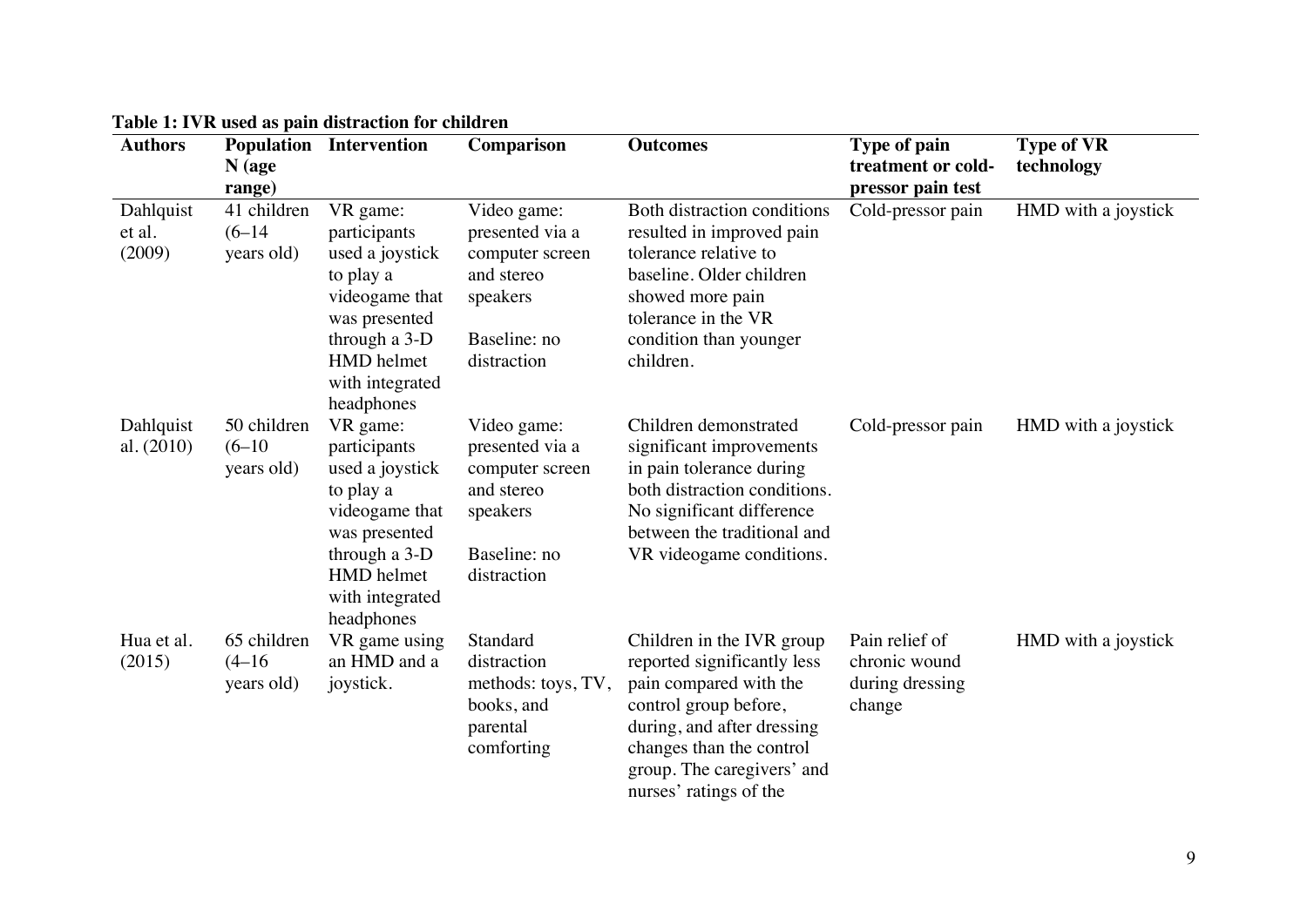#### children's pain was also lower for the IVR group than the control group.

| Jeffs et al.<br>(2014)     | 30 children<br>$(10-17)$<br>years old) | VR game with a<br>joystick. | Standard care:<br>nurse and parents'<br>comfort;<br>Passive<br>distraction: movie                                                                                          | IVR group was the only<br>group to have an estimated<br>decrease in pain perception<br>from baseline<br>(preprocedural pain) to<br>procedural pain.                                                                                                                                                                                                    | Pain reduction in<br>burn patients | HMD on a custom-<br>built, articulated-arm<br>tripod device |
|----------------------------|----------------------------------------|-----------------------------|----------------------------------------------------------------------------------------------------------------------------------------------------------------------------|--------------------------------------------------------------------------------------------------------------------------------------------------------------------------------------------------------------------------------------------------------------------------------------------------------------------------------------------------------|------------------------------------|-------------------------------------------------------------|
| Kipping et<br>al. $(2012)$ | 41 children<br>$(11-17)$<br>years old) | VR game with a<br>joystick  | Standard<br>distraction: access<br>to TV, stories,<br>music, caregivers,<br>or no distraction in<br>the treatment<br>room, per personal<br>choice and<br>standard practice | Nursing staff reported a<br>statistically significant<br>reduction in pain scores<br>during dressing removal.<br>Fewer patients in the VR<br>group than the standard<br>distraction group required<br>rescue doses. No<br>significant differences<br>between groups in<br>patients' self-reported pain<br>or caregivers' ratings of<br>patients' pain. | Pain reduction in<br>burn care     | <b>HMD</b>                                                  |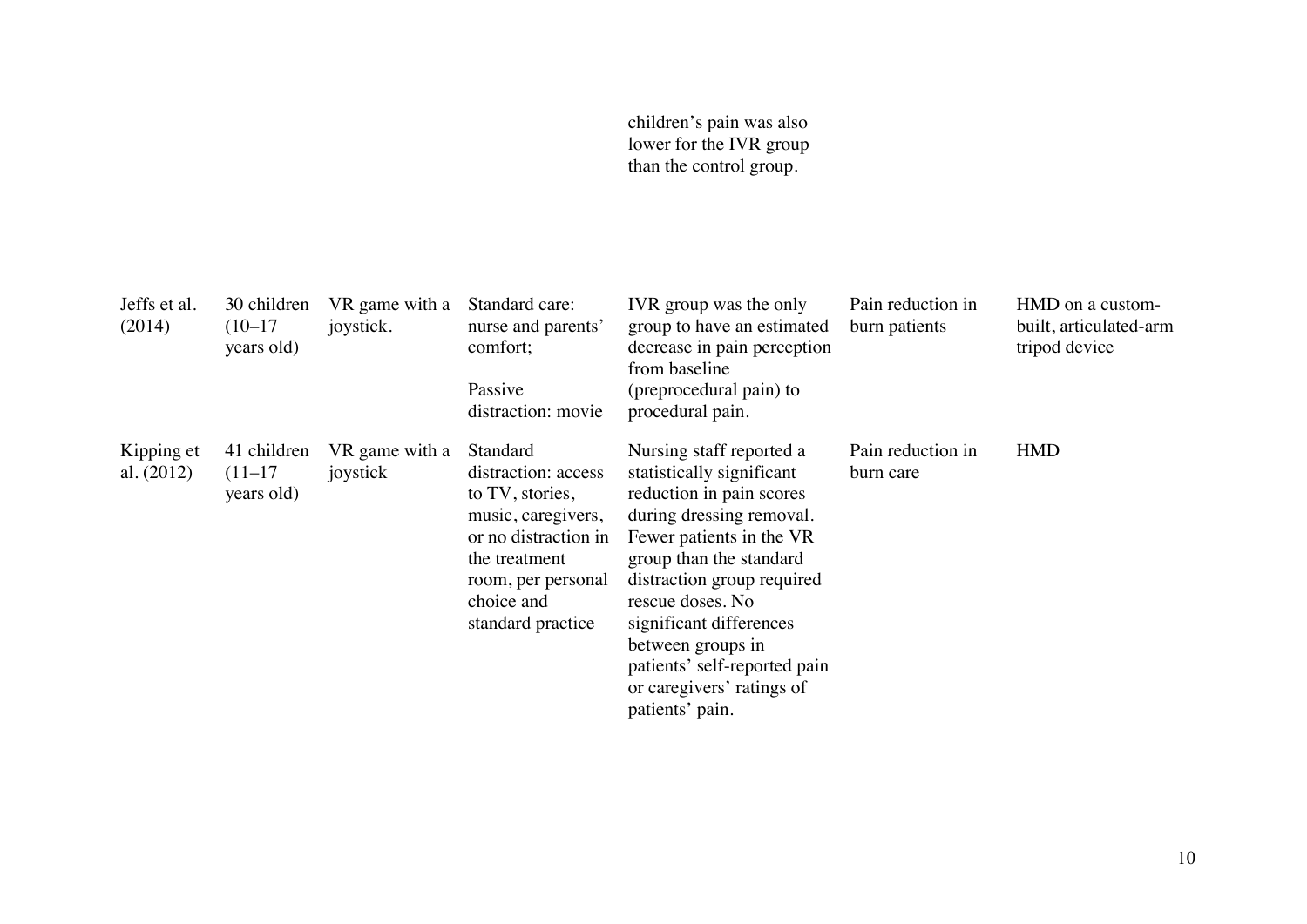| Sil et al. | 62 children | VR game | Traditional       | Children demonstrated      | Cold-pressor pain | <b>HMD</b> |
|------------|-------------|---------|-------------------|----------------------------|-------------------|------------|
| (2012)     | $(6-13)$    |         | videogame:        | significant improvement in |                   |            |
|            | years old)  |         | Nintendo Wii      | pain tolerance during both |                   |            |
|            |             |         | console operated  | videogame distraction      |                   |            |
|            |             |         | by a wireless     | conditions compared to the |                   |            |
|            |             |         | handheld          | baseline. No significant   |                   |            |
|            |             |         | controller;       | difference between the     |                   |            |
|            |             |         | Baseline: control | traditional and VR         |                   |            |
|            |             |         | condition with no | videogame conditions.      |                   |            |
|            |             |         | distraction       |                            |                   |            |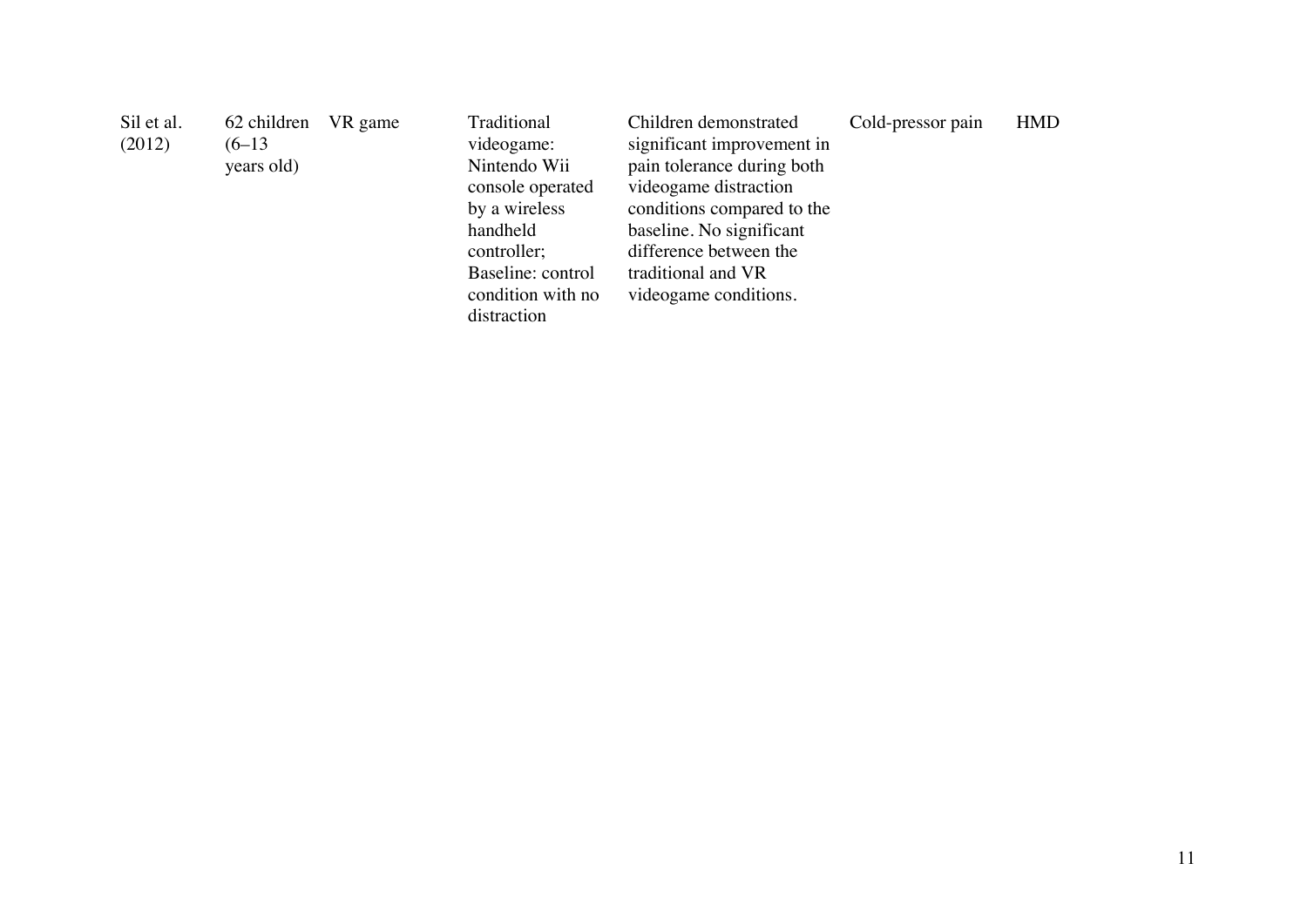# **IVR used as a neuropsychological tool for children**

## **3.1. Historical context**

Neuropsychological testing involves the use of structured-systematic behavioral observations, paper-and-pencil tasks, and computerized psychometrics to assess brain and psychological functioning (Walsh & Darby, 1999). Although, technological advancement has influenced methods for neuropsychological testing (Brahnam et al., 2011), computer-based neuropsychological assessment in clinical diagnostic practice has recently become more common as key advantages to adopting technology have been identified. Such advantages include more time-efficient scoring and reducing errors in test administration (Galindo-Aldana et al., 2018). Moreover, when used with children, other benefits have been noted. For example, children find the computerized testing format to be more interesting and motivating than paperand-pencil testing (Luciana, 2003).

The idea of potentially using VR in the area of neuropsychology first emerged in the mid-1990s; however, the technology was not fully ready to deliver compelling experiences that could recreate a real environment and provide a cognitive challenge for the participants. Initial work in this area was led by a small number of researchers exploring VR tools to assess cognitive performance in patients with central nervous system dysfunction (Cromby et al., 1996; Rose et al., 2001). Although, the majority of their work did not involve immersive VR systems, the results highlighted the potential value of this technology to assess cognitive function while maintaining decent ecological validity (Brahnam et al., 2011; Rizzo et al., 2004)

Whether neuropsychological tests involve computer-based testing or not, neuropsychology testing arguably suffers from low to moderate ecological validity because the subjects are tested in isolation from real-life complexity. For example, testing normally occurs in a quiet room free of distractions, which does not represent the challenges that people face in everyday life (Chaytor & Schmitter-Edgecombe, 2003; Nolin et al., 2016; Parsons et al., 2007). Rizzo et al. (2004) has suggested VR as a possible means to enhance the ecological validity of neuropsychology testing because it is capable of introducing visual complexity by simulating a real environment (e.g., adding distractions, interaction with 3-D objects, etc.), therefore allowing greater control and replicability during diagnostic testing (Rizzo et al., 2004). This technology has already been applied to testing procedures for a number of cognitive domains with adults, including executive function, attention, impulsivity, cognitive and motor inhibition, memory and learning, spatial abilities, and visuospatial neglect (Neguţ et al., 2016).

Next, we detail our literature review on the uses of IVR for neuropsychological diagnosis or assessment in children. The following studies rely on the potential of IVR to generate an effective, engaging simulation of the real world to replicate the neurocognitive challenges that the person could face in real life; for example, maintaining attention while distractions are happening.

## **3.2. Literature review strategy**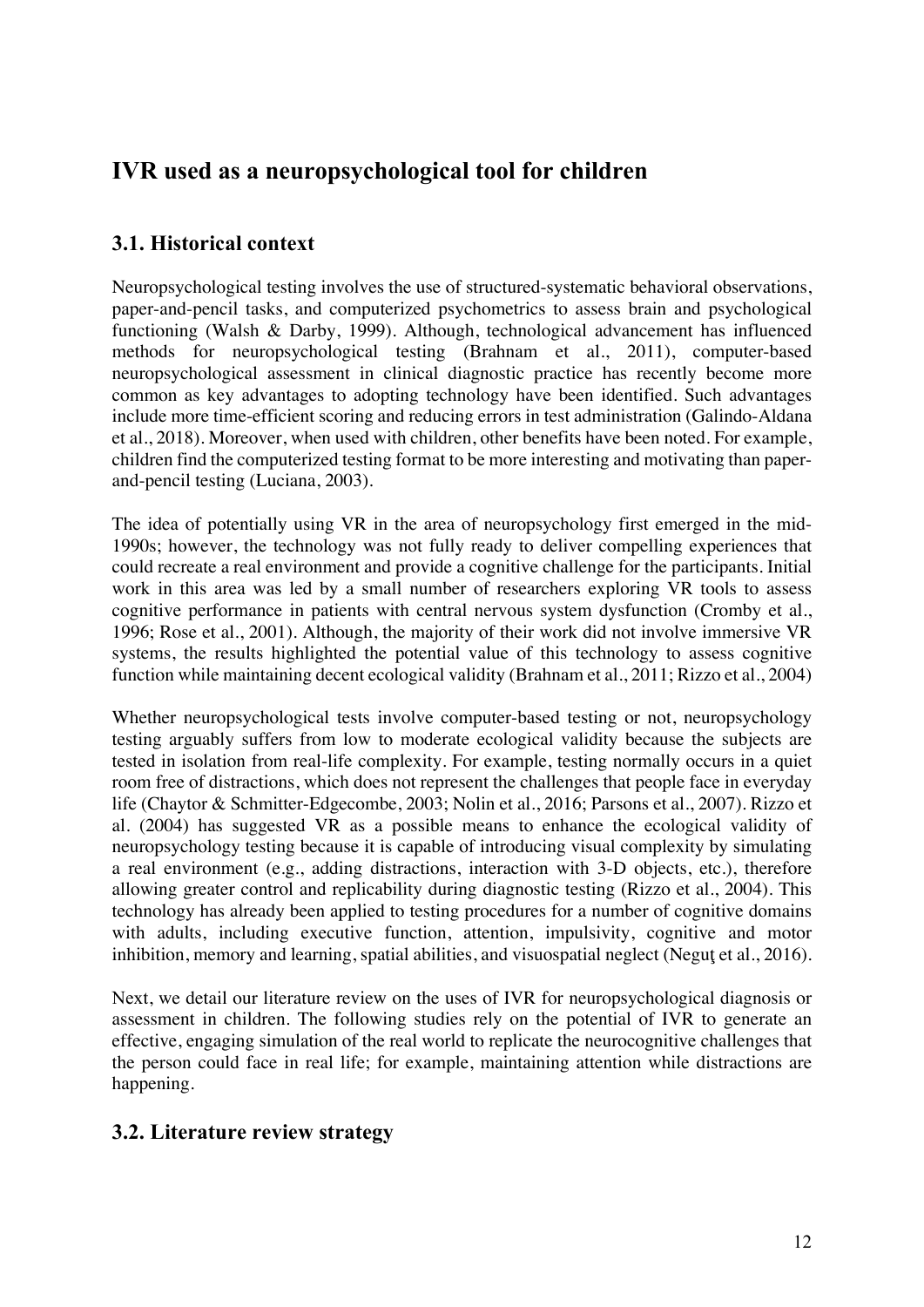The purpose of this literature review was to identify papers that examined the effectiveness of using immersive VR in the area of neuropsychology with children. Our search was guided by the PICO model for literature reviews (Schardt et al., 2007), with the following inclusion requirements:

- Population: The study must evaluate and test children and/or adolescents (aged 0–18 years old) and must have a total sample size of at least 10 per group.
- Intervention: Must include implementation of IVR (with an HMD) as a neuropsychological assessment or training tool.
- Comparison: Studies must have a control group (traditional neuropsychological assessment or non-IVR intervention) and provide comparison with an IVR assessment or training tool (Traditional vs IVR).
- Outcomes: Must report on the effectiveness of the neuropsychological assessment or training tool using IVR.

#### **3.2.1. Search strategy and study selection**

The search strategy was devised through scoping the literature for keywords indexed on published journal articles using the "terms": "virtual reality" AND child\* AND (neuropsych\* OR assessment OR rehabilitation OR "attention deficit" OR "brain injury" OR disorder). Our original search was conducted in August 2018 and was updated in February 2019. Papers that self-identified as pilot or feasibility studies were excluded. An exhaustive search of the literature was conducted on (a) SCOPUS, which indexes the literature from life sciences, social sciences, physical sciences and health sciences and b) MEDLINE, which focuses on life sciences and biomedical literature. The search produced 529 results after removing duplicates. We applied the PICO inclusion criteria to these papers, resulting in 17 studies that satisfied at least one criterion and only 7 studies that satisfied all of them. The majority of the excluded studies did not use an immersive VR system or did not test children.

## **3.3. Neuropsychology review results**

Immersive virtual reality technology has been used in the area of child neuropsychology mostly as an assessment tool to evaluate attention processes in children (Nolin et al., 2016) with attention hyperactivity disorder (ADHD) and acquired brain injury (Díaz-Orueta et al., 2014; Gilboa et al., 2015; Neguț et al., 2016; Rodríguez et al., 2018). It had also been used as a training tool for attention enhancement for children with ADHD (Bioulac et al., 2012; Blume et al., 2017) and with behavioral problems (Cho et al., 2002), and as a neuromotor rehabilitation tool for children with cerebral palsy (Bortone et al., 2018). However, most of the research related to IVR as a rehabilitation tool is either proof of concept or in the early stages of testing the study protocol for a randomized controlled trial (e.g., Bortone et al., 2018; Biffi et al., 2017; Bioulac, 2015).

Our review identified three distinct streams of research into the effectiveness of IVR as a neuropsychological diagnostic tool with children. The first stream includes research that specifically assessed the validity and reliability of an IVR assessment by comparing it to a traditional gold-standard assessment. Included in the second stream is research that sought to determine if IVR diagnostic tools may be *more effective* than traditional tools to identify children with ADHD. Research in the third stream more generally examined the effectiveness of an IVR tool to assess attention performance not necessarily related to a specific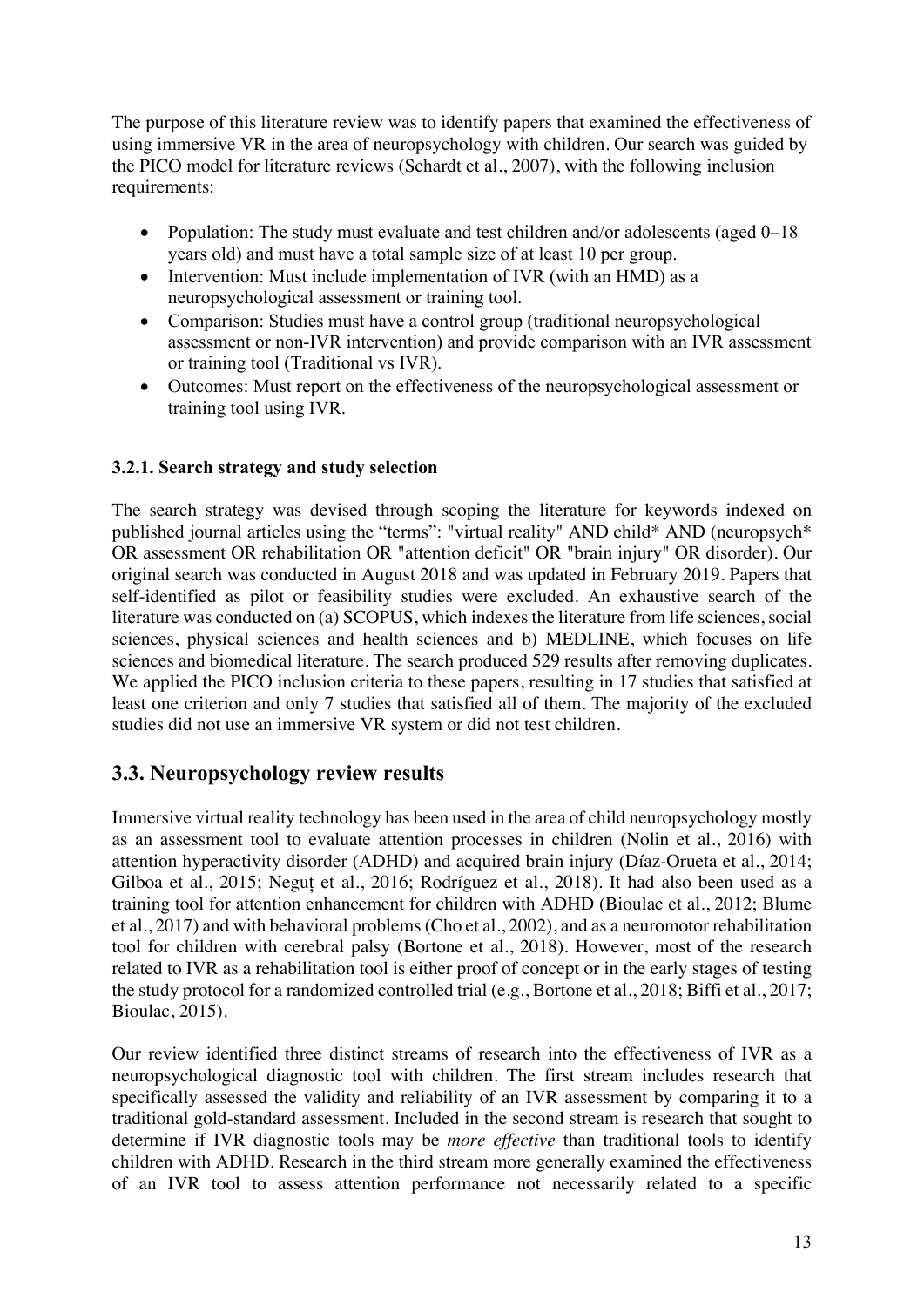neuropsychological diagnosis (see Table 2). The main research findings from each of these streams is summarized below.

#### **3.3.1. Validity and reliability studies**

Two studies identified in this review were aimed at assessing the validity and reliability of IVR versions of a continuous performance test (CPT), normally used to measure a person's attention while screening for ADHD. Díaz-Orueta et al. (2014) and Nolin et al. (2016) compared an immersive virtual reality (IVR) CPT test to traditional tests of attention function, Conners CPT and VIGIL-CPT.

Díaz-Orueta et al. (2014) explored the convergent validity between the AULA Nesplora test (IVR test; Climent and Banterla (2010) and the Conners CPT (traditional test). The Conners CPT is a computerized test that is widely accepted as a gold standard for assessment of attention-related problems; it consists of 360 stimuli (letters) that appear on a screen, and the participant needs to press a button every time a letter appears on the screen, except for the letter "x" (inhibition of the response). Similarly, the AULA Nesplora test is a CPT that takes place in a virtual school, where the child is situated in a virtual context shown through an HMD. Stimuli are presented both on a visual and auditory basis, while distractors of an ecological nature appear progressively (e.g., sound of door closing, children chatting). The participant is asked to do two different tasks: either press the button every time they perceive the target stimulus or press the button when they do not perceive it.

In this study, 57 children, aged 6–16 years, with a diagnosis of ADHD underwent both tests. The results of the two tests were significantly correlated (*r*s ranged from .303–.786), demonstrating convergent validity of the AULA Nesplora test of attention and impulsivity. Moreover, the AULA Nesplora test (but not Conners CPT) was able to differentiate between ADHD in children with and without pharmacological treatment for a wide range of measures related to inattention, impulsivity, processing speed, motor activity, and quality of attention focus, making this test a useful complementary tool for the diagnosis of ADHD (see our Supplemental Analysis). Some limitations found in this study are that the sample size could be considered as a relatively small clinical sample of children with ADHD and that comorbidity with other psychological diagnosis was not considered as part of the inclusion/exclusion criteria (Díaz-Orueta et al., 2013).

Similarly, Nolin et al. (2016) conducted a concurrent validity and reliability study that explored the relationship between performance on the standard VIGIL-CPT, presented on a computer monitor, and ClinicaVR: Classroom-CPT, an IVR version of the same test. Interestingly, the ClinicaVR test adds distractions for the children to cope with during testing by placing children inside a virtual classroom, rather than in a quiet office typical of CPT testing. Participants could look 360 degrees around themselves, an experience designed to create an impression that they were in a real classroom with typical visual and auditory distractions (e.g., knocking on the door, bells, children talking, etc.). Their participants were 102 children and adolescents, ranging in ages from 7–16 years old. Despite the differences between the ClinicaVR test and the traditional version of the test, participants' scores on the overlapping components (correct responses, commissions, and reaction time) were significantly correlated (*r*s = .63, .50, .82, respectively). In addition to demonstrating convergent validity, the study also demonstrated that ClinicaVR had good test–retest reliability with a one-month period between tests. Reaction time was the only variable that showed poor reliability  $(r = .13, ns)$ ; all other variables were significantly correlated ( $rs = .34-.61$ ). Nolin et al. argued the IVR version may have an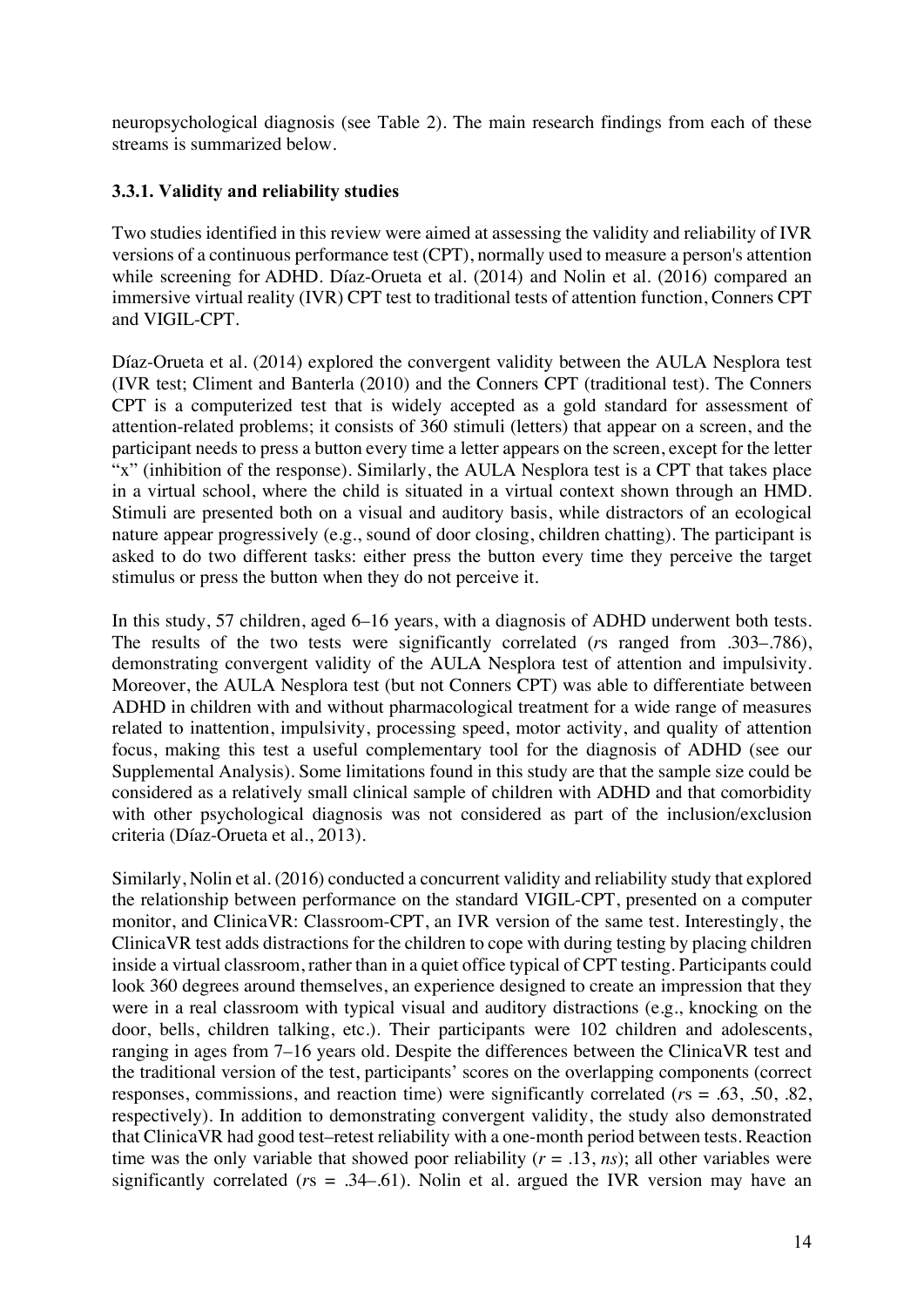advantage in terms of ecological validity because it includes distractions likely to occur in reallife scenarios. This possibility is revisited in the following section.

#### **3.3.2. Relative effectiveness of IVR versus traditional ADHD diagnostics**

Although the studies described in the previous section aimed to establish the validity of new IVR tests by comparing them to traditional tests (e.g., TOVA, Conners CPT, VIGIL-CPT) as the accepted standard, recent IVR studies have gone further to investigate if IVR tests might be more effective at diagnosing attention deficits in children (Neguț et al., 2016; Pollak et al., 2009; Rodríguez et al., 2018).

Neguț et al. (2016) tested 7–13 year old children with a traditional CPT (displayed on a computer screen) or with ClinicaVR: Classroom-CPT (described above). The children were classified as typically developing  $(n = 42)$  or as being diagnosed with ADHD  $(n = 33)$ . Each child completed the test with and without distractions (Neguț et al., 2016). For the CPT with distractions, the audio recording from the ClinicaVR was played through headphones.

The key dependent variables were total correct responses, errors of commission, errors of omission, and mean reaction time. Neguț et al. (2016) found that, independent of their test condition, children with ADHD made fewer correct responses, committed more errors of commission and omission, and had slower reaction times compared with the typicallydeveloping children (see our Supplemental Table S2. 1). They did not find a significant difference between the effectiveness of ClinicaVR and traditional CPT in identifying children with ADHD.

These results are in line with Pollak et al. (2009) who compared three CPT's: (i) VR-CPT (similar to the ClinicalVR used in Neguț et al., 2016), (ii) the same CPT without VR (No VR-CPT), and (iii) the TOVA. They used a within-subjects design so that the children (20 boys with ADHD and 17 typically-developing boys) completed all three tests. Their four key measures were reaction time, variability of reaction time, errors of omission, and errors of commission. All three tests were able to distinguish children with ADHD from the control group based on their increased errors of omission and commission (with large effect sizes, *d*s  $\geq$  0.88; see Supplemental Table S2. 2). The results from the reaction time measures were more variable (as reflected in the range of effect sizes,  $ds = 0.21 - 1.10$ ), but only reaction time was associated with a significant Group x Test interaction. With the measure of reaction time, only the VR-CPT found significant differences between the two groups. With regard to reported experience with the assessment, participants enjoyed the VR-CPT more than the TOVA.

Taken together, the results from Neguț et al. (2016) and Pollak et al. (2009) further demonstrate the validity of IVR tests of attention, but do not show that these tests are any more sensitive for identifying attention difficulties compared with traditional testing. In contrast, Rodríguez et al. (2018) suggested that the AULA Nesplora IVR version of the CPT has better specificity and sensitivity to identify ADHD in children than the traditional TOVA-CPT. Their participants were between 6 and 16 years of age; 101 children were in the control group and 237 had ADHD diagnoses. Given their large sample of children with ADHD, they were able to classify them according to whether they presented as inattentive  $(n = 108)$ , impulsive hyperactive  $(n = 52)$ , or combined  $(n = 77)$ .

Children were randomly assigned to complete the IVR-CPT test or the traditional TOVA-CPT assessment (Rodríguez et al., 2018). The IVR-CPT test consisted of two tasks that were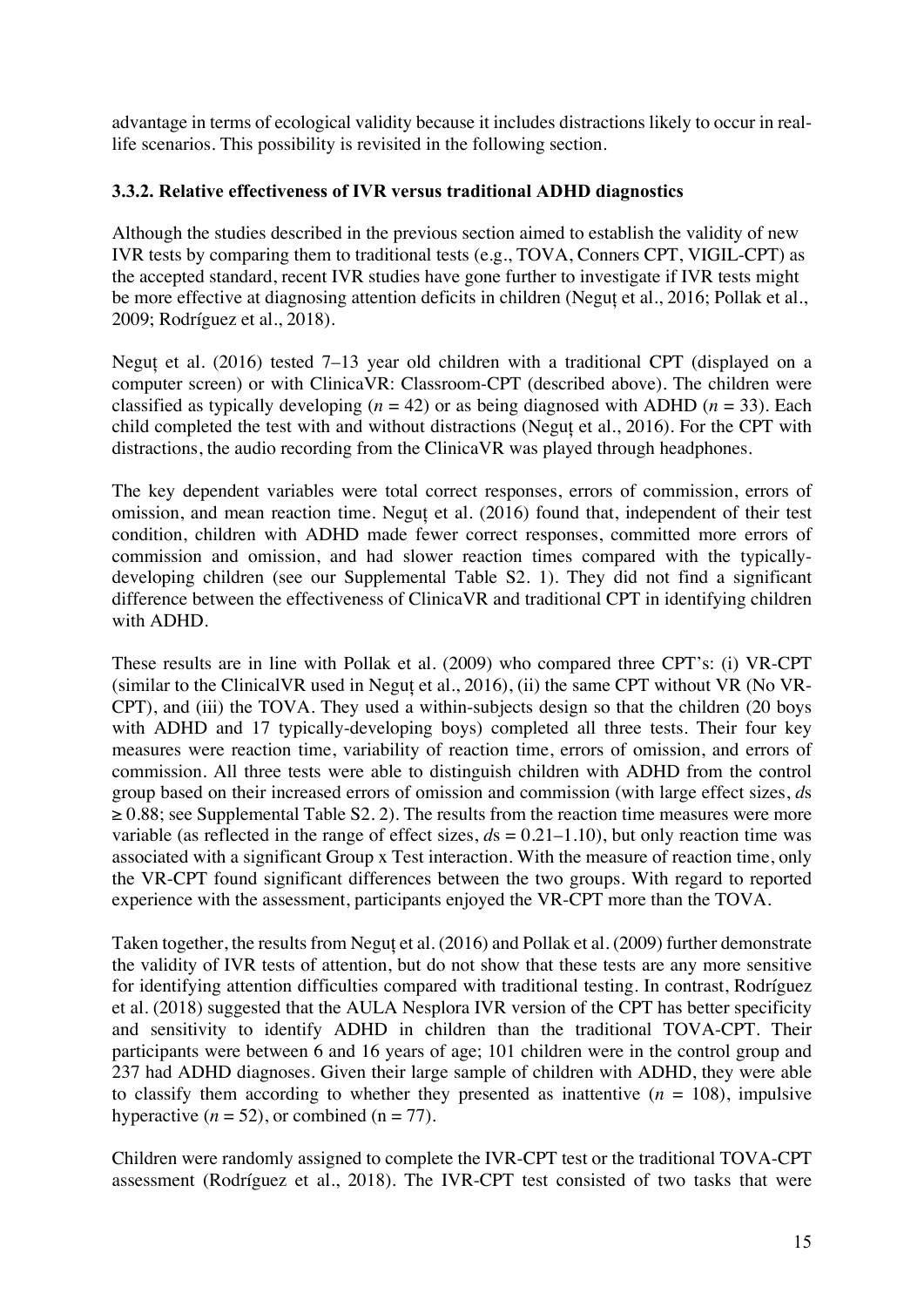explained by a virtual teacher in the virtual classroom (a standard classroom with lines of desks and a board in the front). The first phase of the test was based on the "no-go" paradigm in which the participant must press a button when they saw a stimulus on the virtual board or heard a stimulus, but only if the stimulus was not "apple." In the second phase of the test, a "go" task was included; participants needed to press a button when they saw or heard the number "seven." Auditory and visual distractions were included during the duration of the test. The TOVA-CPT was administered using a computer screen and a push-button. The test presented two simple images; the first part of the test showed the stimulus at the top of the screen and the second at the bottom. Participants were instructed to press the button every time they saw the target figure and not press it when the nontarget figure appeared.

Both tests in Rodríguez et al. (2018) measured errors of omissions, errors of commissions, response time, and variability of response time, but the tests reported them differently. The IVR-CPT reported these measures separately for each task ("no-go" and "go"), whereas the TOVA-CPT split the measures across four quartiles and two halves. The results reported by Rodríguez et al. (2018) demonstrated that the AULA Nesplora IVR-CPT was able to discriminate between children with and without ADHD symptoms, whereas the TOVA was not able to discriminate between the two groups (see our Supplemental Analysis).

The studies in this area demonstrated that the VR tasks are at least as useful as the traditional tasks in neuropsychological testing for attention difficulties. Whether they are an improvement over traditional methods is harder to determine given the mixed results. Therefore, at this stage, it is unclear if using a VR version of a traditional neuropsychological test with added distractors increases the effectiveness, sensitivity and specificity of the test to identify ADHD in children (Areces et al., 2016; Rizzo et al., 2000).

#### **3.3.3. IVR to assess sustained attention performance**

While the studies described above were specifically aimed at examining the diagnostic effectiveness of IVR for ADHD, IVR has also been used to examine attention performance more generally in two additional studies (Bioulac et al., 2012; Gilboa et al., 2015). Bioulac et al. investigated IVR as a tool to assess the sustained attention performance of 36 boys (20 with ADHD and 16 without), aged 7–10 years old. All boys were tested first with the traditional CPT test and then with an IVR test (virtual classroom). They used a French version of the virtual classroom developed by Rizzo et al. (2000), which consisted of a standard rectangular classroom environment with desks, blackboard, windows, and so forth. Within this scenario, children's attention performance was assessed while a series of common classroom distractors (e.g., ambient classroom noise, activity occurring outside the window, etc.) were systematically played within the virtual environment. Participants were asked to focus and maintain their attention on the letters appearing on the backboard to identify every time that the letter "K" appeared after being immediately preceded by the letter "A". To do so, the participants needed to avoid the distractions. The virtual classroom test consisted of five blocks (for a period of 100 s each) with 20 targets, whereas the CPT comprised six blocks (for a period of 140 s each) with up to 54 targets.

Bioulac et al. (2012) showed that participants with ADHD performed worse than the control subjects on some, but not all, measures of both tests. Specifically, for the virtual classroom, significant effects emerged on total correct hits and total errors of commission, but not on the three reaction time measures. For the CPT, significant effect emerged on total correct hits and the two reaction time measures, but not on errors of commission (see Supplemental Table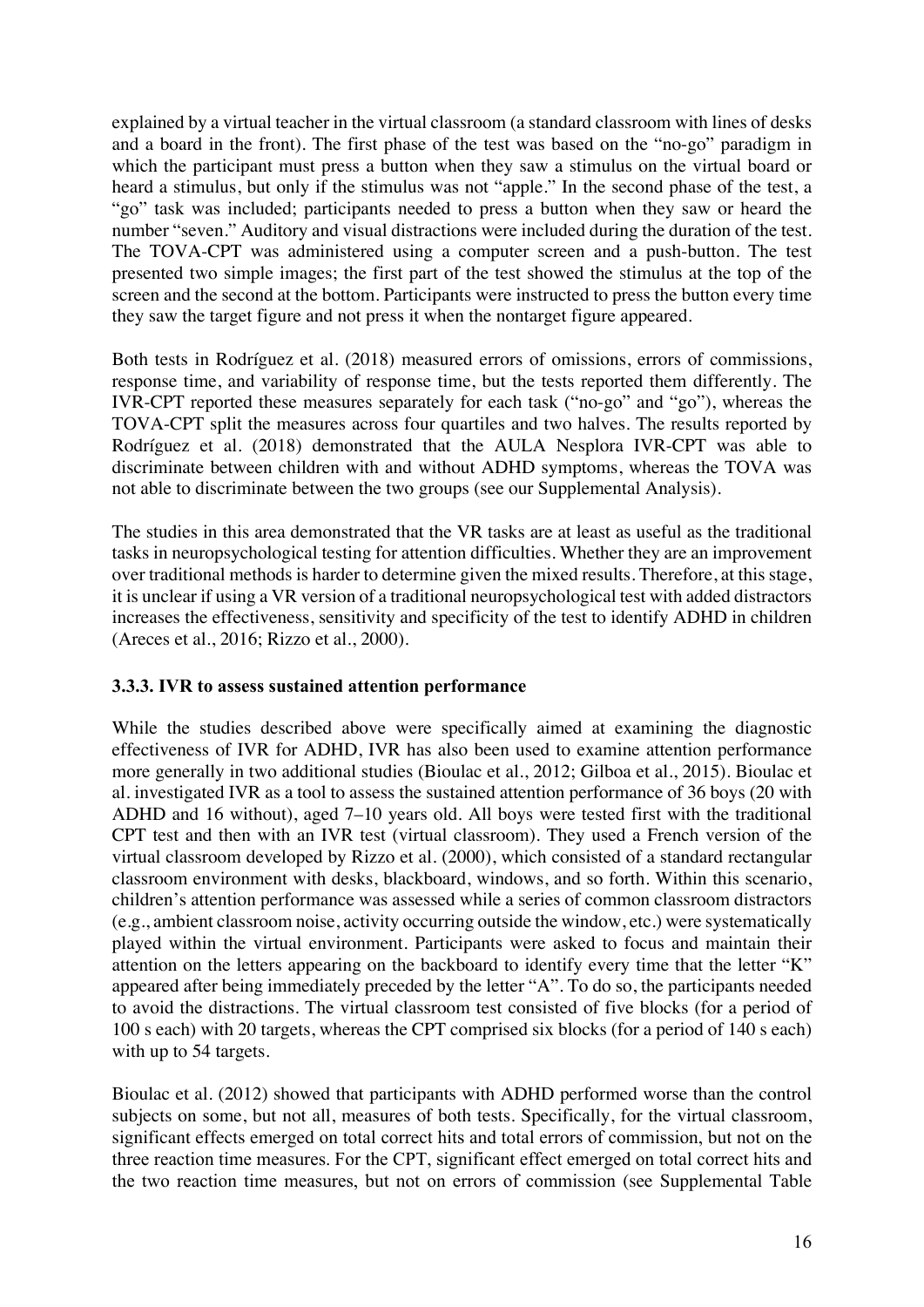S2.3). Moreover, the virtual classroom was more precise at identifying deteriorating performance over time, whereas the traditional test was not (see Supplemental Table S2.4). The authors argued that this difference could be attributed to the involvement of more complex cognitive mechanisms in the IVR test. That is, the traditional test examined inhibitory processes, but only minimal working-memory load was required to solve the task. In contrast, in the IVR test, inhibitory processes were necessary to avoid distractors and working memory was necessary for keeping in mind the last stimulus presented on the blackboard and identifying the correct sequence, thereby increasing the cognitive load required to solve the test. Bioulac et al. concluded that the realistic and lifelike environment that the IVR test offers, along with its ability to measure deterioration over time, make IVR a useful tool to assess attention. However, two limitations of Bioulac et al. must be acknowledged: they had a sample size and the participants were exclusively boys.

Comparably, Gilboa et al. (2015) found IVR to be a useful, sensitive, and ecologically valid tool to assess attention among children with acquired brain injury (ABI). Gilboa et al. used a similar version of the virtual classroom described in Bioulac et al. 2012 (Rizzo et al., 2000) and compared it with two classical neuropsychological tests: (i) four sub-tests of the Test of Everyday Attention for Children (TEA-Ch), and (ii) Conners' Parent Rating Scales–Revised: Short Form (CPRS-R:S) questionnaire.

Children and adolescents aged 8 to 18 years with ABI  $(n = 41)$  and without ABI  $(n = 35)$ completed the TEA-Ch (completed only by those with ABI) and the VC assessment, and their parents completed the CPRS-R:S. In terms of the effectiveness of the virtual classroom assessment in differentiating between children with and without ABI, the two groups were significantly different on only one of the measures: the number of correct hits. The two groups did not significantly differ on errors of commission, reaction time, and head movements, as measured by the virtual classroom. The CPRS-R:S test scores also showed limited ability to differentiate between the two groups; after correcting for multiple comparisons, the authors reported that the only significant effect emerged on the ADHD index, but not on the opposition, inattention, or hyperactivity clinical subscales. Our re-analysis (see Supplementary Table S2. 5), however, found differing results, such that the ADHD index comparison did not reach significance ( $p = .0163$  fell below the corrected alpha of  $.0125$ ). Compared to the norms of the standardized TEA-Ch, the patients with ABI had significant impairments on the four sub-tests that measured various domains of attention (Gilboa et al., 2015).

Gilboa et al. (2015) also examined the relationships between the three tests and found that the virtual classroom measures were significantly correlated with several, but not all, components of the traditional tests, indicating some degree of concurrent validity. For example, for the ABI group, the virtual classroom's total correct hits significantly correlated with the Sky search scale of the TEA-Ch  $(r = 0.35, p < 0.01)$ . Likewise, the virtual classroom's reaction time measure was negatively correlated with the TEA-Ch's Sky search dual task sub-test  $(r = -0.54,$ *p* < .005). Of the sixteen correlations between the four virtual classroom measures and the four clinical scales of the CPRS-R:S, only three were statistically significant. Specifically, the virtual classroom's total correct hits were negatively correlated with two clinical subscales: inattention ( $r = -0.34$ ,  $p < 0.01$ ) and ADHD index ( $r = -0.31$ ,  $p < 0.01$ ). In addition, the virtual classroom's hit reaction time was positively correlated with the inattention subscale ( $r = 0.28$ ,  $p < 0.05$ ).

Moreover, Gilboa et al. (2015) highlighted correlations of the virtual classroom with age and injury-severity variables, reflecting the ability of the virtual classroom to detect developmental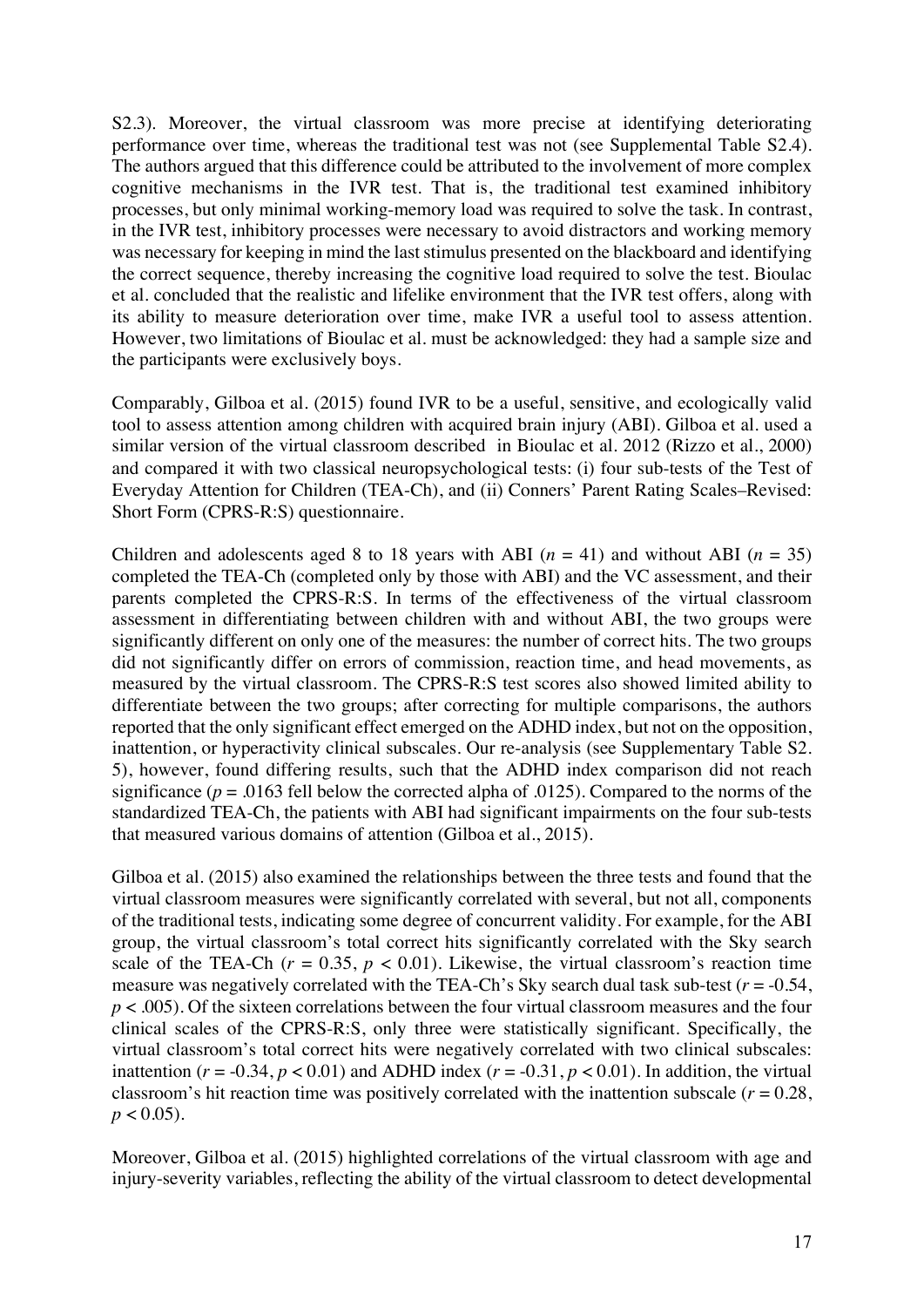aspects of attention in ABI. They concluded that IVR provides information beyond the scope of currently available assessments, essentially because it allows the user to interact in real-time with the lifelike simulated environment, with relative ecological validity and no risk of harm. This study had two key limitations: (a) the ABI group was, on average, 12 months older than the control group, and (b) the control group did not complete the TEA-Ch sub-tests, limiting the number of comparisons possible across groups.

## **3.4. Conclusion: effectiveness of IVR in neuropsychological testing**

Taken together, the results of this review show that neuropsychological IVR testing is a useful technique when used to simulate real-life environments for assessment purposes. First, it is a valid and reliable technology that can assist in neuropsychological assessment for conditions such as ADHD and ABI. Second, it is a useful tool to assess attention performance in general, not necessarily related to a specific neuropsychological diagnosis. Importantly, research in each stream suggested that IVR improves upon the low to moderate ecological validity of standard psychometric instruments; this technology is capable of reasonably simulating the complexity and challenges that children confront in real life. The apparent effectiveness of IVR as a neuropsychological tool is consistent with our guiding hypothesis that it could be a valid and useful implementation when used to simulate the real world to test the cognitive abilities of children.

## **3.5. Gaps and suggestions for future research**

Although the aforementioned studies demonstrated that IVR could be a useful technology for neuropsychological assessment, studies using this technology must overcome some limitations before IVR can be used as a conventional psychometric instrument. More research is needed with larger sample sizes, narrow age-range groups, and with more diverse populations.

From a cognitive standpoint, research is needed to ascertain how and why IVR-based assessments may allow for improved diagnostics. Specifically, research to date has assumed that adding virtual distractions would manifest in more ecologically-valid testing. However, the diagnostic effects of the nature and number of distractions has not been systematically investigated. For example, are tests improved with constant or intermittent distractions? Should distractions have visual and/or auditory components? Could the ideal distraction parameters be patient-specific? More theoretically, why is it that distractions affect diagnostic utility? The latter may relate to increased cognitive load, or it may allow the test to better identify attention problems in situations that are more contextually realistic to learning in a school environment (where attention problems are often pronounced). Clearly, continued research is vital in this important area.

Additionally, IVR could be a useful tool to assess the therapeutic effectiveness of interventions; for example, the results of neurocognitive training in ADHD could be better tested in IVR. This technology allows a more naturalistic environment in which the participant's ability to control or avoid distractions can be tested in more ecologically valid environment. Immersing the participant in a computer-generated environment that simulates the real world and represents the challenges that a child with ADHD could face in an actual classroom might be a more effective way to assess therapeutic outcomes.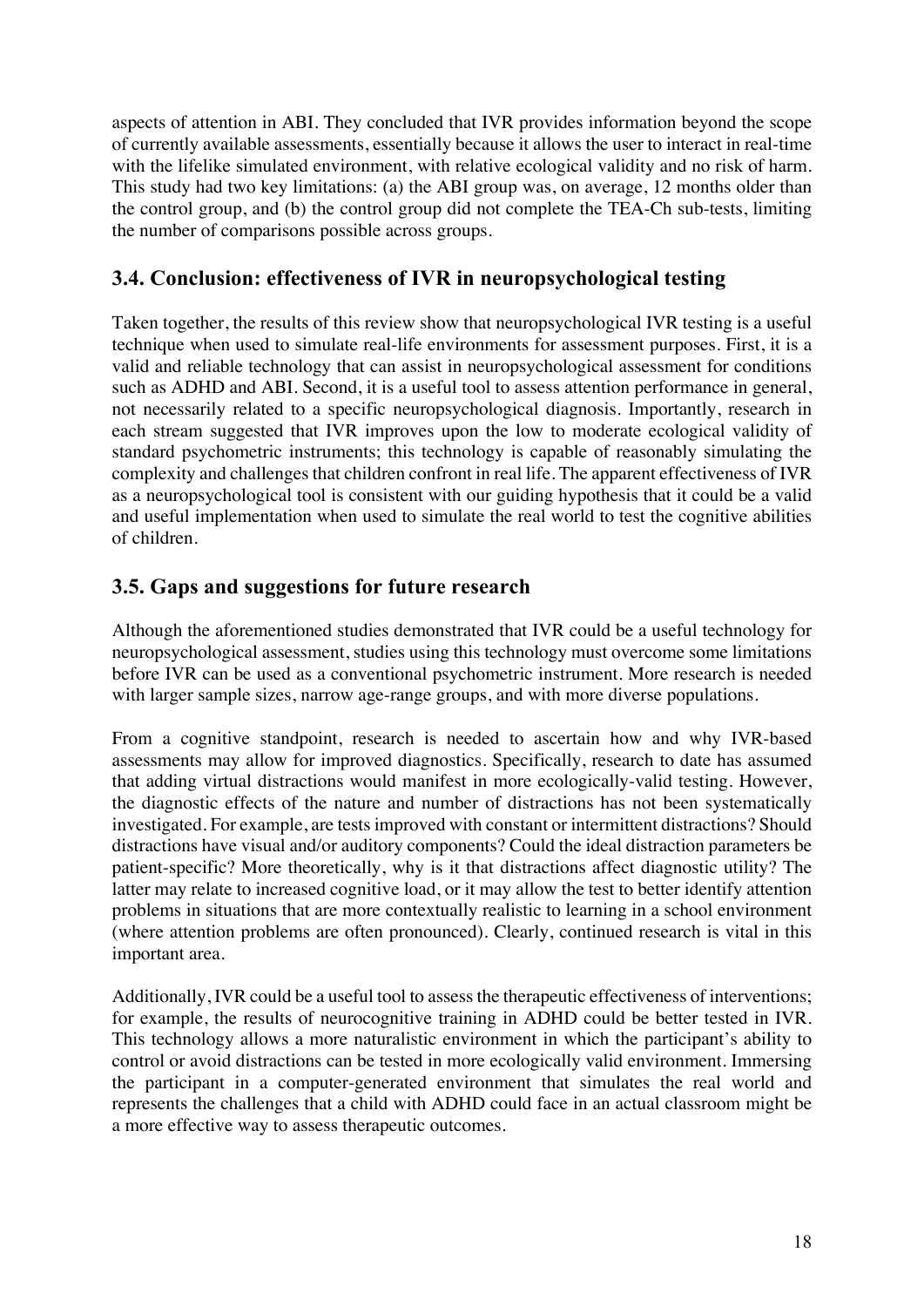Importantly, the research described above related entirely to neuropsychological studies of attention assessment. Consequently, future study is needed of the cost-effectiveness and applicability of IVR for other executive functions and skills, such as inhibitory control, working memory, cognitive flexibility, reasoning, problem solving, and motor and perception functioning. Such research is essential to ascertain the potential for IVR to take on a wider role in neuropsychology. Furthermore, assessing if IVR also has the potential to be a useful tool in rehabilitating cognitive functions would be valuable. For example, researchers could study if the level of immersion and interactivity that IVR offers is a crucial factor in ecological validity, children's motivation, and transfer of learning to real life.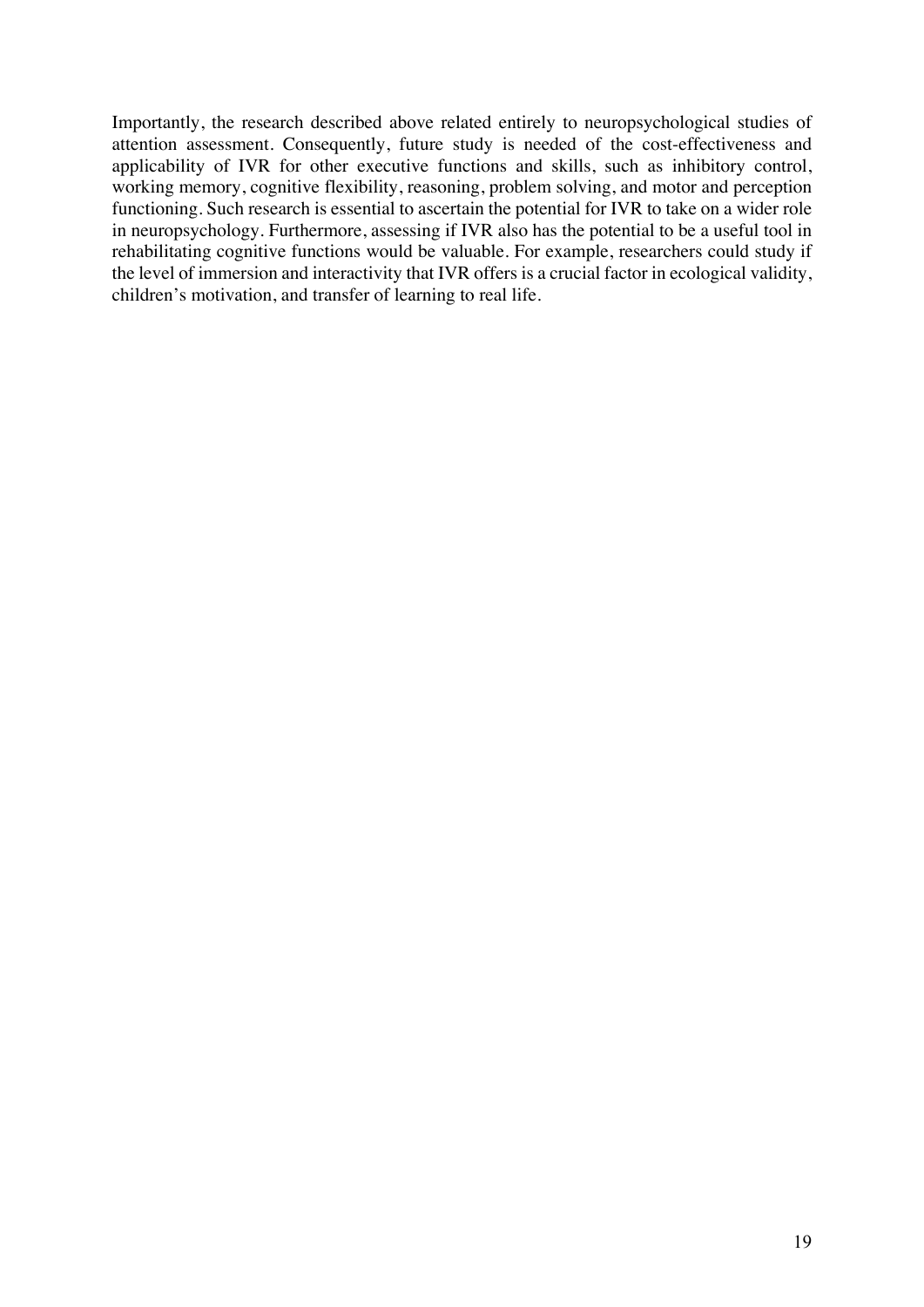| Type of use                                                                           | <b>Authors</b>               | $\sim$ , $\sim$ $\sim$ $\sim$ $\sim$<br>Population<br>$N$ (age range)                            | <b>Intervention</b>                       | Comparison                                                                       | <b>Outcomes</b>                                                                                                                                                                                                                                                                                                                                                                                      | <b>Type of VR</b><br>technology |
|---------------------------------------------------------------------------------------|------------------------------|--------------------------------------------------------------------------------------------------|-------------------------------------------|----------------------------------------------------------------------------------|------------------------------------------------------------------------------------------------------------------------------------------------------------------------------------------------------------------------------------------------------------------------------------------------------------------------------------------------------------------------------------------------------|---------------------------------|
| <b>Validity and</b><br>reliability<br>studies                                         | Díaz-Orueta<br>et al. (2013) | 56 children with<br><b>ADHD</b><br>$(6-16$ years old)                                            | <b>AULA</b> Nesplora<br>test (IVR test)   | Traditional test:<br>Conners CPT<br>(computerized<br>test)                       | The two tests were significantly correlated,<br>demonstrating convergent validity of the<br>AULA Nesplora test of attention and<br>impulsivity. AULA Nesplora test (but not<br>Conners CPT) was able to differentiate<br>between ADHD children with and without<br>pharmacological treatment.                                                                                                        | <b>IVR</b> using<br><b>HMD</b>  |
|                                                                                       | Nolin et al.<br>(2016)       | 102 typically-<br>developing<br>children<br>$(7-16$ years old)                                   | ClinicaVR:<br>Classroom-CPT<br>(IVR test) | Traditional test:<br>VIGIL-CPT                                                   | Good concurrent validity; ClinicaVR<br>measures were significantly correlated with<br>the VIGIL-CPT. Good test-retest reliability of<br>the ClinicaVR.                                                                                                                                                                                                                                               | <b>IVR</b> using<br><b>HMD</b>  |
| <b>Effectiveness of</b><br><b>IVR</b> vs<br>traditional<br><b>ADHD</b><br>diagnostics | Negut et al.<br>(2016)       | 33 children with<br>ADHD and 42<br>children without<br><b>ADHD</b><br>$(7-13 \text{ years old})$ | ClinicaVR:<br>Classroom-CPT<br>(IVR test) | <b>Traditional CPT</b><br>(displayed on a<br>screen computer)                    | The results showed that, independent of the<br>type of test, children with ADHD made fewer<br>correct responses, committed more errors of<br>commission and omission, and had slower<br>reaction times than typically-developing<br>children. The study did not find a significant<br>difference between the effectiveness of<br>ClinicaVR and traditional CPT in identifying<br>children with ADHD. | <b>IVR</b> using<br><b>HMD</b>  |
|                                                                                       | Pollak et al.<br>(2009)      | 20 children with<br>ADHD and 17<br>children without<br>ADHD (9-17<br>years old).                 | VR-CPT (IVR<br>Test)                      | Traditional tests:<br>No VR-CPT<br>(displayed on a<br>screen computer)<br>& TOVA | Children with ADHD made more errors of<br>omission and commission than the control<br>group on all three tests. For response time,<br>only the VR-CPT differentiated between the<br>two groups. Participants reported enjoying the<br>VR-CPT more than the TOVA.                                                                                                                                     | <b>IVR</b> using<br><b>HMD</b>  |

**Table 2 IVR used as a neuropsychological tool for children**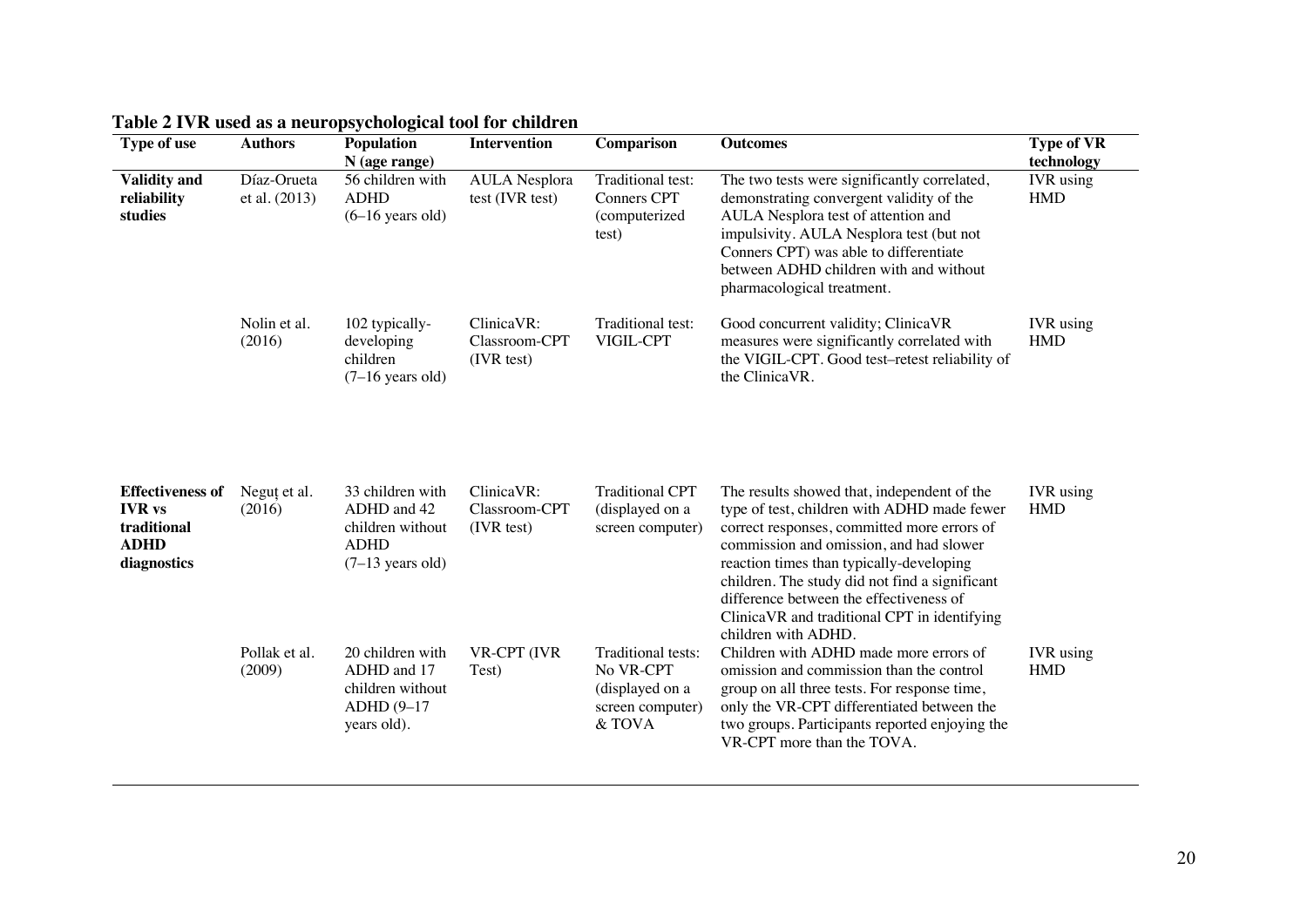|                                                               | Rodríguez et<br>al. $(2018)$ | 237 children<br>with ADHD and<br>101 without<br><b>ADHD</b><br>$(6-16$ years old)        | VR-CPT<br>(AULA<br>Nesplora)        | Traditional test:<br>TOVA                                                                                                                               | VR-CPT (AULA Nesplora) showed better<br>sensitivity and specificity than the traditional<br>CPT (TOVA). The VR-CPT was able to<br>discriminate between children with and<br>without ADHD symptoms, whereas the<br>TOVA could not.                                                                                                                                                                | <b>IVR</b> using<br><b>HMD</b> |
|---------------------------------------------------------------|------------------------------|------------------------------------------------------------------------------------------|-------------------------------------|---------------------------------------------------------------------------------------------------------------------------------------------------------|--------------------------------------------------------------------------------------------------------------------------------------------------------------------------------------------------------------------------------------------------------------------------------------------------------------------------------------------------------------------------------------------------|--------------------------------|
| <b>IVR</b> to assess<br>sustained<br>attention<br>performance | Bioulac et al.<br>(2012)     | 20 boys with<br>ADHD and 16<br>boys without<br><b>ADHD</b><br>$(7-10 \text{ years old})$ | Virtual<br>Classroom (IVR<br>Test)  | Traditional test:<br>Continuous CPT                                                                                                                     | Participants with ADHD performed worse<br>than the control group on two measures of the<br>IVR test and three measures of the CPT test.<br>However, the IVR test was more precise in<br>identifying the deterioration of performance<br>over time than the traditional test.                                                                                                                     | <b>IVR</b> using<br><b>HMD</b> |
|                                                               | Gilboa et al.<br>(2015)      | 41 children with<br>ABI and 35<br>children without<br>ABI<br>$(8-18 \text{ years old})$  | Virtual<br>Classroom (IVR)<br>test) | Traditional tests:<br>Test of Everyday<br>Attention for<br>Children $&$<br>Conners' Parent<br>Rating Scales-<br>Revised: Short<br>form<br>questionnaire | The virtual classroom was sensitive to effects<br>of an ABI, but only for total correct hits. The<br>other measures (commission errors, reaction<br>time, and head movements) were not<br>significantly different between groups. The<br>virtual classroom measures significantly<br>correlated with some measures from the<br>traditional tests, indicating a degree of<br>concurrent validity. | <b>IVR</b> using<br><b>HMD</b> |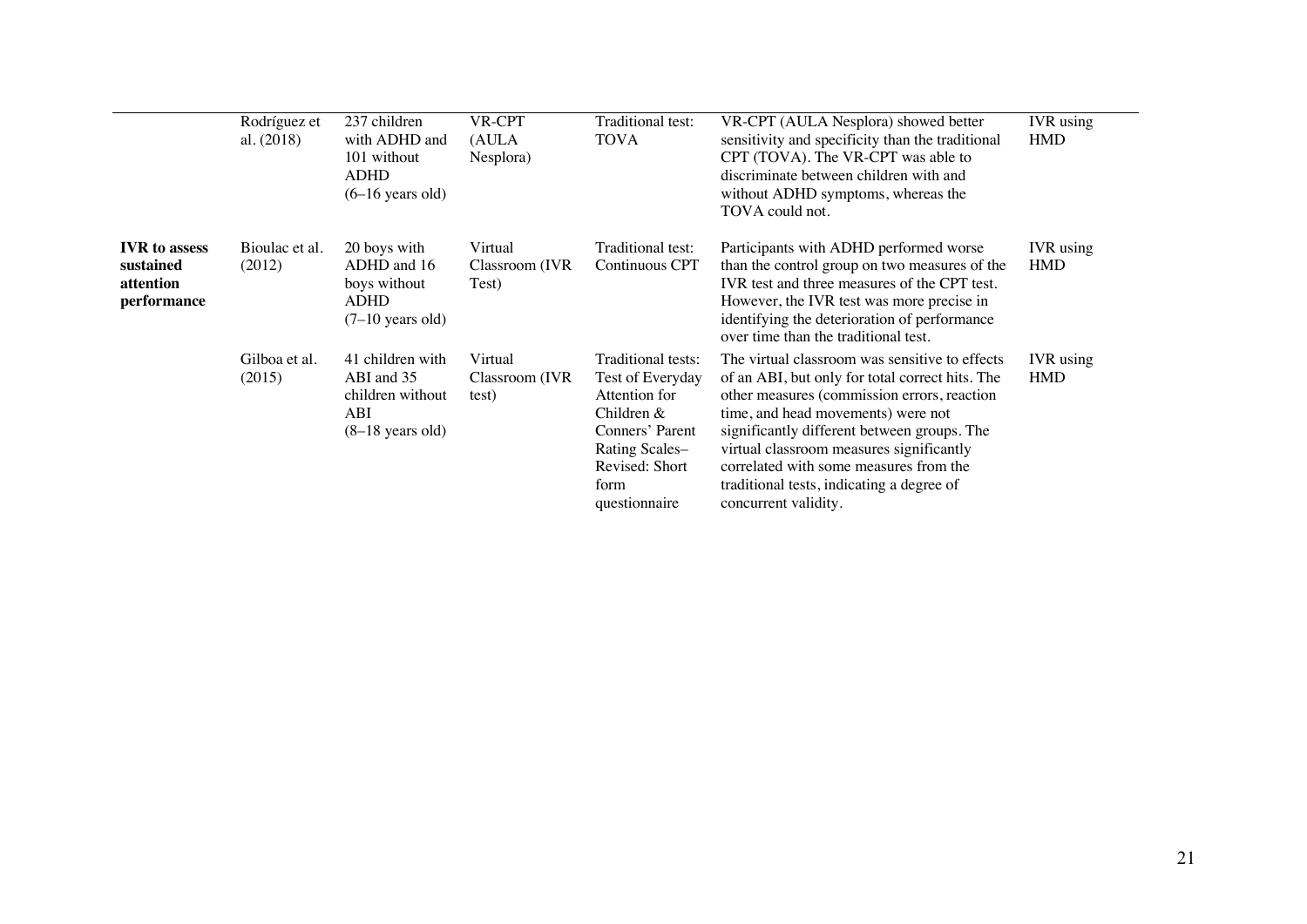# **IVR used as a social-skills training tool for children with autism spectrum disorder**

## **4.1. Historical context**

For more than 20 years, researchers have suggested that VR technology could be used as an effective therapeutic intervention for children with ASD (e.g., Parsons & Mitchell, 2002). In their review, Parsons and Mitchell identified several studies suggesting that VR could help children and adults with autism by providing social-skills training. VR might allow those with autism to practice their social skills through role-playing exercises in virtual environments that would be less likely to cause high levels of stress often experienced by people with autism in live social interactions (Bozgeyikli et al., 2016; Ke and Im, 2013; S. Parsons, 2016; S. Parsons and Cobb, 2011; Ramachandiran et al., 2015).

Yet, while the promise of VR has been acknowledged repeatedly (Didehbani et al., 2016; Ramachandiran et al., 2015; Strickland, 1997), most published work in this area is best described as feasibility or proof-of-concept studies with small samples sizes and without conditions to control for time, practice effects, and other confounds associated with pre- and post-test research (e.g., Zhao et al., 2018; Kuriakose & Lahiri, 2017; Halabi et al., 2017). Moreover, very few used IVR technology, the main focus of this review.

Such feasibility studies have not provided satisfying answers to the question of whether IVR, or VR more generally, could be useful as part of an autism intervention program. Instead, these studies showed that for children with and without autism, interacting in a virtual environment was generally interesting and motivational (Halabi et al., 2017) and may have allowed them to engage in simulated interactions without significant stress (Kuriakose & Lahiri, 2017). Children with autism also seemed able to manipulate the equipment, when necessary (Strickland et al., 1996). Only recently however, have well-controlled studies using IVR technology begun to assess the effectiveness of potential interventions; we discuss these studies in more detail in the Section 4.3.

## **4.2. Literature review strategy**

The purpose of our literature review was to identify papers that examined the effectiveness of autism therapies involving the use of IVR. Our search was guided by the PICO model for literature reviews (Schardt et al., 2007), with the following inclusion requirements:

- Population: The study must evaluate and test children and/or adolescents (aged 0–18) years old) with autism and must have a total sample size of at least 10 participants per group.
- Intervention: Must include a therapy program that involved the use of IVR.
- Comparison: Must include a non-IVR control group.
- Outcomes: Must report on the effectiveness of the IVR therapy.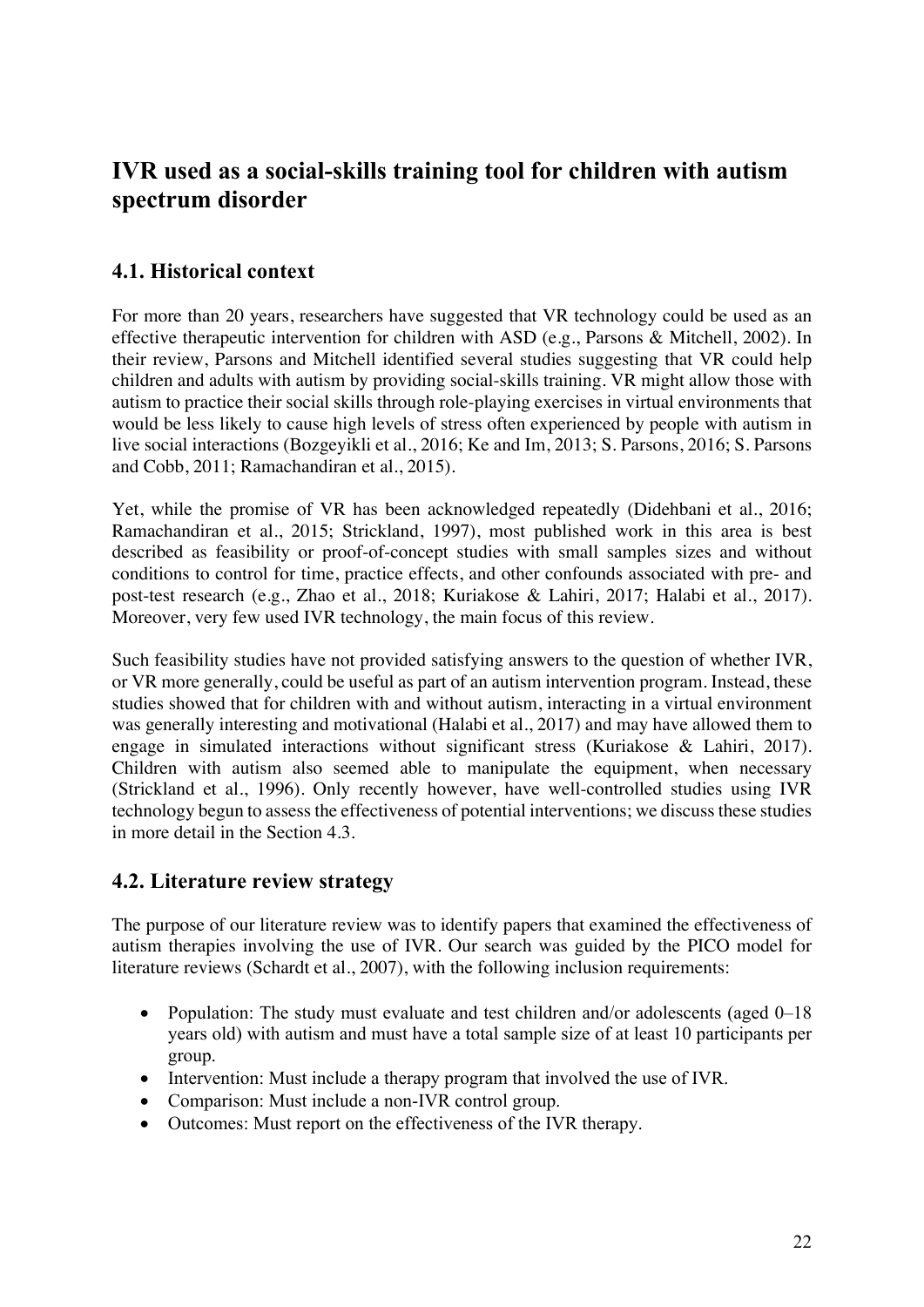#### **4.2.1. Search strategy and study selection**

The search strategy was devised through scoping the literature for keywords indexed in published journal articles using the "terms": ("Virtual reality" AND "autism" AND children). Our original search was conducted in August 2018 and was updated in February 2019. Papers that self-identified as pilot or feasibility studies were excluded. An exhaustive search of the literature was conducted on (a) SCOPUS, which indexes the literature from life sciences, social sciences, physical sciences and health sciences, and b) MEDLINE, which focuses on life sciences and biomedical literature. The search produced 110 results after removing duplicates. The PICO inclusion criteria were applied to these papers, resulting in 27 studies that satisfied at least one criterion and only 2 studies that satisfied all of them. The majority of studies did not use an HMD or were done with adults.

### **4.3. IVR used as a social-skills training tool**

#### **4.3.1. Review results**

Only two IVR studies in our search provided potentially useful data on the effectiveness of VR as a social-skills training tool for children with autism (see Table 3). Lorenzo et al. (2016) developed and evaluated an elaborate, IVR-based program created to provide an opportunity for children with ASD to practice a range of social and emotional skills. The study used a system with L-shaped screens called "semi-CAVE" wherein one can navigate with special 3- D glasses and included a face-recognition system that automatically recorded children's facial expressions to assess mood and emotional reactions. Participants were 40 children (aged 7–12 years) diagnosed with ASD and were assigned to one of two groups: the experimental group, which experienced the semi-CAVE system, and the control group, which used a non-immersive VR application.

The scope Lorenzo et al. (2016) sets itself apart from other research in this area in a number of ways. First, unlike other studies that typically examined children for very brief periods of time, this study examined children over 40 sessions during a 10-month period. Second, this study examined behavior both during the training sessions and in the classroom environment. During the training sessions, children navigated the VR environment in which they experienced a range of simulated social situations with the guidance of a real-life evaluator. Some of these situations included interactions at a birthday party, conversations with other students outside the classroom, participation in games such as hide-and-seek, etc. The evaluator asked the children during these sessions to explain how the other virtual children were feeling (based on the situation and their apparent affect).

Lorenzo et al. (2016) reported that children in the experimental training group demonstrated significantly greater improvement in nearly all the measured social skills, relative to the children in the control group. For example, children in the experimental group improved in identifying emotions and starting a conversation at appropriate times. The face-recognition data was consistent with this finding, demonstrating that, with training, children in the experimental group made fewer inadequate emotional expressions and displayed more emotionally appropriate behaviors, whereas children in the control group improved less. During the course of the study, the children's teachers (in their actual school) reported that those in the experimental group showed significantly more improvement in their emotional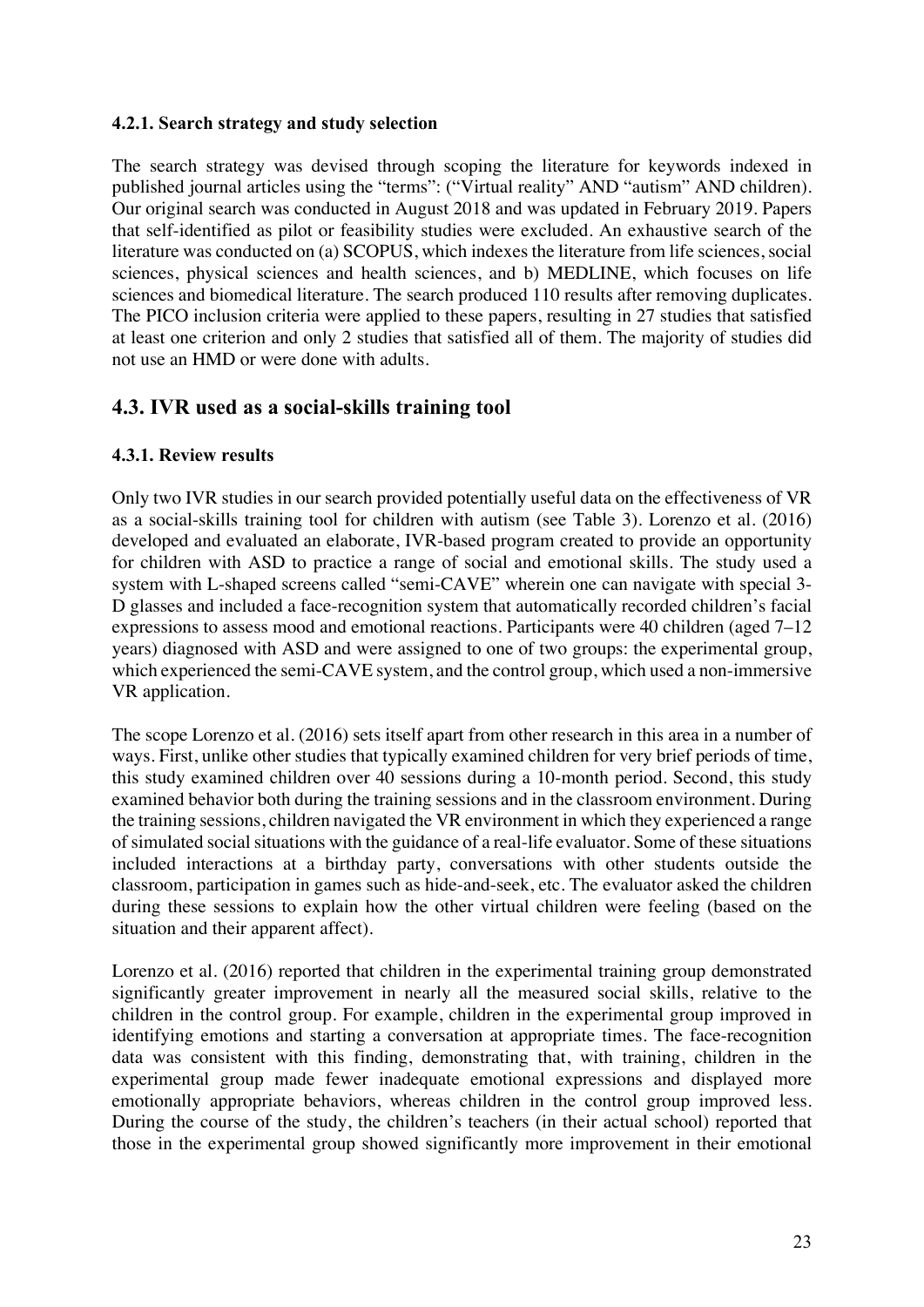behaviors than children in the control group, suggesting that the program's benefits transferred to children's daily lives.

Though the results of Lorenzo et al. (2016) are certainly promising, the study's interpretability has some notable limitations. The authors do not report if the children's teachers were blind to participants' assigned condition; thus, some of the positive findings possibly could have resulted from observer bias. Additionally, the authors reported very little information about the age of the participants beyond the fact that they were between 7 and 12 years of age. The intervention may have been most effective for a more specific age group; moreover, the mean age for participants was not reported, making it difficult to assess whether this program was effective for this age group as a whole. Most notably, however, the data reported was incomplete and the data analytic choices were less than ideal (i.e., more complex analyses would be more appropriate in identifying changes over the 40 sessions). We discuss this further in our Supplemental Analyses.

The other recent key study was conducted by Ip et al. (2018) who tested the effectiveness of VR-enabled training on the development of emotional- and social-adaptation skills in a 14 week, 28-session study. They randomly assigned 72 children (aged 7–10 years) with ASD to either a control group (did not receive any intervention) or an experimental group (received VR training). The training took a group-therapy approach with three to four children (of similar ages) participating together. Each child in the group took turns interacting with the virtual environment and then received feedback from the other children about their behaviors. The VR training incorporated scenarios that focused on emotional control, relaxation, and the simulation of different social situations where children had to identify emotions and use socialadaptation skills. The learning scenarios were presented to the children via a 4-sided, immersive VR environment (CAVE).

Ip et al. (2018) used a number of assessments before and after training to determine the program's effectiveness, including the Faces Test (Baron-Cohen et al., 1997) and the Eyes Test (Baron-Cohen et al., 2001) to test for emotion recognition, as well as the Psychoeducational Profile 3 (Schopler et al., 2005) to assess social skills, such as social reciprocity, emotional expression and regulation.

Ip et al. (2018) found that children in the VR training improved (relative to baseline) in the areas of social reciprocity and in emotion expression and regulation (as measured by the Social Reciprocity and Affective Expressions subtests, respectively, of the Psychoeducational Profile 3). Furthermore, as reported in our Supplemental Analyses, we found a significant difference between the groups on the post-training scores for emotion expression and regulation and social reciprocity. For both measures the experimental group outperformed the control group. No significant improvements were found for emotional recognition or other secondary measures.

Thus, the results of Ip et al. (2018) were mixed compared to Lorenzo et al. (2016). Although the reported improvements in social skills may be promising, the children in the experimental group spent considerable time interacting with one another, whereas those in the control group had no comparable experience. Therefore, additional research will be required to determine whether the VR aspect of the program played any role in these improvements. One possibility is that the VR experience helped children for reasons consistent with the anxiety-reducing hypothesis previously discussed. Alternatively, the VR experience may have helped simply because it maintained children's engagement with the training exercises. Based on the results of this one study, the VR component of the training may have no effect on social learning, and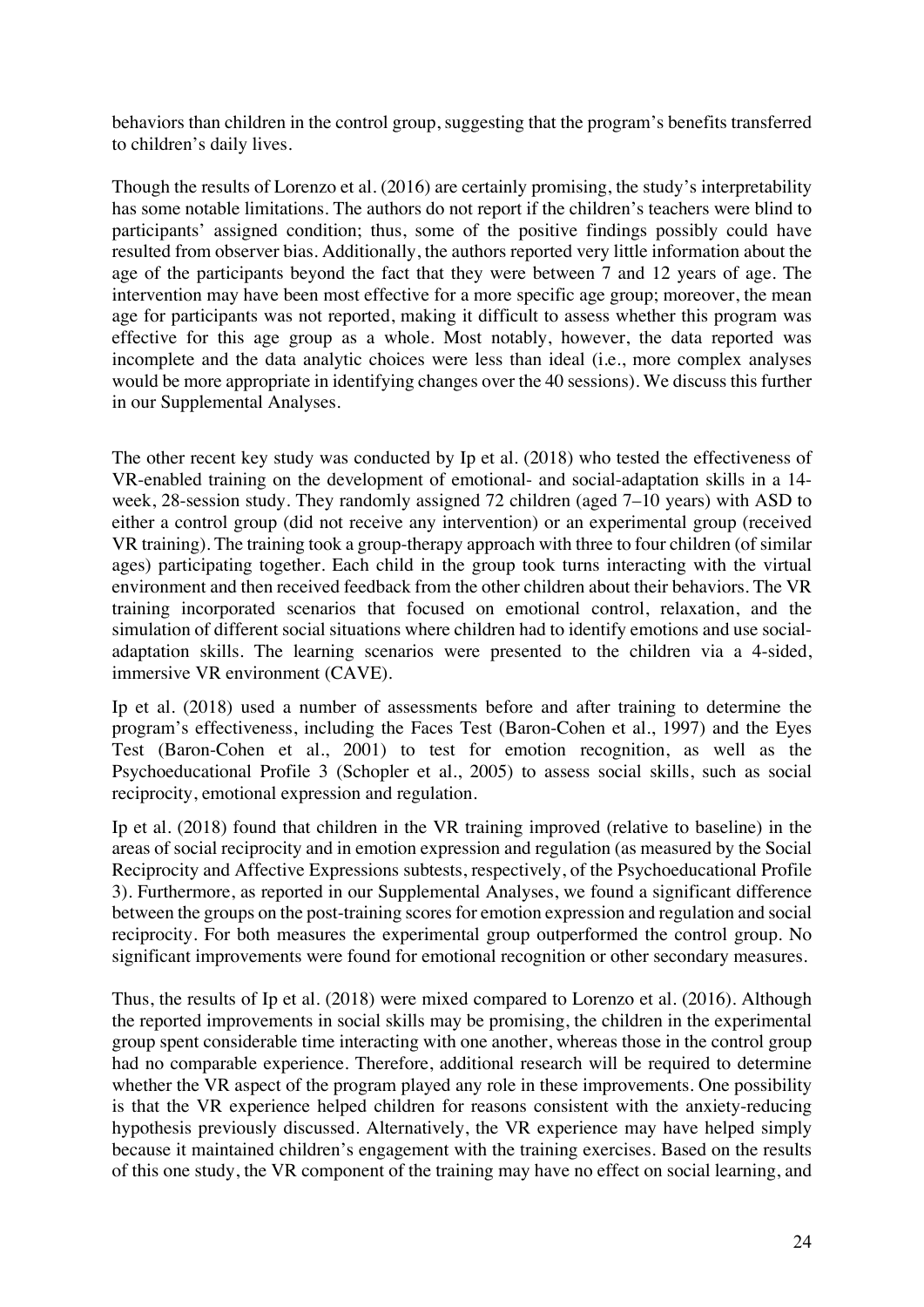a similar program that engaged children in group discussion about emotions could have been more beneficial.

## **4.4. Conclusion: effectiveness of IVR used as a social-skills training tool for children with ASD**

Unfortunately, only a few studies have investigated IVR as a training tool with children with ASD; thus, there is no clear answer to whether this technology is a useful training tool for social skills or if it is a helpful tool to reduce the anxiety levels of real social interactions for this type of population. The apparent effectiveness of IVR as a training tool for social skills in children with ASD is consistent with our guiding hypothesis that when applications require both immersion and simulation, implementation and effectiveness are more challenging to execute effectively.

### **4.5. Gaps and suggestions for future research**

Despite more than 10 years of research in this area, new investigations will be necessary to gauge the potential effectiveness of VR training programs for children with ASD. Only the two published research studies described above have examined this question with sufficient sample sizes and control groups to provide data points that go beyond establishing proof of concept. Moreover, it is important to note that neither study compared VR-program effectiveness to established therapy programs. For these reasons, we suggest that a key future direction for research in this area would be registered trials of a VR-based program designed to improve social outcomes for children with autism that includes comparisons to existing non-VR interventions.

In addition to registered trials, other conceptual investigations can lead to important discoveries. Most importantly, the work conducted in this area to date has not investigated if and how anxiety experienced during VR simulations relates to VR-intervention effectiveness. Indeed, the original inspiration for VR-based interventions was based on the idea that social anxiety is a major obstacle for many people with ASD, which limits their ability to practice social understanding and social behavior skills in the real world (Moore et al., 2000). VR was envisioned as a way to present practice social situations while reducing the anxiety accompanying real-life interactions, with the hope that VR practice would manifest in better social interactions and less anxiety in everyday life as a result (Parsons & Mitchell, 2002). Neither of the key VR-intervention programs discussed above attempted to establish if program effectiveness resulted from a reduction in social anxiety relative to real-life interactions. Moreover, the converse notion should also be investigated: VR training programs for children with ASD might be effective because they foster at least a minimal sense of social anxiety, which is necessary for the children to transfer their learning to the real world where social anxiety is more commonly experienced. That is, perhaps too much social anxiety prevents social engagement, but too little would not provide enough emotional contextual learning to be accessed during an actual social simulation. Indeed, many questions about the underlying role of anxiety in VR-based interventions could be assessed.

In addition to these key questions for future research, opportunities exist to examine the importance of the specific VR technology used. Both Lorenzo et al. (2016) and Ip et al. (2018) used CAVE systems with their experimental groups. How well similar programs with IVR systems would work is currently unknown and is an important question to address. If IVR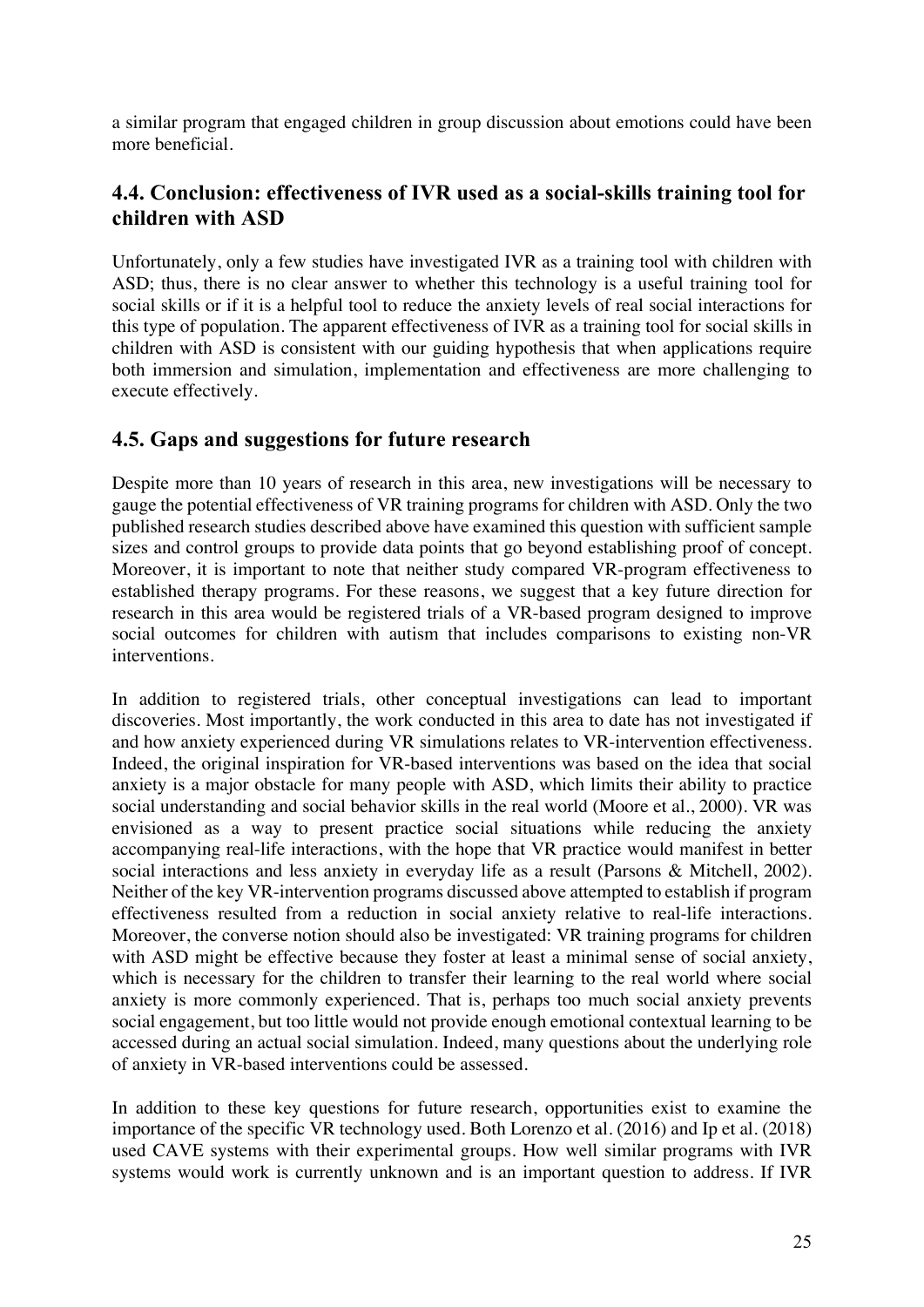systems are found to be similarly effective, researchers can assess training programs with considerably less cost and more accessibility to families of children with autism.

Future research could also examine VR-based therapies for younger children. The two studies detailed in this section examined children over 6 years of age. As psychological interventions are generally found to be more effective at younger ages (Rogers & Vismara, 2008), examining these therapeutic approaches for younger children would be worthwhile, taking into account developing research findings on safe use of VR for young children. Additionally, future work could help clarify age effects with more specific analysis and reporting of age effects, as neither study examined the possible role of age on program effectiveness.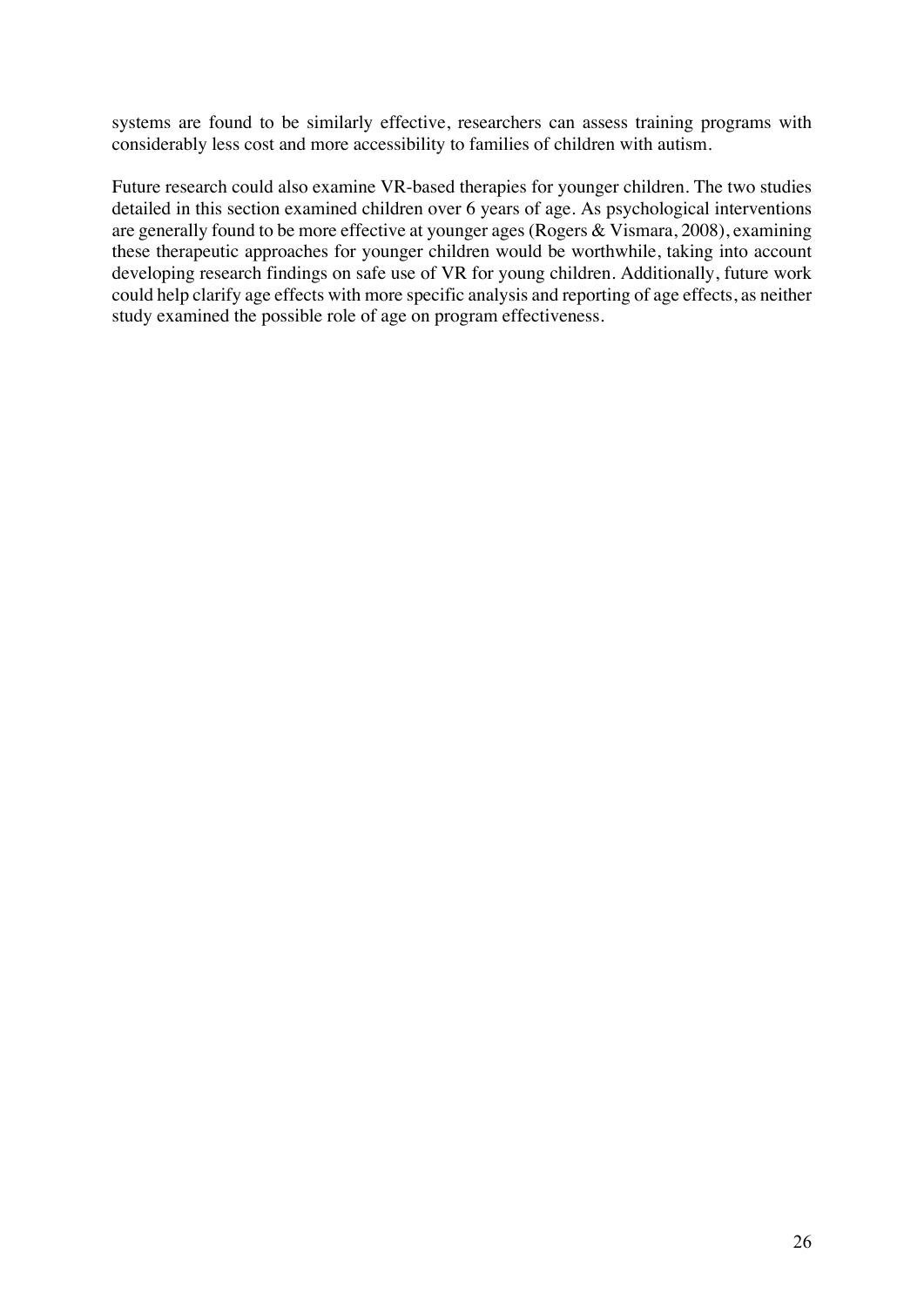| <b>Authors</b>           | <b>Population of</b><br>children with<br><b>ASD</b><br>N (age range) | <b>Intervention with</b><br><b>IVR</b>                                                                                                                                   | <b>Comparison</b><br>non-IVR<br>control group          | <b>Evaluation report on the Type of VR technology</b><br>effectiveness of IVR<br>therapy                                                                                                               |                                                                            |
|--------------------------|----------------------------------------------------------------------|--------------------------------------------------------------------------------------------------------------------------------------------------------------------------|--------------------------------------------------------|--------------------------------------------------------------------------------------------------------------------------------------------------------------------------------------------------------|----------------------------------------------------------------------------|
| Ip et al. $(2018)$       | $72(7-10 \text{ years})$<br>old)                                     | <b>IVR-enabled</b><br>program designed<br>to enhance<br>emotional and<br>social-adaptation<br>skills                                                                     | No intervention                                        | The experimental training<br>significantly improved<br>children's emotion<br>expression and regulation<br>and social reciprocity<br>compared to control<br>group. No differences on<br>other measures. | Semi-CAVE system (4-<br>sided IVR environment)<br>with special 3-D glasses |
| Lorenzo et al.<br>(2016) | 40 $(7-12)$ years<br>old)                                            | <b>IVR</b> program<br>designed to allow<br>children to train in<br>and develop<br>different social<br>situations in a<br>structured, visual,<br>and continuous<br>manner | Non-immersive<br>VR-desktop<br>software<br>application | Children in the<br>experimental group<br>demonstrated<br>significantly greater<br>improvement in social<br>skills relative to children<br>in the control group.                                        | Semi-CAVE system with<br>special 3-D glasses                               |

**Table 3 IVR used as a social-skills training tool for children with autism spectrum disorder**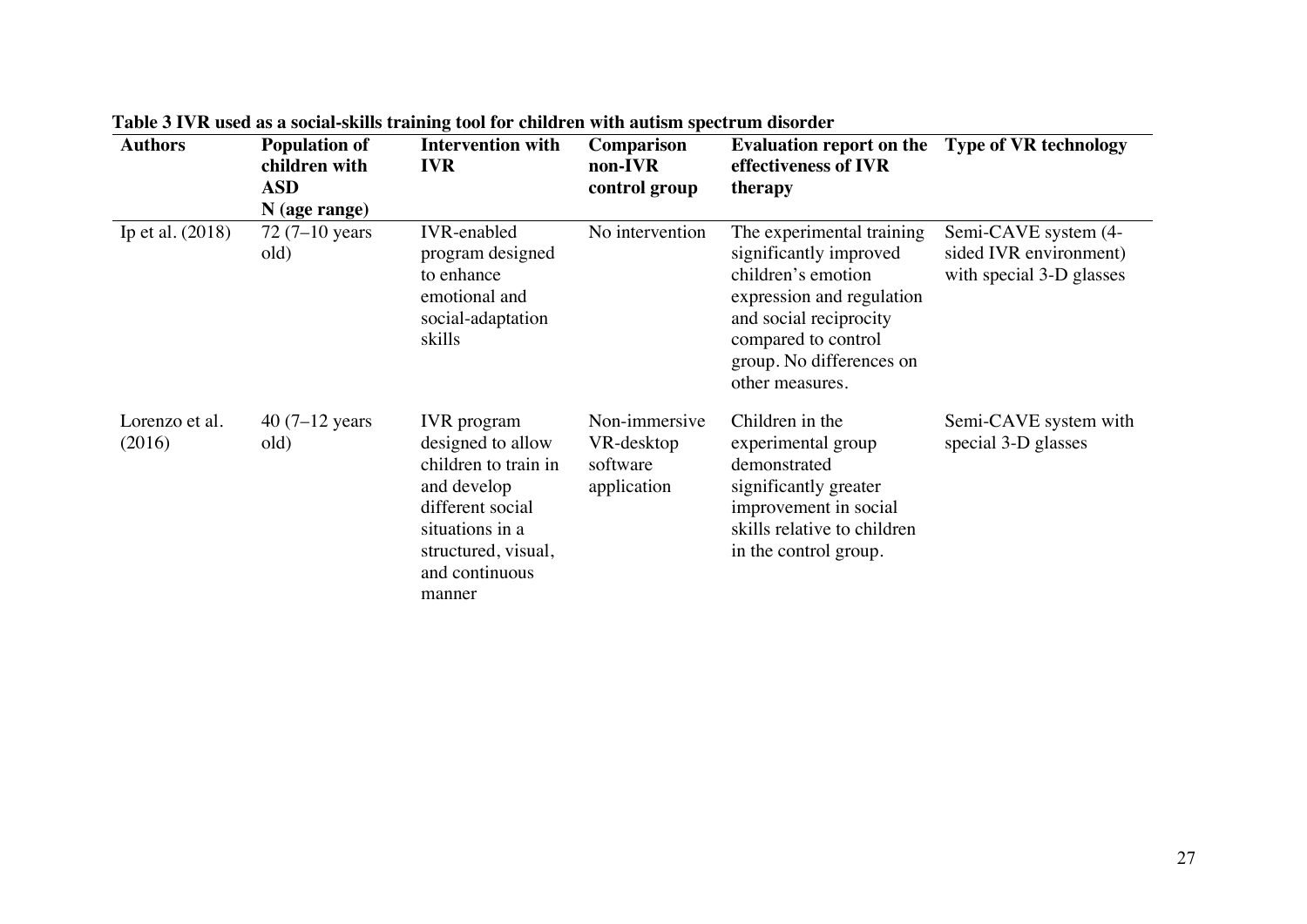# **Limitations**

The following limitations should be taken into account when interpreting the results of the current review. First, our review only included studies published in peer-reviewed journals. This means that no conference proceedings, unpublished studies or studies in book chapters were included in the data analysis. This could possibly lead to an overestimation of the effectiveness of IVR with a developmental population due to the file drawer effect. That is, studies that fail to reach significance or fail to reject the null hypothesis are less likely to be published in journals (Dickersin et al., 1987). Second, the included studies applied different types of VR software, which could have influenced the amount of immersion, and VR effectivity and efficiency. Third, there was a difference in the effect and effectiveness of VR for different pediatric procedures / developmental uses or procedures, so one should be careful when generalizing the suggested effect for VR to clinical practice. However, the results of this review still provide useful information and guidance into the effectiveness of the use of IVR in developmental psychology. A final limitation is that we were unable to support or refute our hypothesis that immersion and simulation would be harder to implement effectively because none of the studies were specifically designed to test this claim.

# **General conclusions**

In this review, we summarized the uses of IVR with a developmental population in three main areas: (1) pain distraction, (2) neuropsychology, and (3) social-skills training. The review aimed to identify the effectiveness of IVR when used as an immersion or simulation tool or when used as a combination of the two.

Firstly, the results showed that IVR is a useful tool when used to immerse participants in the VR experience to distract them from the real world. Its effectiveness does not rely on the ability to simulate a real environment, making it easier to use for any practice where children need to be distracted from a real situation (e.g., pain distraction). Secondly, regarding its use as a simulation tool, results showed that IVR is a valid and useful tool that has the capacity to simulate the challenges of real-life experiences. Therefore, it is a useful and practical technology to be used in any psychological application that requires the reconstruction of an environment (e.g., neuropsychology assessment). Lastly, when IVR is used to simulate and immerse the participant with the intention to use it as a training tool for children with ASD, the results are not as clear as in the previous two applications of the technology. Evidence of its effectiveness needs additional investigation to determine if IVR is effective, and whether this effectiveness is the result of presenting children with social situations that may induce less anxiety or because children can practice multiple times and receive immediate feedback.

Results of this review showed IVR can be a useful tool in psychology-related practices with children; however, further and more rigorous research is needed to examine the most promising uses of IVR with this population.

## **Acknowledgements**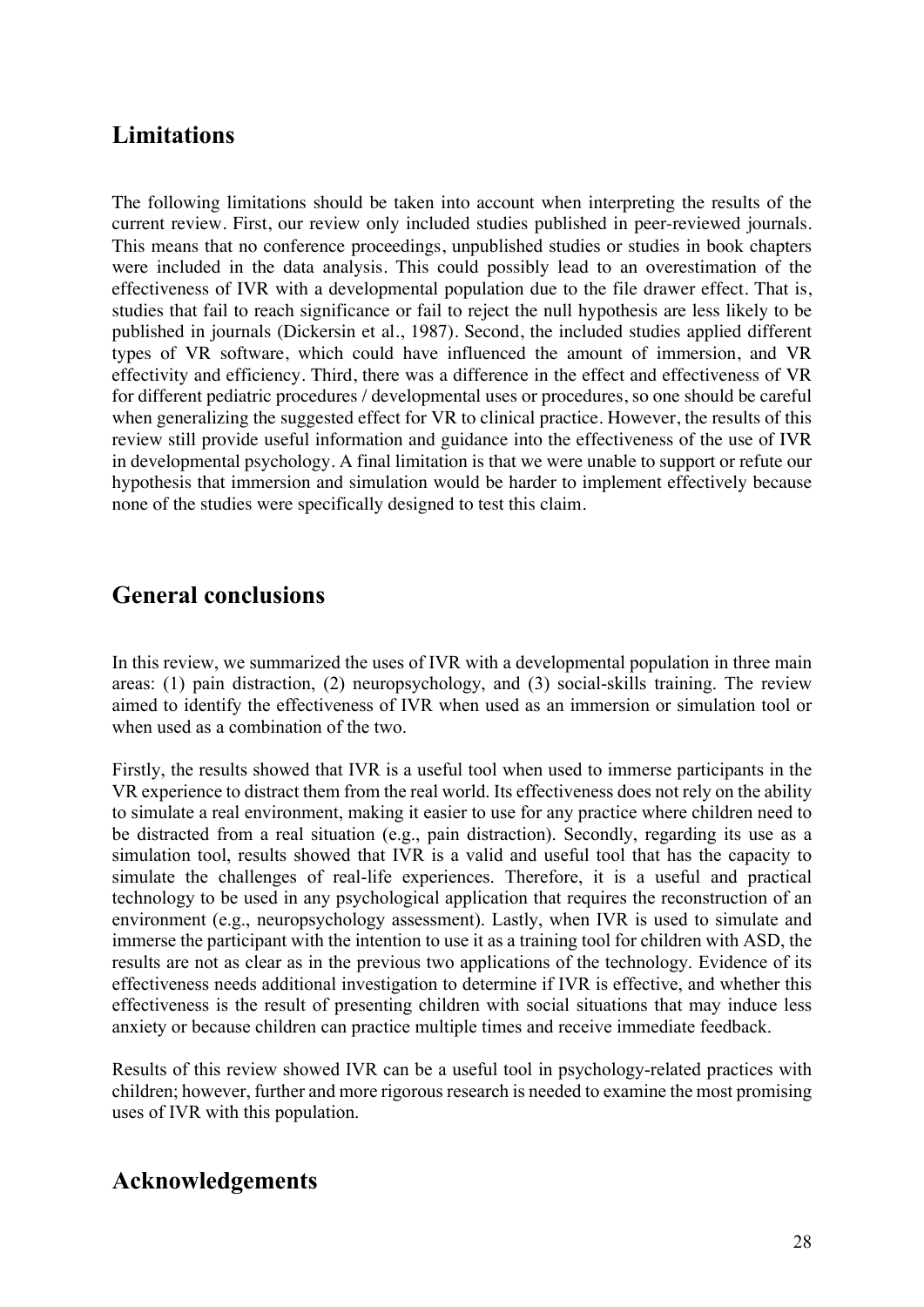PAA express her gratitude to the Mexican National Council for Science and Technology (CONACYT) and to Swinburne University of Technology for research scholarship funding that supported this research.

## **Conflict of Interest Statement**

The authors declare no conflicts of interest.

## **References**

- Araiza-Alba P., Keane T., Chen W.S., Kaufman J., 2020. *Immersive virtual reality as a tool to learn problem-solving skills.* PsyArXiv. doi:10.31234/osf.io/q857x
- Araiza-Alba P., Keane T., Kaufman J., 2020. *Are we ready for Virtual Reality in K-12 classrooms?* EdArXiv. doi:10.35542/osf.io/ux8hs
- Arane K., Behboudi A., Goldman R.D., 2017. Virtual reality for pain and anxiety management in children. *Canadian Family Physician Medecin de Famille Canadien*, *63*(12), 932–934. http://www.ncbi.nlm.nih.gov/pubmed/29237632
- Areces D., Rodríguez C., García T., Cueli M., González-Castro P., 2016. Efficacy of a Continuous Performance Test Based on Virtual Reality in the Diagnosis of ADHD and Its Clinical Presentations. *Journal of Attention Disorders*, *22*(11), 1081–1091. doi:10.1177/1087054716629711
- Aubrey J.S., Robb M., Bailey J., Bailenson J., 2018. *Virtual Reality 101: What you need to know about VR and Kids*. 1–30.
- Baron-Cohen S., Wheelwright S., Hill J., Raste Y., Plumb I., 2001. The "Reading the Mind in the Eyes"; Test revised version: a study with normal adults, and adults with Asperger syndrome or high-functioning autism. *Journal of Child Psychology and Psychiatry, and Allied Disciplines*, *42*(2), 241–251.
- Baron-Cohen S., Wheelwright S., Jolliffe T., 1997. Is there a "language of the eyes"? Evidence from normal adults, and adults with autism or Asperger Syndrome. *Visual Cognition*, *4*(3), 311–331. doi:10.1080/713756761
- Beaubien J.M. and Baker D.P., 2004. The use of simulation for training teamwork skills in health care: How low can you go? In *Quality and Safety in Health Care* (Vol. 13, Issue SUPPL. 1, pp. 51–56). BMJ Publishing Group Ltd. doi:10.1136/qshc.2004.009845
- Biffi E., Beretta E., Cesareo A., Maghini C., Turconi A.C., Reni G., Strazzer S., 2017. An Immersive Virtual Reality Platform to Enhance Walking Ability of Children with Acquired Brain Injuries. *Methods of Information in Medicine*, *56*(02), 119–126. doi:10.3414/ME16-02-0020
- Biocca F., 1997. The Cyborg's Dilemma: Progressive Embodiment in Virtual Environments. *Journal of Computer-Mediated Communication*, *3*(2), 0–0. doi:10.1111/j.1083- 6101.1997.tb00070.x
- Biocca F. and Levy M.R., 1995. *Communication in the Age of Virtual Reality*. Lawrence Erlbaum Associates Inc.
- Bioulac S., 2015. Use of virtual classroom software as an evaluation tool and for treatment for children with Attention Deficit Hyperactivit. *Enfance*, *2015*(1), 141–158. doi:10.4074/S0013754515001093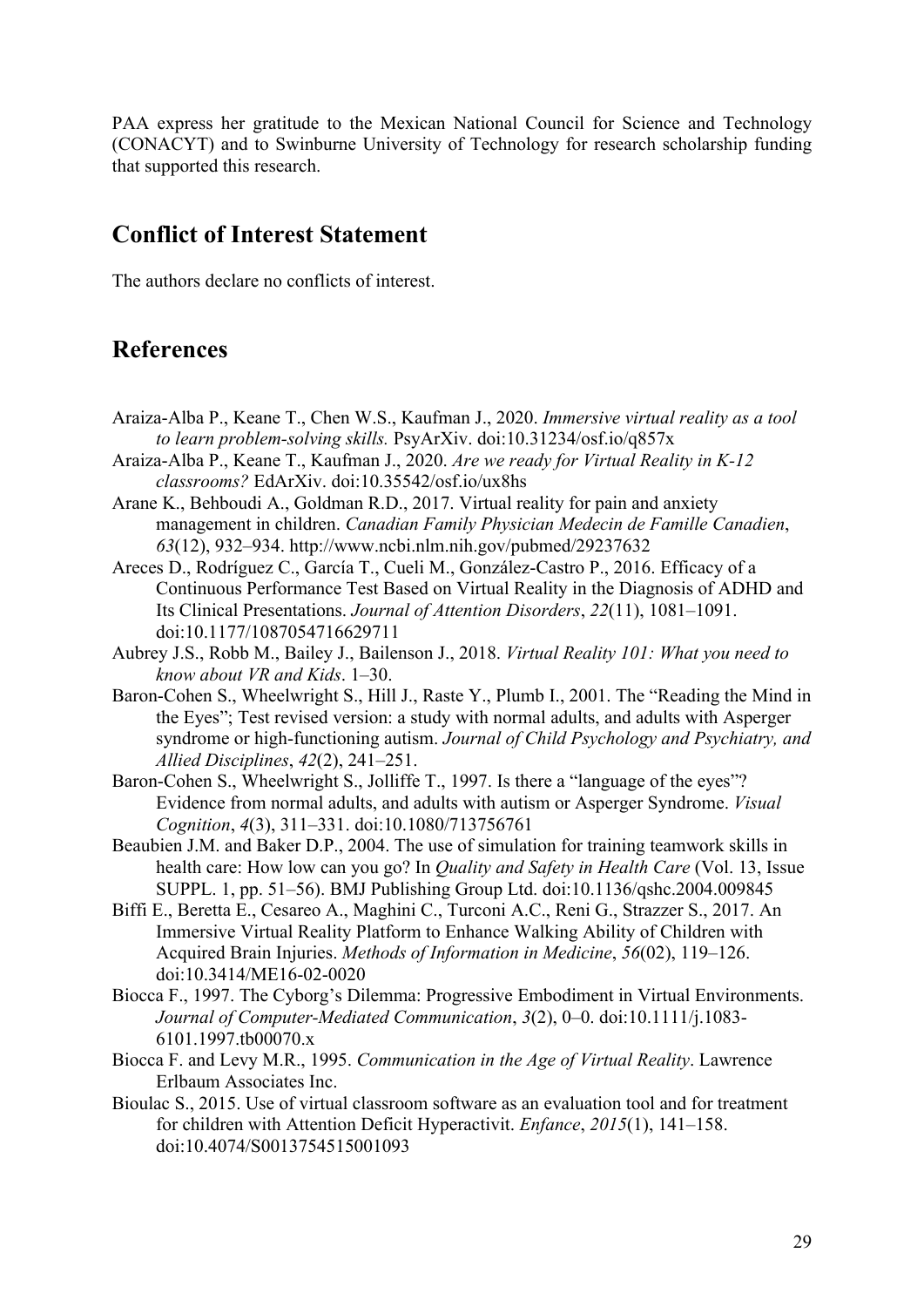- Bioulac S., Lallemand S., Rizzo A., Philip P., Fabrigoule C., Bouvard M.P., 2012. Impact of time on task on ADHD patient's performances in a virtual classroom. *European Journal of Paediatric Neurology*, *16*(5), 514–521. doi:10.1016/j.ejpn.2012.01.006
- Blume F., Hudak J., Dresler T., Ehlis A.-C., Kühnhausen J., Renner T.J., Gawrilow C., 2017. NIRS-based neurofeedback training in a virtual reality classroom for children with attention-deficit/hyperactivity disorder: study protocol for a randomized controlled trial. *Trials*, *18*(1), 41. doi:10.1186/s13063-016-1769-3
- Bortone I., Leonardis D., Mastronicola N., Crecchi A., Bonfiglio L., Procopio C., Solazzi M., Frisoli A., 2018. Wearable Haptics and Immersive Virtual Reality Rehabilitation Training in Children with Neuromotor Impairments. *IEEE Transactions on Neural Systems and Rehabilitation Engineering*, *26*(7), 1469–1478. doi:10.1109/TNSRE.2018.2846814
- Bozgeyikli L., Bozgeyikli E., Raij A., Alqasemi R., Katkoori S., Dubey R., 2016. Vocational training with immersive virtual reality for individuals with autism: towards better design practices. *2016 IEEE 2nd Workshop on Everyday Virtual Reality (WEVR)*, 21– 25. doi:10.1109/WEVR.2016.7859539
- Brahnam S., Jain L., Nicolson R.I., Fawcett, A.J., 2011. Advanced Computational Intelligence Paradigms in Healthcare 6: Virtual Reality in Psychotherapy, Rehabilitation, and Assessment. *Advanced Computational Intelligence*, *337*(March 2011), 147–164. doi:10.1007/978-3-642-17824-5
- Brown N.J., Kimble R.M., Rodger S., Ware R.S., Cuttle L., 2014. Play and heal: Randomized controlled trial of  $Ditto^{TM}$  intervention efficacy on improving re-epithelialization in pediatric burns. *Burns*, *40*(2), 204–213. doi:10.1016/j.burns.2013.11.024
- Chaytor N. and Schmitter-Edgecombe M., 2003. The Ecological Validity of Neuropsychological Tests: A Review of the Literature on Everyday Cognitive Skills. *Neuropsychology Review*, *13*(4).
- Cho B.H., Ku J., Jang D.P., Kim S., Lee Y.H., Kim I.Y., Lee J.H., Kim S.I., 2002. The Effect of Virtual Reality Cognitive Training for Attention Enhancement. *CyberPsychology & Behavior*, *5*(2), 129–137. doi:10.1089/109493102753770516
- Climent G. and Banterla F., 2010. AULA, evaluación ecológica de los procesos atencionales AULA, ecological evaluation of attentional processes. *San Sebastián: Nesplora*.
- Cromby J.J., Standen P.J.P., Newman J., Tasker H., 1996. Successful transfer to the real world of skills practised in a virtual environment by students with severe learning difficulties. *Proc. 1st European Conference on …*, 8–10. doi:10.1007/s11739-010- 0427-0
- Cummings J.J. and Bailenson J.N., 2016. How Immersive Is Enough? A Meta-Analysis of the Effect of Immersive Technology on User Presence. *Media Psychology*, *19*(2), 274. doi:10.1080/15213269.2015.1015740
- Dahlquist L.M., McKenna K.D., Jones K.K., Dillinger L., Weiss K.E., Ackerman, C.S., 2007. Active and Passive Distraction Using a Head-Mounted Display Helmet: Effects on Cold Pressor Pain in Children. *Health Psychology*, *26*(6), 794–801. doi:10.1037/0278- 6133.26.6.794
- Dahlquist L.M., Weiss K.E., Clendaniel L.D., Law E.F., Ackerman C.S., McKenna K.D., 2009. Effects of Videogame Distraction using a Virtual Reality Type Head-Mounted Display Helmet on Cold Pressor Pain in Children. *Journal of Pediatric Psychology*, *34*(5), 574–584. doi:10.1093/jpepsy/jsn023
- Dahlquist L.M., Weiss K.E., Law E.F., Sil S., Herbert L.J., Horn S.B., Wohlheiter K., Ackerman C.S., 2010. Effects of videogame distraction and a virtual reality type headmounted display helmet on cold pressor pain in young elementary school-aged children. *Journal of Pediatric Psychology*, *35*(6), 617–625. doi:10.1093/jpepsy/jsp082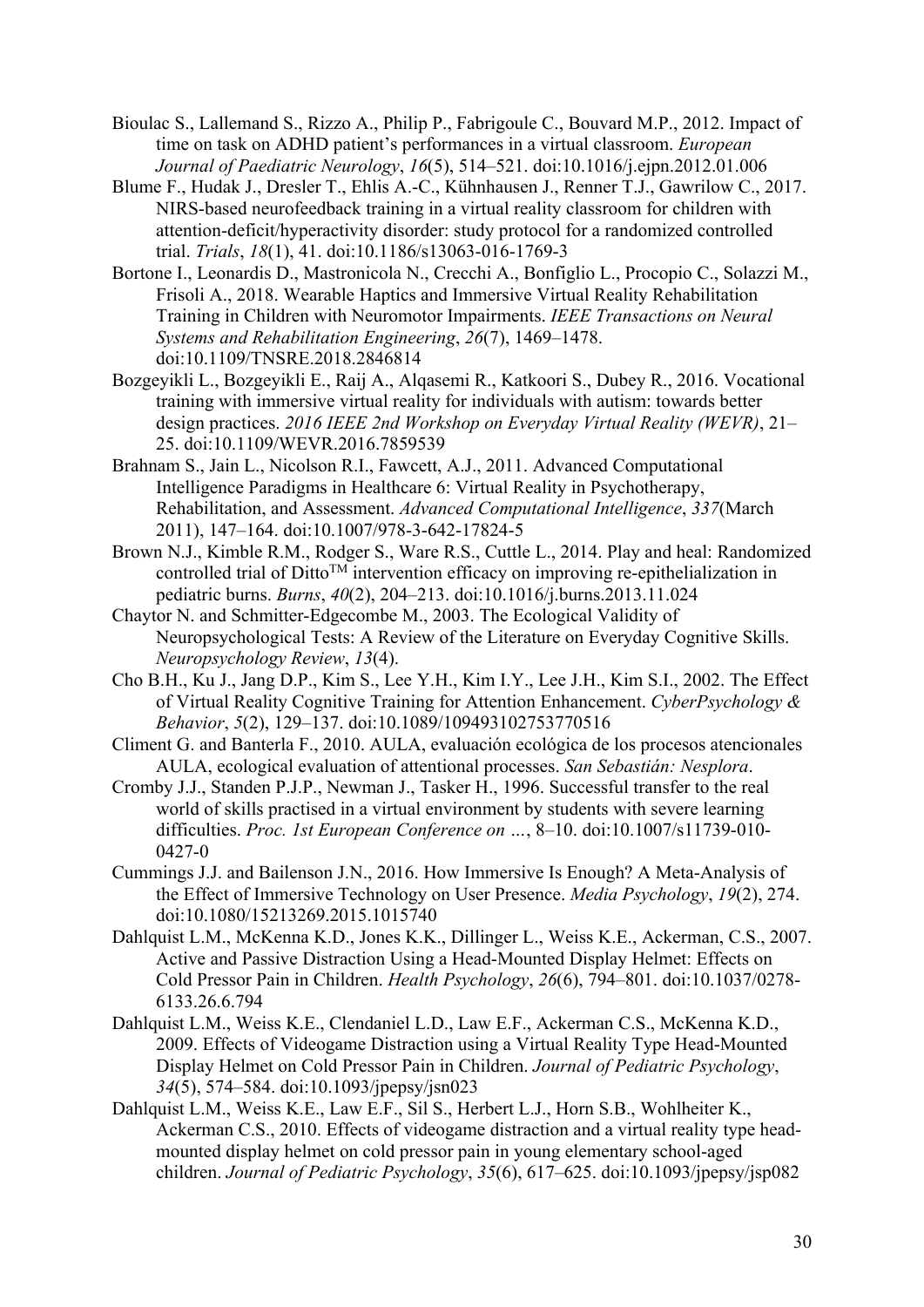- Díaz-Orueta U., Garcia-López C., Crespo-Eguílaz N., Sánchez-Carpintero R., Climent G., Narbona J., 2014. AULA virtual reality test as an attention measure: Convergent validity with Conners Continuous Performance Test. *Child Neuropsychology*, *20*(3), 328–342. doi:10.1080/09297049.2013.792332
- Dickersin K., Chan S., Chalmersx T.C., Sacks H.S., Smith H., 1987. Publication bias and clinical trials. *Controlled Clinical Trials*, *8*(4), 343–353. doi:10.1016/0197- 2456(87)90155-3
- Didehbani N., Allen T., Kandalaft M., Krawczyk D., Chapman S., 2016. Virtual Reality Social Cognition Training for children with high functioning autism. *Computers in Human Behavior*, *62*, 703–711. doi:10.1016/j.chb.2016.04.033
- Eccleston C. and Malleson P., 2003. Managing chronic pain in children and adolescents. We need to address the embarrassing lack of data for this common problem. *BMJ (Clinical Research Ed.)*, *326*(7404), 1408–149. doi:10.1136/bmj.326.7404.1408
- Eijlers R., Utens E.M.W.J., Staals L.M., De Nijs P.F.A., Berghmans J.M., Wijnen R.M.H., Hillegers M.H.J., Dierckx B., Legerstee J.S., 2019. Systematic Review and Metaanalysis of Virtual Reality in Pediatrics. *Anesthesia & Analgesia*, *129*(5), 1344–1353. doi:10.1213/ANE.0000000000004165
- Faber A.W., Patterson D.R., Bremer M., 2013. Repeated use of immersive virtual reality therapy to control pain during wound dressing changes in pediatric and adult burn patients. *Journal of Burn Care and Research*, *34*(5), 563–568. doi:10.1097/BCR.0b013e3182777904
- Fallis A., 2013. Application of Virtual Reality Technology in Simulation of Automated Workplaces. *Journal of Chemical Information and Modeling*, *53*(9), 1689–1699. doi:10.1017/CBO9781107415324.004
- Galindo-Aldana G., Meza-Kubo V., Castillo-Medina G., Ledesma-Amaya I., Galarza-Del-Angel J., Padilla-López A., Morán, A.L., 2018. *Computer-Based Neuropsychological Assessment: A Validation of Structured Examination of Executive Functions and Emotion* (pp. 306–316). doi:10.1007/978-3-319-91122-9\_26
- Gerçeker G., Binay Ş., Bilsin E., Kahraman A., Yılmaz H.B., 2018. Effects of Virtual Reality and External Cold and Vibration on Pain in 7- to 12-Year-Old Children During Phlebotomy: A Randomized Controlled Trial. *Journal of Perianesthesia Nursing*, *33*(6), 981–989. doi:10.1016/j.jopan.2017.12.010
- Gershon J., Zimand E., Lemos R., Rothbaum B.O., Hodges L., 2003. Use of Virtual Reality as a Distractor for Painful Procedures in a Patient with Pediatric Cancer: A Case Study. *CyberPsychology & Behavior*, *6*(6), 657–661. doi:10.1089/109493103322725450
- Gershon J., Zimand E., Pickering M., Rothbaum B.O., Hodges L., 2004. A Pilot and Feasibility Study of Virtual Reality as a Distraction for Children With Cancer. *Journal of the American Academy of Child & Adolescent Psychiatry*, *43*(10), 1243–1249. doi:10.1097/01.chi.0000135621.23145.05
- Gilboa Y., Kerrouche B., Longaud-Vales A., Kieffer V., Tiberghien A., Aligon D., Mariller A., Mintegui A., Canizares C., Abada G., Paule Chevignard M., 2015. Describing the attention profile of children and adolescents with acquired brain injury using the Virtual Classroom. *Brain Injury*, *9052*(October), 1–10. doi:10.3109/02699052.2015.1075148
- Gupta A., Scott K., Dukewich M., 2018. Innovative Technology Using Virtual Reality in the Treatment of Pain: Does It Reduce Pain via Distraction, or Is There More to It? *Pain Medicine*, *19*(1), 151–159. doi:10.1093/pm/pnx109
- Halabi O., Abou El-Seoud S., Alja'am J., Alpona H., Al-Hemadi M., Al-Hassan D., 2017. Design of Immersive Virtual Reality System to Improve Communication Skills in Individuals with Autism. *International Journal of Emerging Technologies in Learning (IJET)*, *12*(05), 50. doi:10.3991/ijet.v12i05.6766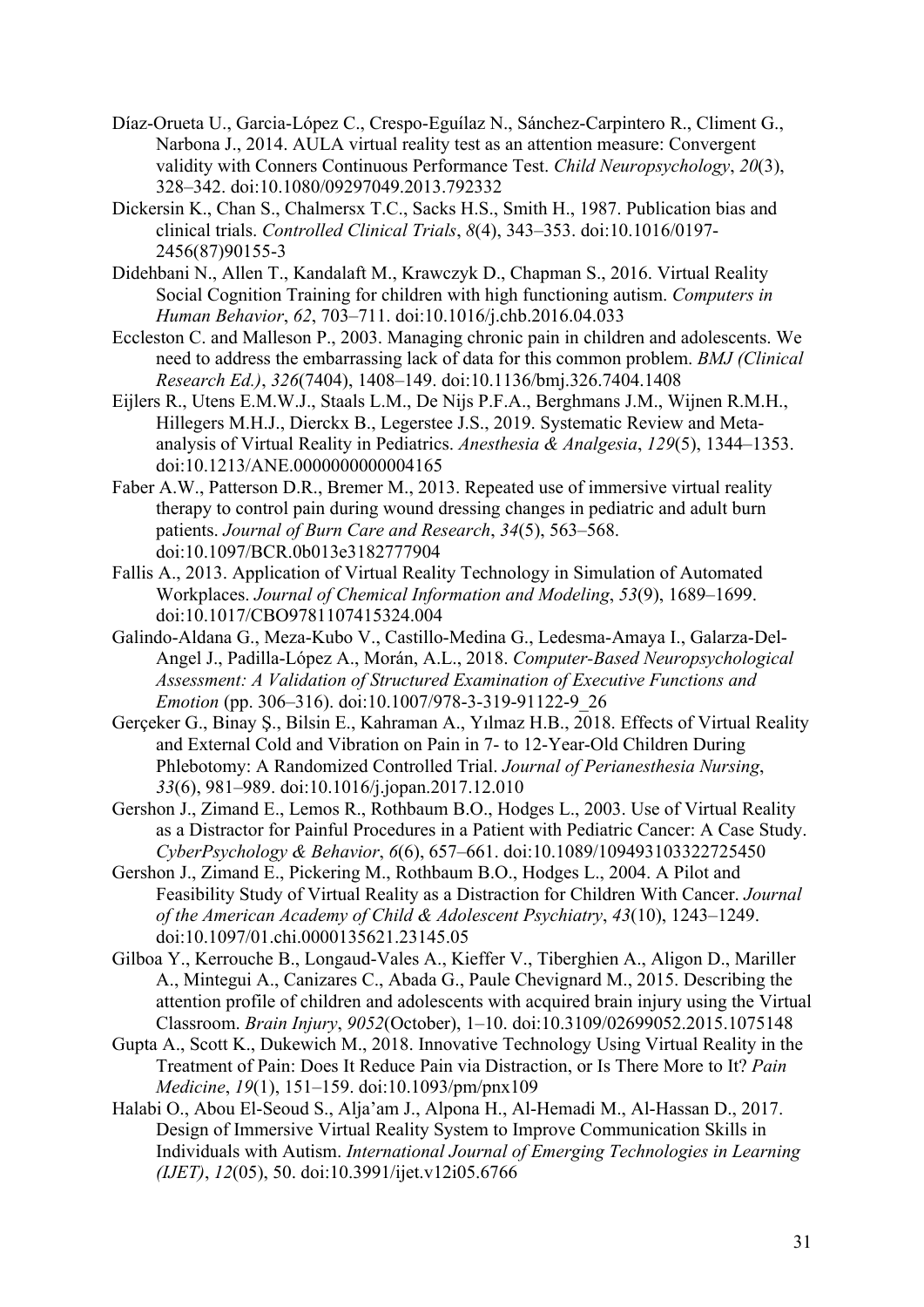- Hua Y., Qiu R., Yao W.Y., Zhang Q., Chen, X.L., 2015. The Effect of Virtual Reality Distraction on Pain Relief During Dressing Changes in Children with Chronic Wounds on Lower Limbs. *Pain Management Nursing*, *16*(5), 685–691. doi:10.1016/j.pmn.2015.03.001
- Huber B., Highfield K., Kaufman J., 2018) Detailing the digital experience: Parent reports of children's media use in the home learning environment. *British Journal of Educational Technology*, 49(5), 821-833. doi:10.1111/bjet.12667
- Ip H.H.S., Wong S.W.L., Chan D.F.Y., Byrne J., Li C., Yuan V.S.N., Lau K.S.Y., Wong, J.Y.W., 2018. Enhance emotional and social adaptation skills for children with autism spectrum disorder: A virtual reality enabled approach. *Computers & Education*, *117*, 1– 15. doi:10.1016/J.COMPEDU.2017.09.010
- Jeffs D., Dorman D., Brown S., Files A., Graves T., Kirk E., Meredith-Neve S., Sanders J., White B., Swearingen C.J., 2014. Effect of Virtual Reality on Adolescent Pain During Burn Wound Care. *Journal of Burn Care and Research*, *35*(5), 395–408. doi:10.1097/BCR.0000000000000019
- Ke F. and Im T., 2013. Virtual-Reality-Based Social Interaction Training for Children with High-Functioning Autism. *The Journal of Educational Research*, *106*(6), 441–461. doi:10.1080/00220671.2013.832999
- Kipping B., Rodger S., Miller K., Kimble R.M., 2012. Virtual reality for acute pain reduction in adolescents undergoing burn wound care: A prospective randomized controlled trial. In *Burns* (Vol. 38, Issue 5, pp. 650–657). doi:10.1016/j.burns.2011.11.010
- Koller D. and Goldman R.D., 2012. Distraction Techniques for Children Undergoing Procedures: A Critical Review of Pediatric Research. In *Journal of Pediatric Nursing* (Vol. 27, Issue 6, pp. 652–681). doi:10.1016/j.pedn.2011.08.001
- Kuriakose S. and Lahiri U., 2017. Design of a Physiology-Sensitive VR-Based Social Communication Platform for Children With Autism. *IEEE Transactions on Neural Systems and Rehabilitation Engineering : A Publication of the IEEE Engineering in Medicine and Biology Society*, *25*(8), 1180–1191. doi:10.1109/TNSRE.2016.2613879
- Law E.F., Dahlquist L.M., Sil S., Weiss K.E., Herbert L.J., Wohlheiter K., Horn S.B., 2011. Videogame distraction using virtual reality technology for children experiencing cold pressor pain: The role of cognitive processing. *Journal of Pediatric Psychology*, *36*(1), 84–94. doi:10.1093/jpepsy/jsq063
- Li A., Montaño Z., Chen V.J., Gold, J.I., 2011. Virtual reality and pain management: current trends and future directions. *Pain Management*, *1*(2), 147–157. doi:10.2217/pmt.10.15
- Lorenzo G., Lledó A., Pomares J., Roig R., 2016. Design and application of an immersive virtual reality system to enhance emotional skills for children with autism spectrum disorders. *Computers & Education*, *98*, 192–205. doi:10.1016/j.compedu.2016.03.018
- Luciana M., 2003. Practitioner Review: Computerized assessment of neuropsychological function in children: clinical and research applications of the Cambridge Neuropsychological Testing Automated Battery (CANTAB). *Journal of Child Psychology and Psychiatry*, *44*(5), 649–663. doi:10.1111/1469-7610.00152
- Mallari B., Spaeth E.K., Goh H., Boyd, B.S., 2019. Virtual reality as an analgesic for acute and chronic pain in adults: A systematic review and meta-analysis. In *Journal of Pain Research* (Vol. 12, pp. 2053–2085). Dove Medical Press Ltd. doi:10.2147/JPR.S200498

Mccaul K.D. and Malott J.M., 1984. *Distraction and Coping With Pain*. *95*(3), 516–533.

Moore D., McGrath P., Thorpe J., 2000. Computer-Aided Learning for People with Autism – a Framework for Research and Development. *Innovations in Education and Training International*, *37*(3), 218–228. doi:10.1080/13558000050138452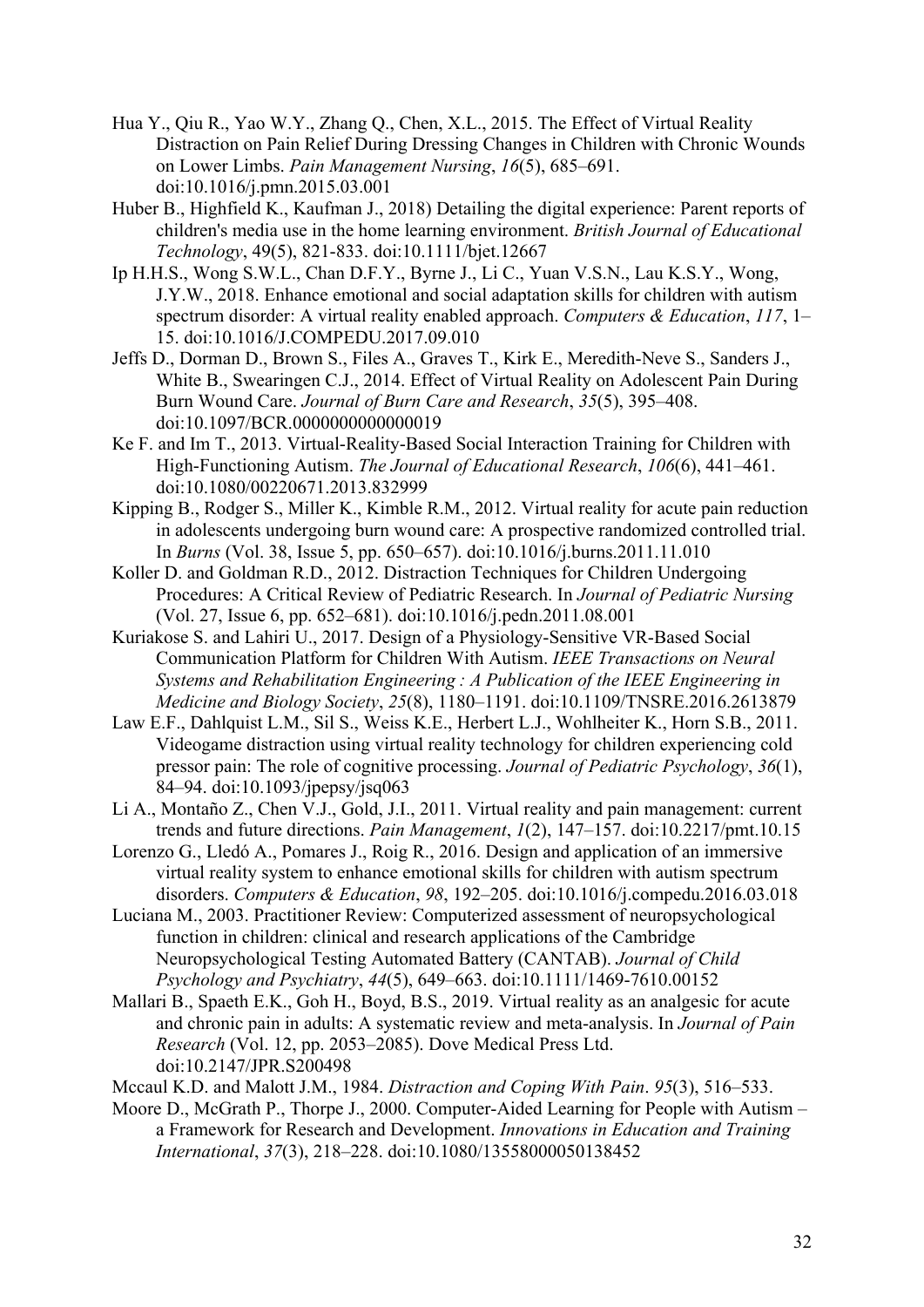- Neguț A., Jurma A.M., David D., 2016. Virtual-reality-based attention assessment of ADHD: ClinicaVR: Classroom-CPT versus a traditional continuous performance test. *Child Neuropsychology*, *23*(6), 692–712. doi:10.1080/09297049.2016.1186617
- Neguţ A., Matu S.A., Sava F.A., David D., 2016. Task difficulty of virtual reality-based assessment tools compared to classical paper-and-pencil or computerized measures: A meta-analytic approach. *Computers in Human Behavior*, *54*, 414–424. doi:10.1016/j.chb.2015.08.029
- Nilsson S., Finnström B., Kokinsky E., Enskär K., 2009. The use of Virtual Reality for needle-related procedural pain and distress in children and adolescents in a paediatric oncology unit. *European Journal of Oncology Nursing*, *13*(2), 102–109. doi:10.1016/j.ejon.2009.01.003
- Nolin P., Stipanicic A., Henry M., Lachapelle Y., Lussier-Desrochers D., Rizzo A., Allain P., 2016. ClinicaVR: Classroom-CPT: A virtual reality tool for assessing attention and inhibition in children and adolescents. *Computers in Human Behavior*, *59*, 327–333. doi:10.1016/j.chb.2016.02.023
- Oberhauser M., Dreyer D., Braunstingl R., Koglbauer I., 2018. What's Real About Virtual Reality Flight Simulation?: Comparing the Fidelity of a Virtual Reality With a Conventional Flight Simulation Environment. *Aviation Psychology and Applied Human Factors*, *8*(1), 22–34. doi:10.1027/2192-0923/a000134
- Pan X. and Hamilton A.F.d.C., 2018. Why and how to use virtual reality to study human social interaction: The challenges of exploring a new research landscape. *British Journal of Psychology*, *109*(3), 395–417. doi:10.1111/bjop.12290
- Parsons S., 2016. Authenticity in Virtual Reality for assessment and intervention in autism: A conceptual review. *Educational Research Review*, *19*, 138–157. doi:10.1016/j.edurev.2016.08.001
- Parsons S. and Cobb S., 2011. State-of-the-art of virtual reality technologies for children on the autism spectrum. *European Journal of Special Needs Education*, *26*(3), 355–366. doi:10.1080/08856257.2011.593831
- Parsons S. and Mitchell P., 2002. The potential of virtual reality in social skills training for people with autistic spectrum disorders. *Journal of Intellectual Disability Research : JIDR*, *46*(5), 430–443. doi:10.1046/j.1365-2788.2002.00425.x
- Parsons T.D., Bowerly T., Buckwalter J.G., Rizzo A.A., 2007. A controlled clinical comparison of attention performance in children with ADHD in a virtual reality classroom compared to standard neuropsychological methods. *Child Neuropsychology*, *13*(4), 363–381. doi:10.1080/13825580600943473
- Pollak Y., Weiss P.L., Rizzo A.A., Weizer M., Shriki L., Shalev R.S., Gross-Tsur V., 2009. The Utility of a Continuous Performance Test Embedded in Virtual Reality in Measuring ADHD-Related Deficits. *Journal of Developmental and Behavioral Pediatrics*, *30*(1), 2–6. doi:10.1097/DBP.0b013e3181969b22
- Ramachandiran C.R., Jomhari N., Thiyagaraja S., Maria M., 2015. Virtual reality based behavioural learning for autistic children. *Electronic Journal of E-Learning*, *13*(5), 357–365.
- Rizzo A.A., Buckwalter J.G., Bowerly T., Zaag C., Humphrey L., Neumann U., Chua C., Kyriakakis C., Rooyen A., Sisemore D., 2000. The Virtual Classroom: A Virtual Reality Environment for the Assessment and Rehabilitation of Attention Deficits. *Cyberpsychology & Behavior*, *3*(3).
- Rizzo A.A., Schultheis M., Kerns K.A., Mateer C., 2004. Analysis of assets for virtual reality applications in neuropsychology. *Neuropsychological Rehabilitation*, *14*(1-2 SPEC. ISS.), 207–239. doi:10.1080/09602010343000183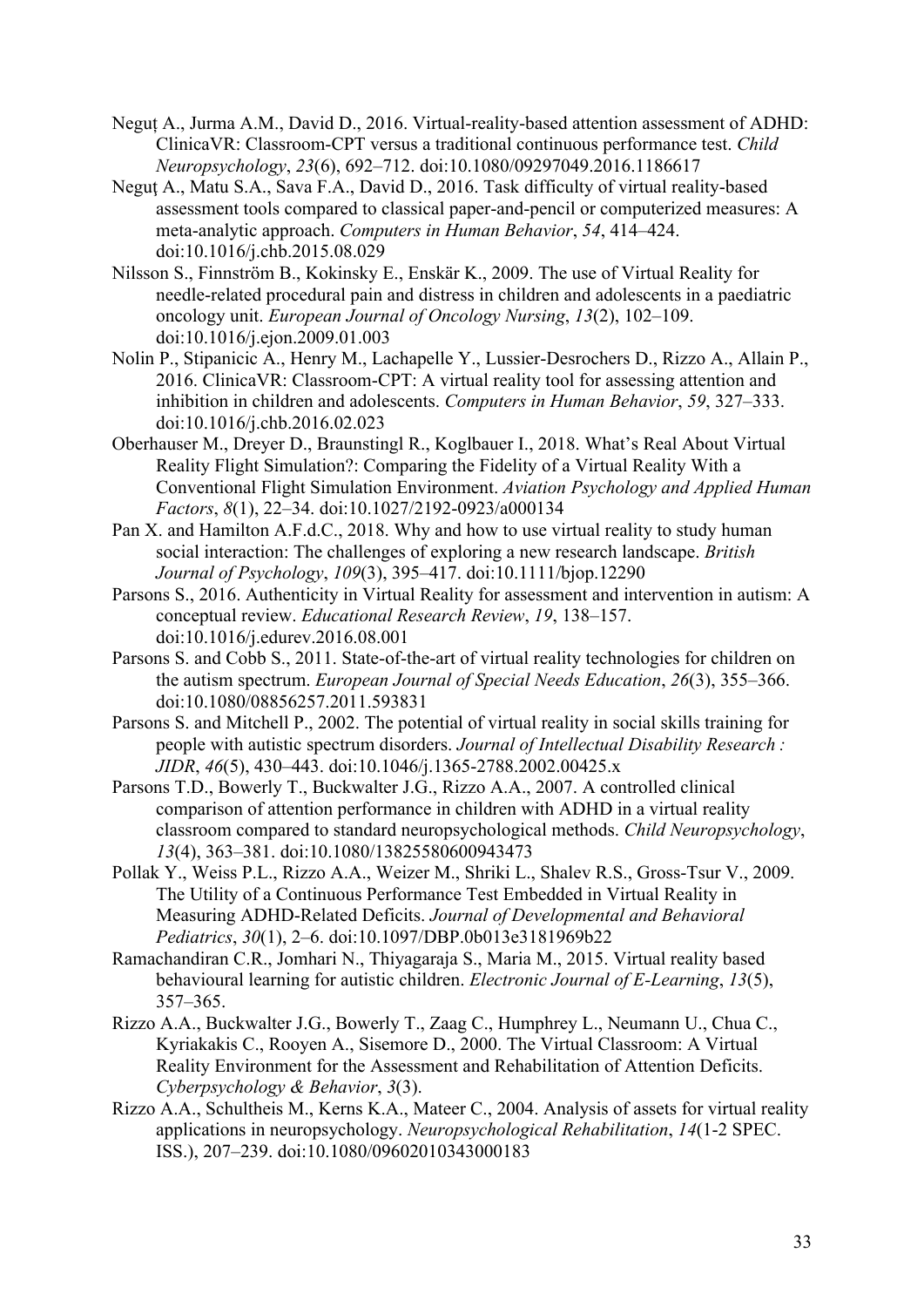- Rodríguez C., Areces D., García T., Cueli M., González-Castro P., 2018. Comparison between two continuous performance tests for identifying ADHD: Traditional vs. virtual reality. *International Journal of Clinical and Health Psychology*, *18*(3), 254– 263. doi:10.1016/j.ijchp.2018.06.003
- Rogers S.J. and Vismara L.A., 2008. Evidence-Based Comprehensive Treatments for Early Autism. *Journal of Clinical Child & Adolescent Psychology*, *37*(1), 8–38. doi:10.1080/15374410701817808
- Rose F.D., Attree E.A., Brooks B.M., Andrews T.K., 2001. Learning and Memory in Virtual Environments: A Role in Neurorehabilitation? Questions (and Occasional Answers) from the University of East London. *Presence: Teleoperators and Virtual Environments*, *10*(4), 345–358. doi:10.1162/1054746011470208
- Rothbaum B.O., Rizzo A.S., McDaniel D.D., Zanov M.V., 2015. Virtual Reality Exposure Therapy. In *Encyclopedia of Mental Health: Second Edition* (pp. 370–374). doi:10.1016/B978-0-12-397045-9.00196-8
- Schardt C., Adams M.B., Owens T., Keitz S., Fontelo P., 2007. Utilization of the PICO framework to improve searching PubMed for clinical questions. *BMC Medical Informatics and Decision Making*, *7*, 16. doi:10.1186/1472-6947-7-16
- Schopler E., Lansing M.D., Reichler R.J., Marcus L.M., 2005. *Psychoeducational Profile-Third Edition (PEP-3)*. doi:10.1007/s10803-013-1794-y
- Shiri S., Feintuch U., Weiss N., Pustilnik A., Geffen T., Kay B., Meiner Z., Berger I., 2013. A Virtual Reality System Combined with Biofeedback for Treating Pediatric Chronic Headache—A Pilot Study. *Pain Medicine*, *14*(5), 621–627. doi:10.1111/pme.12083
- Sil S., Dahlquist L.M., Thompson C., Hahn A., Herbert L., Wohlheiter K., Horn S., 2012. The effects of coping style on virtual reality enhanced videogame distraction in children undergoing cold pressor pain. *Journal of Behavioral Medicine*, *37*(1), 156– 165. doi:10.1007/s10865-012-9479-0
- Slater M. and Wilbur S., 1997. A framework for immersive virtual environments (FIVE): Speculations on the role of presence in virtual environments. *Presence: Teleoperators and Virtual Environments*, *6*(6), 603–616. doi:10.1162/pres.1997.6.6.603
- Strickland D., 1997. Virtual reality for the treatment of autism. *Studies in Health Technology and Informatics*, *44*, 81–86. doi:10.3233/978-1-60750-888-5-81
- Strickland D., Marcus L., Mesibov, G.B., Hogan K., 1996. Brief report: Two case studies using virtual reality as a learning tool for autistic children. In *Journal of Autism and Developmental Disorders* (Vol. 26, Issue 6, pp. 651–659).
- Turner C.J., Hutabarat W., Oyekan J., Tiwari A., 2016. Discrete Event Simulation and Virtual Reality Use in Industry: New Opportunities and Future Trends. *IEEE Transactions on Human-Machine Systems*, *46*(6), 882–894. doi:10.1109/THMS.2016.2596099
- Walsh K. and Darby D., 1999. *Neuropsychology: A Clinical Approach* (4th editio). Churchill Livingstone.
- Wiederhold B.K., Gao K., Sulea C., Wiederhold M.D., 2014. Virtual reality as a distraction technique in chronic pain patients. *Cyberpsychology, Behavior and Social Networking*, *17*(6), 346–352. doi:10.1089/cyber.2014.0207
- Windich-Biermeier A., Sjoberg I., Dale J.C., Eshelman D., Guzzetta C.E., 2007. Effects of Di straction on Pain, Fear, and Distress During Venous Port Access and Venipuncture in Children and Adolescents With Cancer. *Journal of Pediatric Oncology Nursing*, *24*(1), 8–19. doi:10.1177/1043454206296018
- Wint S.S., Eshelman D., Steele J., Guzzetta C.E., 2002. Effects of Distraction Using Virtual Reality Glasses During Lumbar Punctures in Adolescents With Cancer. *Oncology Nursing Forum*, *29*(1), E8–E15. doi:10.1188/02.ONF.E8-E15